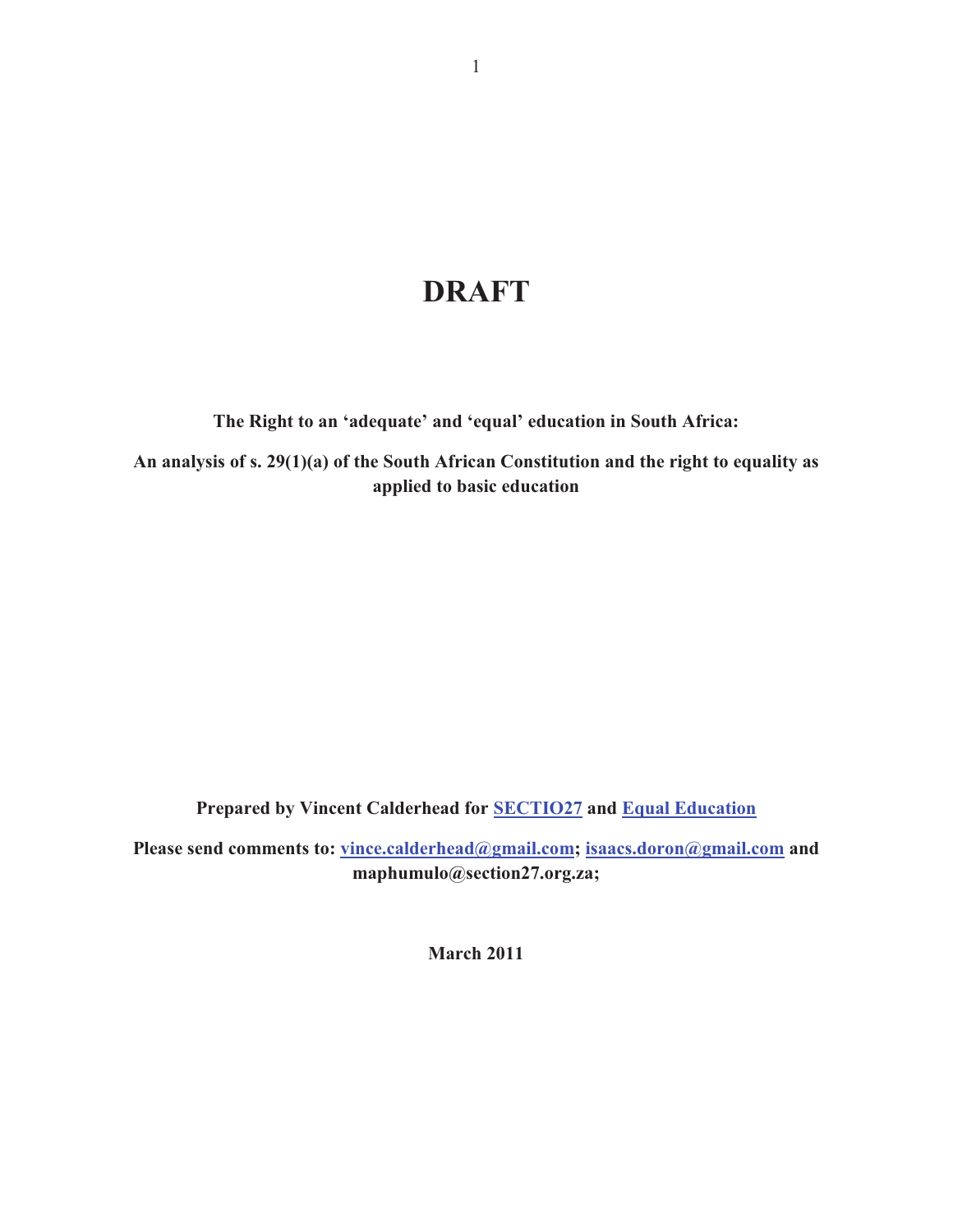# **Part I: Background**

- 1. It is customary to begin a memorandum such as this one by sketching something of the historical background upon which subsequent legal arguments and submissions are based. It is normal to discuss the law relevant to a topic within a factual context.
- 2. However, for various reasons having to do with available space and time, there will be no presentation of the research which has been carried out on the state of public school education in South Africa.<sup>1</sup>
- 3. Suffice to say that the history of apartheid education has had a profound effect in shaping the current public school system—for all South Africans.
- 4. The racial fracture which ran through the whole of society included education in its path. Marked not simply by separation but also by a determination to provide only a rudimentary schooling for black people, apartheid education was

<sup>&</sup>lt;sup>1</sup> While most of the following sources are not discussed herein, they have been reviewed and have informed this writer's understanding of the public school system in South Africa: Taylor, N. 2008. 'What's Wrong with South African Schools?'; Bloch, G.. 2009. *Toxic Mix: What's Wrong with South Africa's Schools and How to Fix It*; van der Berg, S. 2009, 'The Persistence of Inequalities in Education'. in *South African Economic Policy under Democracy*; "The A factor: Coming to terms with the question of legacy in South African education", Crain Soudien (2007); Report of the Public Hearing on the Right to Basic Education, SAHRC (2006); Report to the Minister: A review of the financing, resourcing and costs of education in public schools (DoE) (2003); Plan of Action: Improving access to free and quality basic education for all DoE (2003); PART B Action Plan to 2014: Towards the realisation of Schooling 2025 DoE (1 June 2010); Equal Education Comment on Action Plan 2014 (2010); Education Roadmap: Focus on schooling system [PP] (DBSA) (2008); The Organisation, Governance and Funding of Schools: A Draft Policy Document for Discussion (Draft Education *White Paper II*), General Notice 1229 of 1995 (DoE) (1995); "DRAFT National Minimum Norms and Standards for School Infrastructure" (DoE) (2008); "Do Public Expenditures Improve Child Outcomes in the U.S.? A Comparison Across Fifty States", Harknett et al. (2003); "Eastern Cape education system in Crisis", Equal Education (2011); "Basic Education: *Where are we going?"* Graeme Bloch (2010); Action Plan to 2014: Towards the Realisation of Schooling 2025, (DoE) (2010); Access to Education: Technical Report of the National Household Survey (December 2009); "White Paper on Education and Training" ("*White Paper I*") (DoE) (March 1995); The Constitution in the Classroom: Law and Education in South Africa 1994-2008, Woolman and Fleisch (2009); Schooling 2025: An Action Plan for Improving Basic Education Nkosinathi Sishi PP (May 2010); Parliamentary Briefing on "Action Plan to 2014: Towards the Realisation of Schooling 2025"; "The Draft National Policy for an Equitable Provision of an Enabling School Physical and Teaching and Learning Environment"; Draft Minimum Norms and standards - school infrastracture-1; Education Roadmap: Focus on schooling system PowerPoint Presentation (DBSA, 2008); Towards a National Dialogue: The State of the Nation Truth Conference: "Education in SA", Prepared by the Education Focus group led by Dr Neville Alexander; Final report on World Conference on education for All Meeting basic learning needs (March 1990) Jomtien Thailand; "Infrastructure Provisioning in Schools and the Right to Basic Education", Wildeman (2002), "Low Quality Education as a Poverty Trap", Servaas van der Berg et al al (March 2011)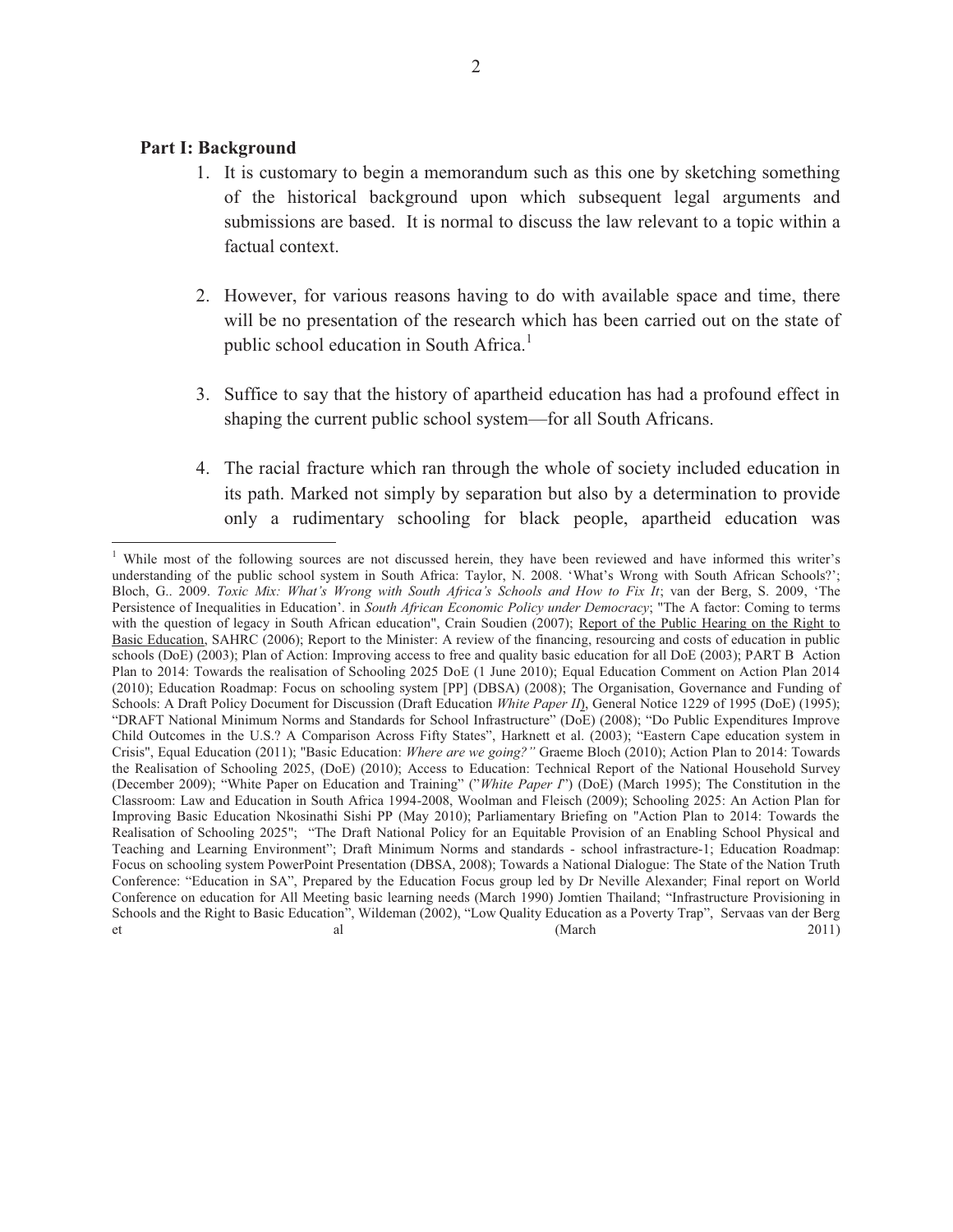extraordinarily poor. Education formed a part of the world view in which black people were seen as not needing an education of any quality. Their role, under this schema, was to perform menial domestic service or unskilled labour. Indeed, the struggle which eventually brought apartheid to an end took its own toll on learners as schools became yet another site for the struggle.

- 5. Since 1994, the situation has improved for black people—but not by much. The main findings of outcome surveys are twofold:
	- i. Compared to white learners, black learners perform extremely poorly on national examinations;
	- ii. Compared to their cohort in other sub-Saharan countries, learners in South Africa perform at or near the bottom of the rankings;
- 6. Learners at predominantly black schools are frequently subject to inadequate infrastructure, materials, teachers and school management as well as inadequate support for learners who require accommodation of their disadvantages.

# **Part II**

The right to 'a basic education'

# *The wording of Section 29(1)(a)*

- 7. Section 29(1)(a) of the Constitution reads as follows:
	- **29. Education.**—(1) Everyone has the right- *(a)* to a basic education, including adult basic education;

# **The Scope of everyone's right to a 'basic education'**

- 8. When the right to a 'basic education' was first constitutionalized in 1994, it was not a term that meant anything to 99.9% of educators. It was not part of their lexicon let alone a recognized stage of the schooling system in South Africa. For the most part, it remains that way.
- 9. What does the right to a basic education include? Does it mean just primary or also secondary education? Does it mean free education? Does it mean a proper school with sanitation, a library, textbooks for all and a computer lab? Does it include a child's right to quality instruction by a teacher who is on the job each and every school day? Does it include a school nutrition program or free uniforms or transport to school where required?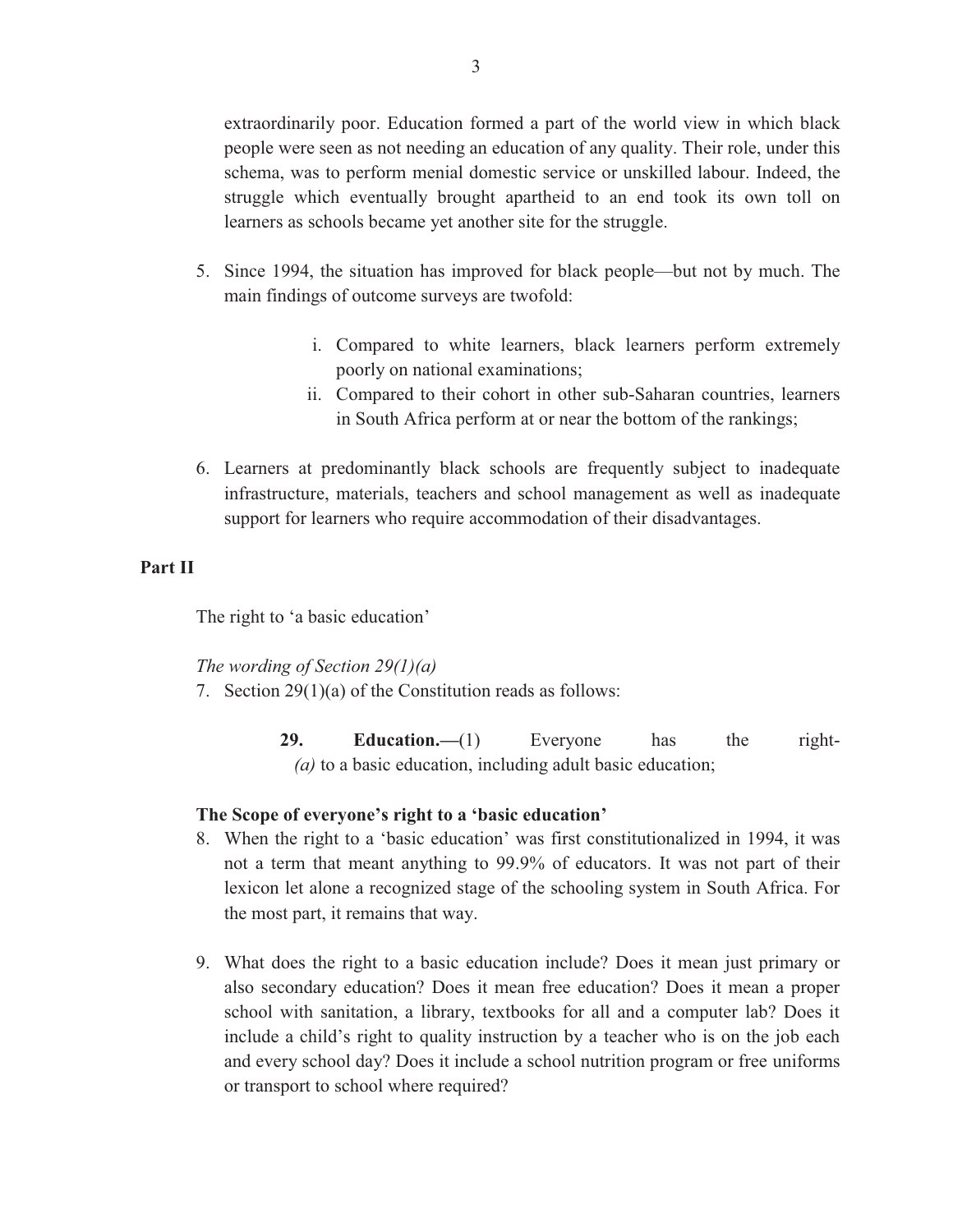- 10. As can be appreciated, there are no end of profoundly important questions that arise in the real world relating to the constitutional right to 'a basic education'. However, it is well beyond the scope of this paper to take up these matters in any comprehensive way. To do so would require a book of, possibly, encyclopedic length. Even then, a critic might well say that such a tome would simply be one person's opinion on a range of issues and, in any event, what is far more important is what a court would say, what a court would *require* of government.
- 11. What may be of greater use to readers, therefore, would be to think of the types of questions raised above as important ingredients that, taken together, combine to produce an *adequate* basic education. Under this view, a learner requires, for example, an adequate school *and* an adequate supply of books *and* readers; an adequate teacher *and* an adequate way of getting to school.
- 12. The primary focus of this memo, therefore, will be to argue that the constitutional obligation imposed by s. 29(1)(a) is that the right to 'a basic education' = the right to 'an *adequate* education'.<sup>2</sup> Stated differently, if one's education is adequate, it is because one has adequate infrastructure, teachers, equipment and faces no access barriers.
- 13. It is hoped that the legal principles and arguments presented here regarding the right to an *adequate* basic education will be applicable to a full range of specific issues which groups may want to press and, possibly, litigate in the future. That is, whether the issue is one of infrastructure, textbooks or teachers, many of the same legal arguments and authorities relating to adequacy can be brought to bear.

#### *An Outline of the Remainder of the Memorandum*

 $\overline{a}$ 

14. What follows in Part III is a discussion of the primary legal sources that relate to the issue of adequate education. This is carried out in the more specific context of the question of how much education is a 'basic education'. The latter was chosen because of the apparent importance it holds and, more importantly, because it can illustrate a mode of analysis which may have more general applicability. To that end, the roots of the term 'basic education' are uncovered in an effort not just to understand where it came from but also to gain, thereby, a better grasp of its meaning. An exploration of the interpretive sources is also laid out in the hope that they may, in the future, be useful when litigating the scope and content of s. 29(1)(a). From there, an extended discussion of the *purposes* of education is

<sup>&</sup>lt;sup>2</sup> This is the position of many of the scholars who have explored s.  $2(91)(a)$ : Berger at 615 *et seq.*, Woolman and Fleisch, Woolman and Bishop, Liebenberg, Socio-economic rights (2010)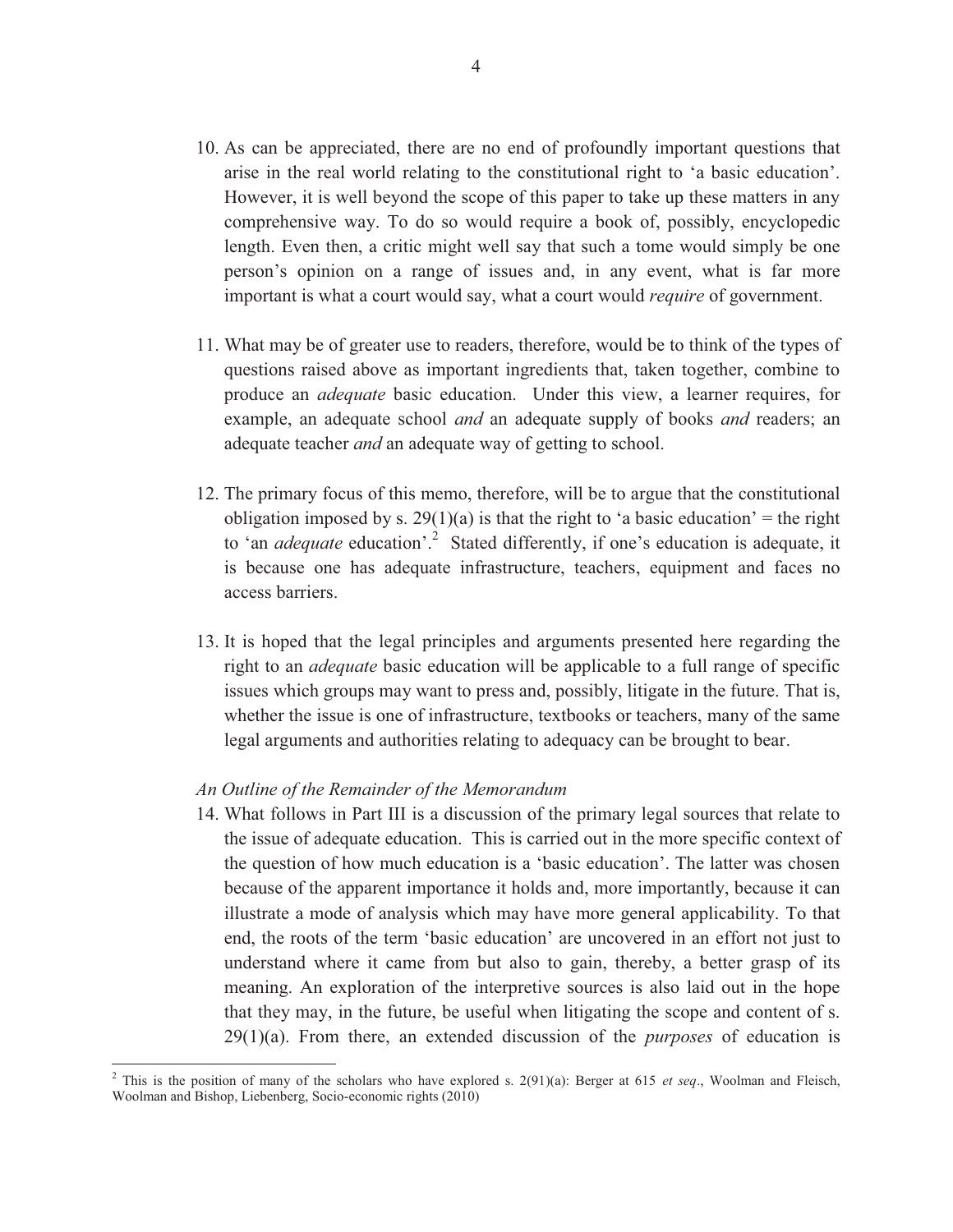presented via domestic, international law and foreign law sources. These, too, carry the potential to enrich a legal claim founded on educational adequacy. The next part pursues the adequacy theme in greater detail, again using domestic and international sources. Briefly put, the *purposes* and *adequacy* discussions are the crucial interpretive means of providing the required substance to the excruciatingly brief wording of s. 29(1)(a) itself.

- 15. The analysis then moves from the macro to the micro level with a traditional close analysis of the wording of s.  $29(1)(a)$  when viewed in the context of the neighboring socio-economic provisions. Particular focus is paid to the unqualified nature of the government's obligation.
- 16. The possible applicability of the limitations provision (s.36) is discussed next in order to take up possible ways in which the right to, what is argued to be, an adequate education might be limited by government or the courts.
- 17. Finally, there is something of a remedial discussion reading the kinds of considerations that ought to be borne in mind when framing litigation.
- 18. Part IV is comparatively shorter. It takes up a possible equality rights claim based on the manifest disparities in the quality of education offered to black and white learners. It is accompanied by a s. 36 analysis which, too, is shorter though for doctrinal reasons—most commentators take the view that the nature of the test for establishing a s. 9 violation is such that s. 36 is left without any additional work to do. A concluding discussion considers some of the pros and cons of pursuing litigation which is so openly framed on race-based comparisons.
- 19. This memorandum is considerably longer than usual. It has been drafted in a deliberately fulsome way in order to put on display, as it were, the cornucopia of sources and authorities which may be drawn upon by those attempting to launch a full-scale attack on the inadequacies of basic education in contemporary South Africa.

#### **Part III**

# *Legislative History*: *"Basic Education"— Origins of a Term*

20. It is useful to begin by gaining an understanding of where the term "basic education" as used in s. 29(1)(a) comes from. What is its history? We know that it is of comparatively recent usage. When first contained in the *Interim Constitution*, the term 'basic education' was virtually unheard of in South African education circles.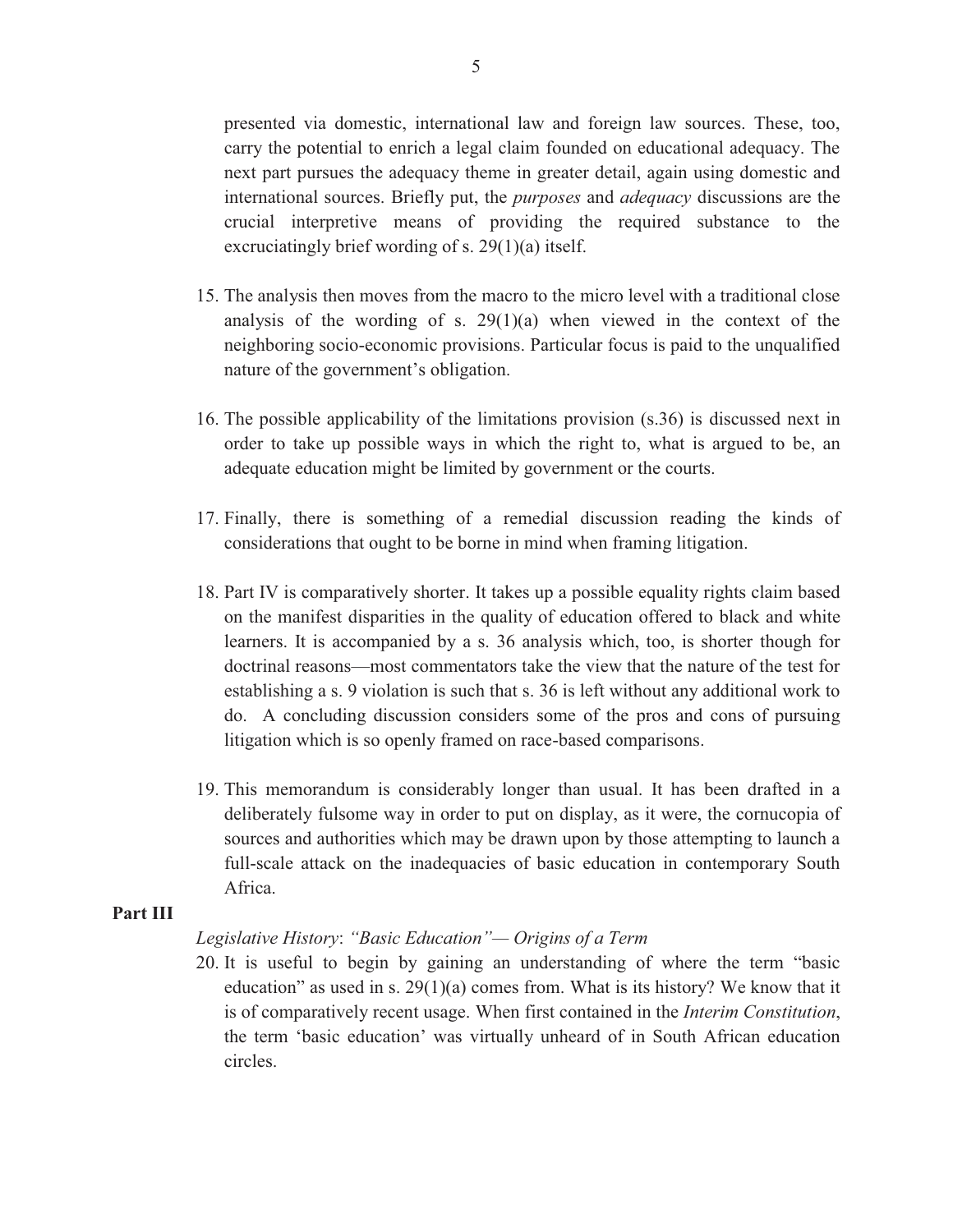21. In 1999, the UN Special Rapporteur on the right to education noted an evolution in the terminology used by education specialists:

> "The language of international educational strategies shifted from primary to basic education, different from the continued use of primary education in human rights. The term basic education was introduced by the 1990 Jomtien Conference<sup>3</sup> and influenced the subsequent international and domestic strategies and statistical categories."<sup>4</sup>

- 22. The 1990 Jomtien Conference concluded with the adoption of the *Declaration on Education for All* which, it is submitted, served an inspirational role for the drafters of s.  $29<sup>5</sup>$  sets out a commitment by countries to the principle which was later expressed as a human right in the South African *Constitution*: "Basic education should be provided to all children, youth and adults."<sup>6</sup>
- 23. The March 1990 *World Declaration*, which had introduced and adopted the term "basic education", was followed within four months by the *African Charter on the Rights and Welfare of the Child* (July 1990).<sup>7</sup> In its thematic discussion of education, the *Charter* sets out the obligation on States Parties to "provide free and compulsory basic education."<sup>8</sup> In September 1990, the UN convened the "World Summit for Children" which, in its final declaration, provided that: "The provisions of basic education and literacy for all are among the most important contributions that can be made to the development of the world's children."<sup>9</sup>
- 24. The Technical Committee that supported the 1993 negotiations that led up to the Interim Constitution (which came into force in April 1994) first made mention of "basic education" in its fifth progress report (11 June 1993). The Committee suggested a provision that every person shall have the right, *inter alia*, to "basic

<sup>3</sup> The March 1990 Jomtien, Thailand Conference resulted in the *World Declaration on Education For All* which used the term "basic education" throughout the document. Accessed at: http://www.unesco.org/education/pdf/JOMTIE\_E.PDF

<sup>&</sup>lt;sup>4</sup> Preliminary report of the Special Rapporteur on the right to education, Ms. Katarina Tomasevski, submitted in accordance with Commission on Human Rights resolution 1998/33 E/CN.4/1999/49 13 (January 1999) at para. 15. (accessed at: http://www2.ohchr.org/english/issues/education/rapporteur/annual.htm)

<sup>5</sup> The Department of Education's *White Paper on Education and Training* ("*White Paper I*", March 1995) characterizes the *Declaration* as "authoritative" (para. 13). See also, "The right to education: Lessons from *Grootboom*", Mandla Seleoane (2006) at pp. 6-7.

<sup>6</sup> *World Declaration* at article III(1).

<sup>7</sup> *African Charter on the Rights and Welfare of the Child*, OAU Doc. CAB/LEG/24.9/49 (1990), article 11(3)(a)

<sup>8</sup> *African Charter on the Rights and Welfare of the Child*, article 11(3)(a)

<sup>9</sup> The World Summit for Children adopted the *World Declaration on the Survival, Protection and Development of Children* (September 1990). (accessed at: http://www.unicef.org/wsc/declare.htm ) See para. 13.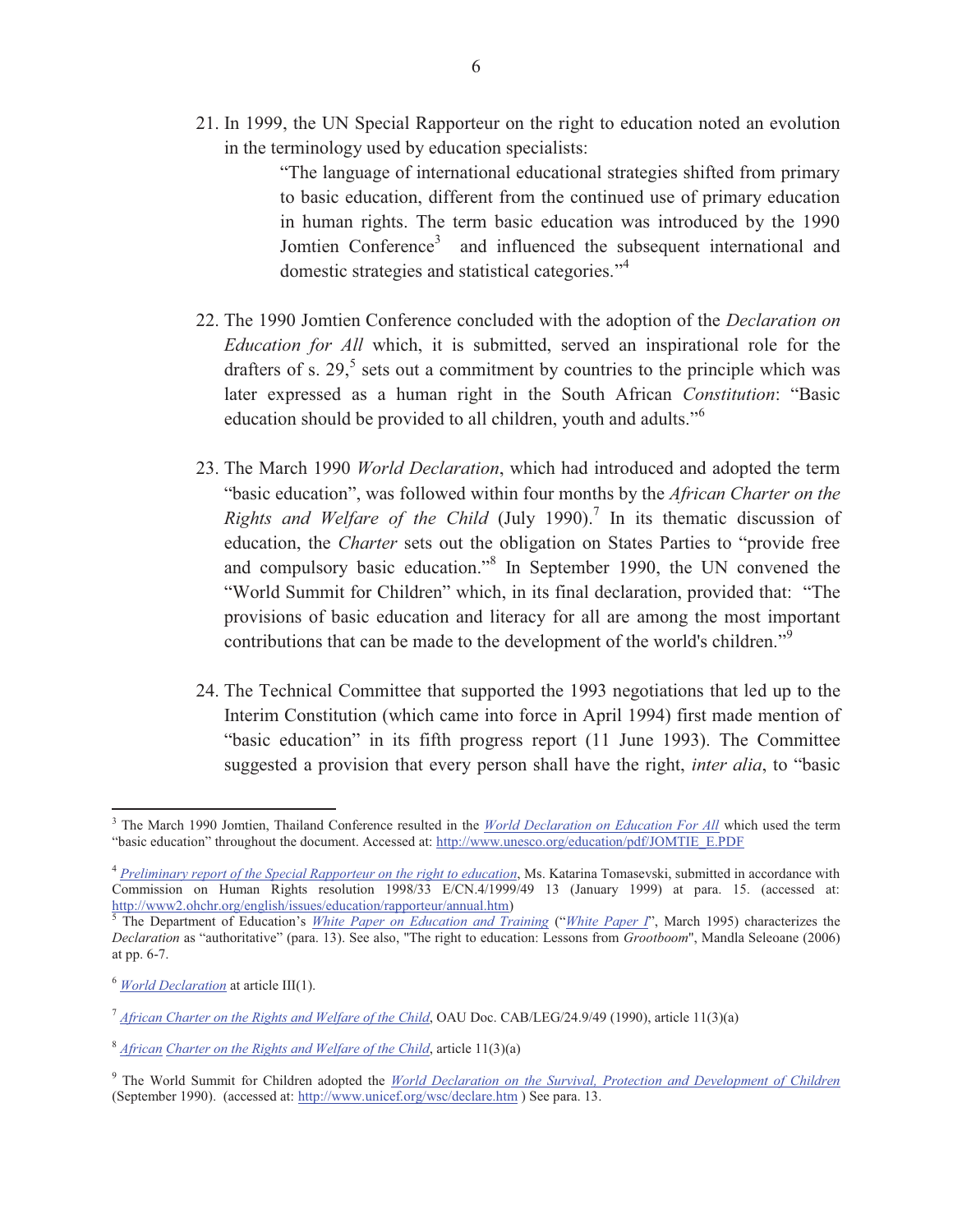education and to equal access to educational institutions" which, it noted, was an "amplification"<sup>10</sup> from the previous version which had simply proposed to protect equal access to state-funded educational institutions. The report fails to mention any sources for its use of the term "basic education" though this is also true for all but one (equality) of the other rights proposed for inclusion in the Constitution.

25. When it came to the inclusion of education rights in the *Constitution* of South Africa, the seminal *World Declaration* and the proliferation of subsequent international authorities which contained commitments in relation to "basic education" were key sources during the 1990-1993 negotiations, which resulted, *inter alia*, in the *Interim Constitution*. In the end, "basic education" found expression in section 32(a) of the *Interim Constitution*, the drafting of which was completed in November 1993 and proclaimed after successful elections in May 1994:

> "Every person shall have the right ....(a) to basic education and to equal access to educational institutions".

- 26. More will be made of this later but, in the drafting process, the Technical Committee did make mention of the significantly different obligations on the state which were being attached to 'basic education', on the one hand, and 'further education', on the other. $^{11}$
- 27. Leaving aside other differences, the only change between the *Interim Constitution*  and the *Final Constitution* was the insertion of the article "a", changing the text from the right to "basic education" to the right to "*a* basic education" and the inclusion of "adult basic education".<sup>12</sup> The final text of the provision is as follows:

**29. Education.—**(1) Everyone has the right-  *(a)* to a basic education, including adult basic education;

# *Purpose(s) of the Right: Substantive Adequacy to permit Self-fulfillment and Social Participation*

28. The Constitutional Court ("CC" or "the Court") has consistently held that a primary means of determining the scope of constitutionally enshrined rights is to

<sup>&</sup>lt;sup>10</sup> Technical Committee on Fundamental Rights during the Transition: Fifth Progress Report (11 June 1993), page 2.

<sup>&</sup>lt;sup>11</sup> Constitutional Committee, Sub-Committee, Draft Bill of Rights, Explanatory Memoranda, (October 1995), page 171.

<sup>&</sup>lt;sup>12</sup> Even though the right to a basic education was expressed as being granted to "everyone", the Technical Committee recommended the addition of "including adult basic education" in order "to put the matter beyond doubt." Theme Committee 4: Fundamental Rights Report at page 171.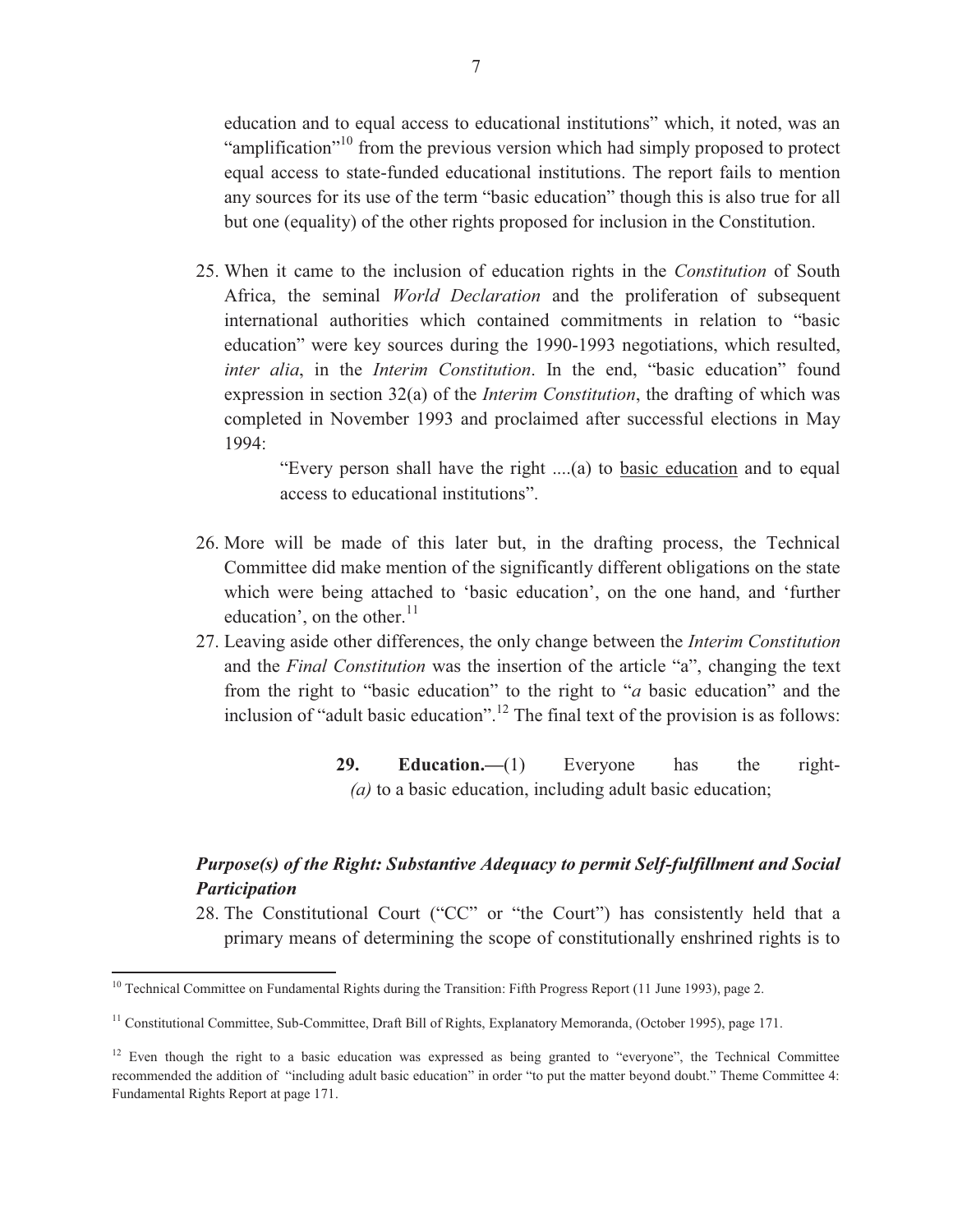assess their purpose—the 'purposive approach'.<sup>13</sup> What, then, is the purpose or purposes of protecting the right to 'a basic education'?

# *Purposes of a Basic Education*: *Domestic Sources*

- 29. In the *White Paper on Education and Training* (March 1995), the "goals" of basic education are said to be several-fold and echo the democratic, participatory and self-fulfillment oriented goals which, as we will see, have long been recognized internationally:
	- i. to enable a democratic, free, equal, just and peaceful society to take root and prosper in our land, on the basis that all South Africans without exception share the same inalienable rights, equal citizenship, and common national destiny;
	- ii. active encouragement of mutual respect for our people's diverse religious, cultural and language traditions, their right to enjoy and practice these in peace and without hindrance, and the recognition that these are a source of strength for their own communities and the unity of the nation
	- iii. The education system must counter the legacy of violence by promoting the values underlying the democratic process and the charter of fundamental rights, the importance of due process of law and the exercise of civic responsibility, and by teaching values and skills for conflict management and conflict resolution, the importance of mediation, and the benefits of toleration and cooperation.
	- iv. The curriculum, teaching methods and textbooks at all levels and in all programmes of education and training, should encourage independent and critical thought, the capacity to question, enquire, reason, weigh evidence and form judgments, achieve understanding, recognise the provisional and incomplete nature of most human knowledge, and communicate clearly.<sup>14</sup>

# *Purposes of a Basic Education*: *International Law*

 $\overline{a}$ 

30. Section 39(1)(b) of the *Constitution* provides that any court which is interpreting s. 29 "*must* consider international law".<sup>15</sup> Indeed, s. 233 may well mean that the

<sup>13</sup> See *S* v *Makwanyane and Another* 1995 (3) SA 391 (CC); 1995 (4) BCLR 665 (CC) at para 9.; *S v Mhlungu and Others at para. 8; Soobramoney* at paras 16-17;. *Khosa* at para. 47,

<sup>14</sup> *White Paper on Education and Training (*'*White Paper I*'*)* Department of Education, (March 1995), paras, 13, 14, 16 and 17.

<sup>&</sup>lt;sup>15</sup> In *Grootboom*, the CC stated: "Section 39 of the Constitution obliges a court to consider international law as a tool to interpretation of the Bill of Rights." (para. 26).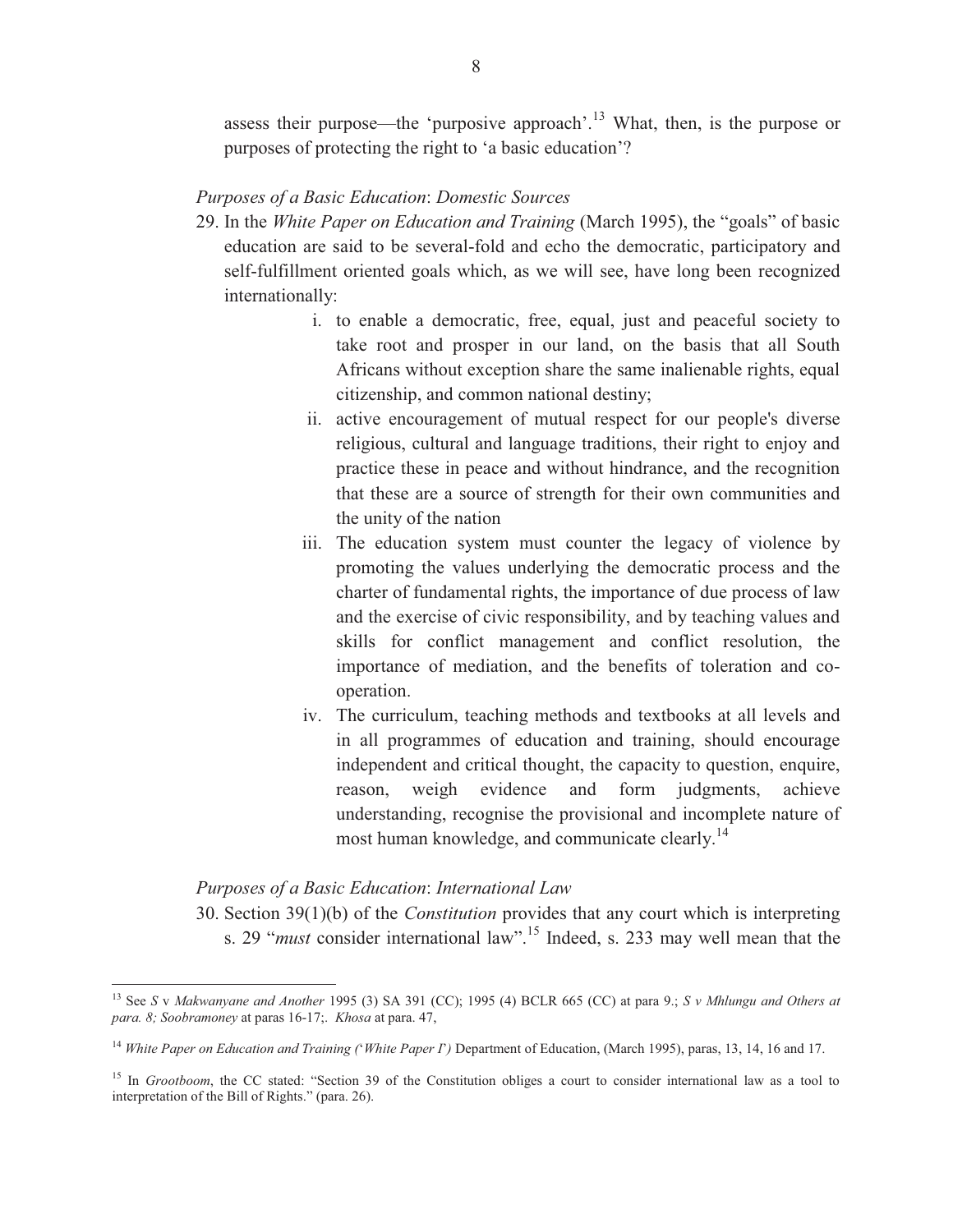CC "must prefer" any reasonable interpretation of s.  $29(1)(a)$  "that is consistent with international law over any alternative interpretation that is inconsistent with international law."<sup>16</sup>

- 31. It will be seen from the following survey that the goals and purposes of education are focused around the substantive attainment of sufficient learning to enable a person to participate as a citizen, contribute to society and derive self-fulfillment, sufficient to enjoy one's dignity. In this light, the question of the purposes of an adequate education can only be determined in light of the goals sought to be achieved. The underlying principles can be seen as early as the *Universal Declaration of Human Rights* (1948).<sup>17</sup>
- 32. Woolman and Bishop in CLOSA (along with many others) locate the purposes of the right to a basic education in the 1966 *International Covenant on Economic, Social and Cultural Rights*<sup>18</sup> together with the General Comment on Education issued by the UN Committee on Social and Economic Rights ("CESCR").
- 33. International human rights law identifies the right to education, somewhat uniquely among human rights, as both an end in itself and also a means of realizing and promoting other rights. Article 13(1) of the *ICESCR* provides:

The States Parties to the present Covenant recognize the right of everyone to education. They agree that education shall be directed to the *full development of the human personality and the sense of its dignity*, and shall strengthen the respect for human rights and fundamental freedoms. They further agree that *education shall enable all persons to participate effectively in a free society*, promote understanding, tolerance and friendship among all nations and all racial, ethnic or religious groups, and further the activities of the United Nations for the maintenance of peace.

<sup>&</sup>lt;sup>16</sup> While s. 233 ostensibly applies to the interpretation of "legislation" consistently with international law, Chaskalson CJ in *Kaunda* at para. 33 stated that s. 233 "must apply equally to the provisions of the Bill of Rights and the Constitution as a whole."

<sup>&</sup>lt;sup>17</sup> Article 26(2) of the *UDHR* provides: "Education shall be directed to the *full development of the human personality and to the strengthening of respect for human rights and fundamental freedoms.* It shall promote understanding, tolerance and friendship among all nations, racial or religious groups, and shall further the activities of the United Nations for the maintenance of peace."

<sup>&</sup>lt;sup>18</sup> G.A. res. 2200A (XXI), 21 U.N.GAOR Supp. (No. 16) at 49, U.N. Doc. A/6316 (1966), 993 U.N.T.S. 3, entered into force Jan. 3, 1976.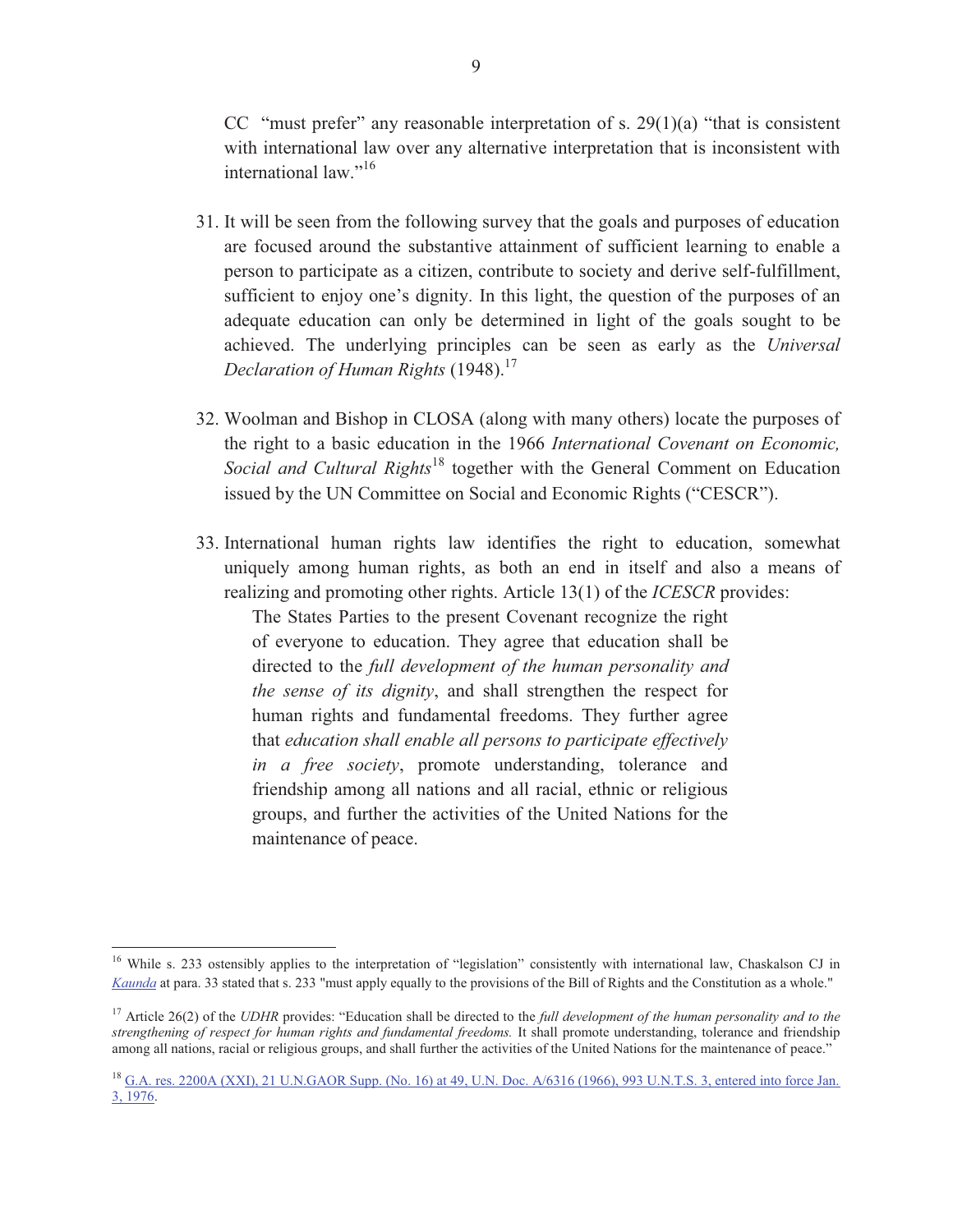34. In the CESCR's *General Comment on Education*, <sup>19</sup> the Committee further explained these dual goals underlying the right and its unique role in enabling the realization of other rights:

Education is both a human right in itself and an indispensable means of realizing other human rights. As *an empowerment right*, education is the primary vehicle by which economically and socially marginalized adults and children can lift themselves out of poverty and obtain the means to participate fully in their communities. Education has a vital role in empowering women, safeguarding children from exploitative and hazardous labour and sexual exploitation, promoting human rights and democracy, protecting the environment, and controlling population growth. Increasingly, education is recognized as one of the best financial investments States can make. But *the importance of education is not just practical: a well-educated, enlightened and active mind, able to wander freely and widely, is one of the joys and rewards of human existence*.

35. General Comment 13 endorsed several authoritative sources which both updated and effectively expanded the substantive content of the *ICESCR*. <sup>20</sup> Among these instruments was the 1990 *World Declaration on Education for All*,<sup>21</sup> which, as suggested above, may well have served an inspirational role for the drafters of s. 29 in their choice of the term 'basic education'. <sup>22</sup> The *World Declaration* set out a similar, if more elaborate, statement of the purposes of education:

> **1. Every person - child, youth and adult - shall be able to benefit from educational opportunities designed to meet their basic learning needs.**

<sup>19</sup>CESCR General Comment No. 13 (The Right to Education)

 $20$  "The Committee notes that since the General Assembly adopted the Covenant in 1966, other international instruments have further elaborated the objectives to which education should be directed. Accordingly, the Committee takes the view that States parties are required to ensure that education conforms to the aims and objectives identified in article 13 (1), as interpreted in the light of the *World Declaration on Education for All* (Jomtien, Thailand, 1990) (art. 1), the *Convention on the Rights of the Child* (art. 29 (1)), the *Vienna Declaration and Programme of Action* (Part I, para. 33 and Part II, para. 80), and the *Plan of Action for the United Nations Decade for Human Rights Education* (para. 2)….These new elements are implicit in, and reflect a contemporary interpretation of article 13(1). The Committee obtains support for this point of view from the widespread endorsement that the previously mentioned texts have received from all regions of the world." (GC 13, para. 5).

<sup>21</sup> *World Declaration on Education for All* (*supra*)

<sup>22</sup> The Department of Education's *White Paper on Education and Training* ("*White Paper I*", March 1995) characterizes the *Declaration* as:"authoritative".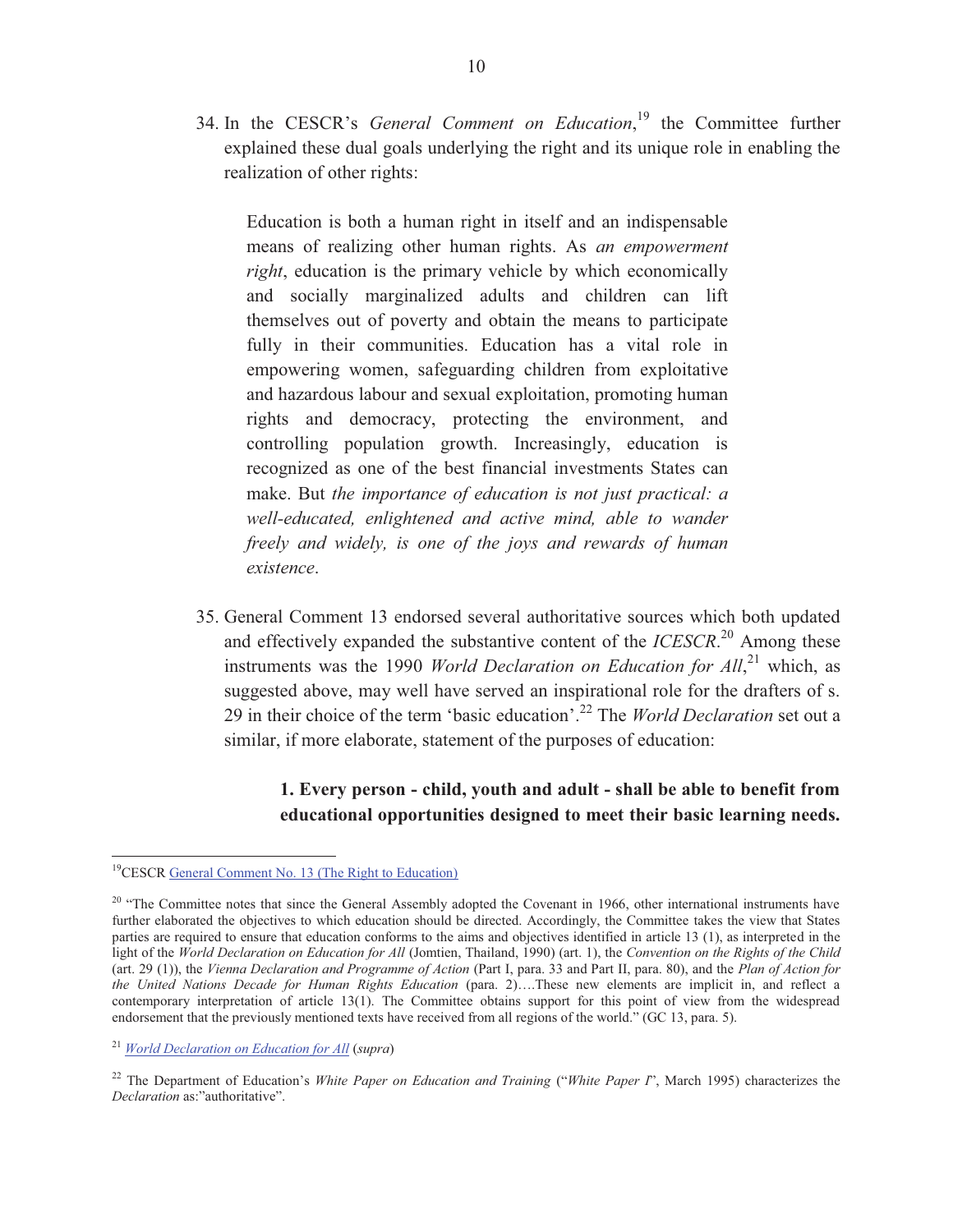**[**Basic learning tools and content are] required by human beings to be able to survive, to develop their full capacities, to live and work in dignity, to participate fully in development, to improve the quality of their lives, to make informed decisions, and to continue learning. The scope of basic learning needs and how they should be met varies with individual countries and cultures, and inevitably, changes with the passage of time.<sup>23</sup>

- 36. Another of the international sources adopted by the CESCR as valid interpretive sources vis-à-vis the right to education was the 1990 *Convention on the Rights of the Child* ("*CRC*"). The *CRC* lays out the most comprehensive statement in international law as to the objectives of child education.<sup>24</sup> Its almost universal ratification supports the view that it can also be regarded as the most universally accepted standard in this field.
- 37. The Committee on the Rights of the Child, in its General Comment on the aims of education, emphasizes that the purpose of education must be such as to empower the child:

Article 29 (1)….insists upon the need for education to be child-centred, child-friendly and empowering, and it highlights the need for educational processes to be based upon the very principles it enunciates. The education to which every child has a right is one designed to provide the child with life skills, to strengthen the child's capacity to enjoy the full range of human rights and to promote a culture which is infused by appropriate human rights values. $25$ 

38. Commenting on the purposes of education in the wake of the ratification of the *CRC*, Manfred Nowak surveyed the scene in terms of international law and stated: ….one may conclude that there exists today at least a fairly broad universal consensus on the major aims and objectives of the right to education: a) to enable a human being to freely develop his or her personality and dignity; b) to enable a human being to actively participate in a free society in the spirit of mutual tolerance and respect for other civilizations, cultures and religions; c) to develop respect for ones parents, the national values of one's country and the natural environment; and d) to

<sup>&</sup>lt;sup>23</sup> In *White Paper I*, we find the following after this passage: "The Ministry of Education associates itself with this statement." (para. 14)

<sup>&</sup>lt;sup>24</sup> "The right to education from a developing country perspective", (2006) Alessandra Lundström Sarelin, at page 6.

<sup>&</sup>lt;sup>25</sup> Committee on the Rights of the Child, General Comment No. 1: The aims of education, article 29 (1) (2001), CRC/GC/2001/1, 2001, para. 2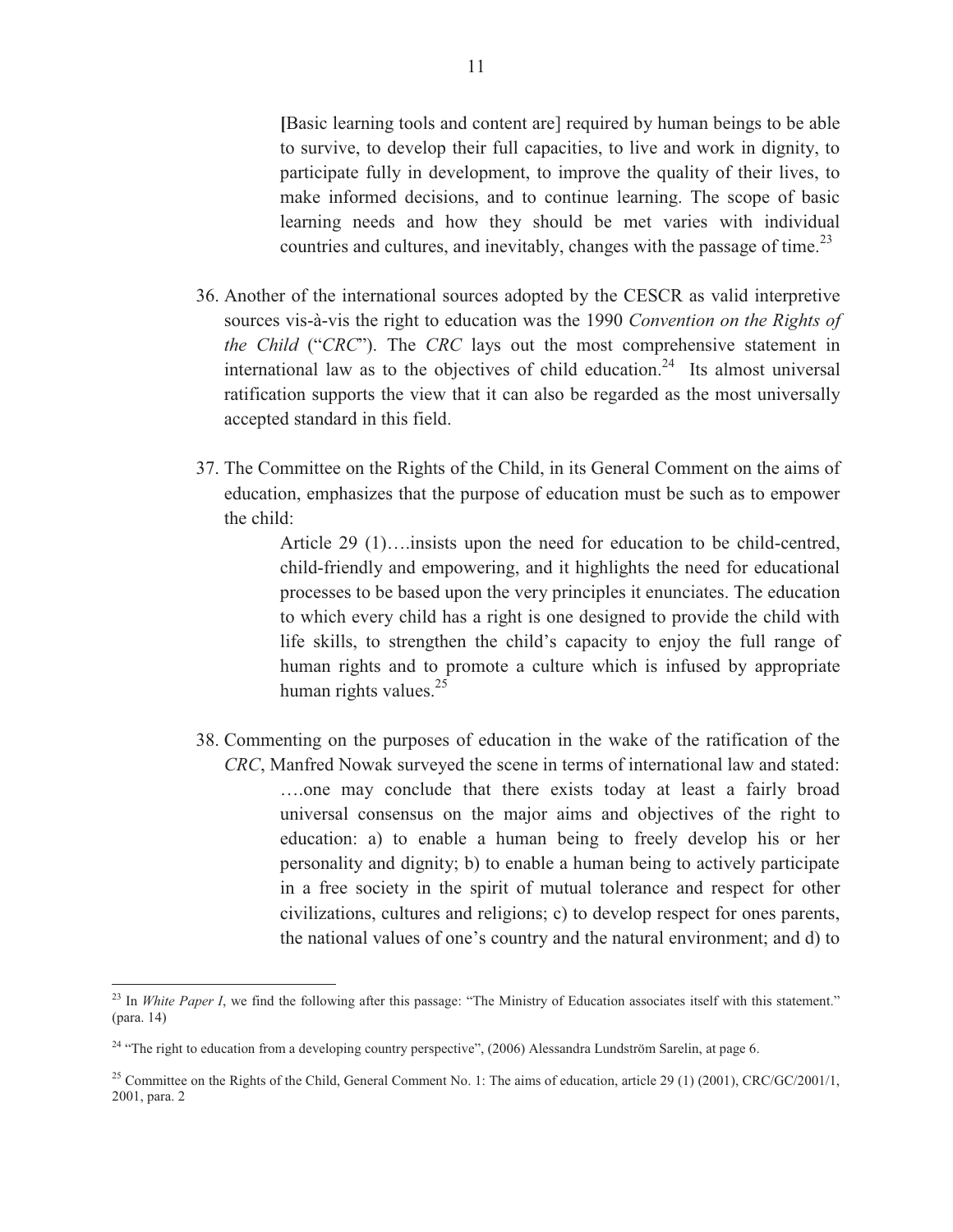develop respect for human rights, fundamental freedoms and the maintenance of peace.<sup>26</sup>

#### *Purposes of a Basic Education*: *Foreign Law*

39. Bearing in mind, the legitimate interpretive role played by "foreign law",  $27$  regard may be had to the landmark American case of *Brown* v. *Board of Education*. In *Brown*, the U.S. Supreme Court took the opportunity to comment on the purpose of public education. The passage is widely cited and is included here for reference:

> Today, education is perhaps the most important function of state and local governments. Compulsory school attendance laws and the great expenditures for education both demonstrate our recognition of *the importance of education to our democratic society*. It is required in the performance of our most basic public responsibilities, even service in the armed forces. *It is the very foundation of good citizenship*. Today it is a principal instrument in awakening the child to cultural values, in preparing him for later professional training, and in helping him to adjust normally to his environment. In these days, it is doubtful that any child may reasonably be expected to succeed in life if he is denied the opportunity of an education. <sup>28</sup>

40. These international sources refer, in short, to two general purposes, selffulfillment/realization and democratic, social and economic participation. A public school education must enable everyone to become literate, skilled, analytically enabled and enlightened as well as being able to meaningfully participate and contribute to society. It is submitted that this goes beyond mere literacy and contemplates a fuller concept of education, one that includes analytical skills and the ability of each person to become fulfilled and capable of civic participation.

# *Purposes of Education*: *Conclusion*

41. The *purposes* of education are to equip everyone with a level of knowledge and ability to realize their human potential and to participate (socially, economically,

<sup>&</sup>lt;sup>26</sup> Manfred Nowak, "The Right to Education", in: Asbjrn Eide, Catarina Krause and Allan Rosas (eds.), Economic, Social and Cultural Rights: A Textbook, Second Revised Edition, (Dordrecht: Martinus Nijhoff Publishers, 2001), pp. 245-271, at pp. 245- 246.

<sup>&</sup>lt;sup>27</sup>The use of which is contemplated by s. 39(1)(c) of the *Constitution*.

<sup>28</sup> *Brown* v *Board of Education of Topeka* 347 US 483, 493 (1954) (emphasis added)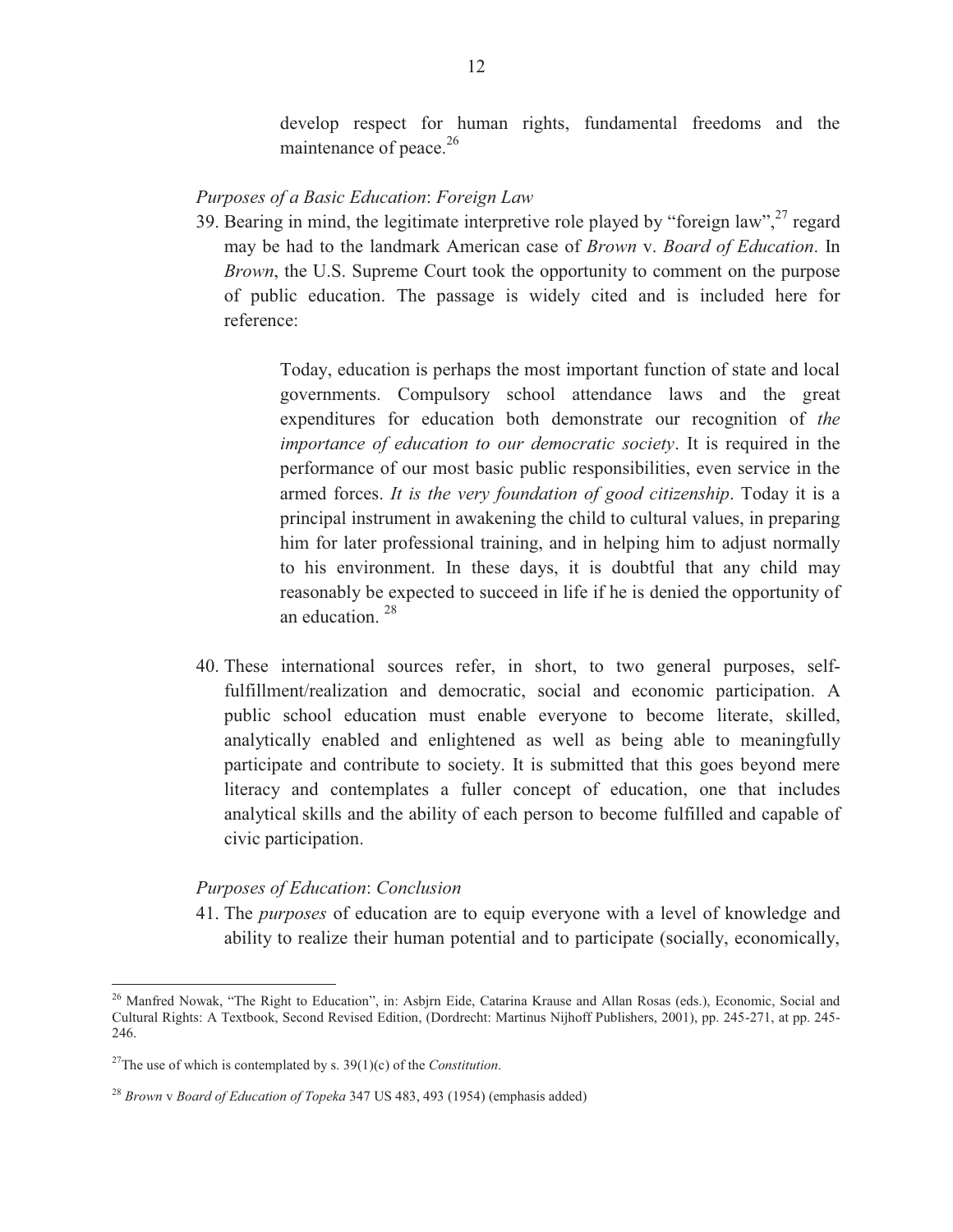politically and culturally) in their society. These contemplate an education well beyond a *de minimis* level of exposure to some literacy but, rather, seek to equip all persons with an adequate education.

*Adequacy*: *The standard of achievement required for a basic education—the text "everyone"*

42. To begin with, and whatever may turn out to be the right's actual content, it is noteworthy that the right to a basic education is that of "everyone", that is, all people; South Africans as well as those who are not.<sup>29</sup> It is the right of people of all ages—children and adults. It may or may not involve something different for people with disabilities, and almost certainly would involve accommodative measures, but the right is no less their right as it is the able-bodied. As stated in s. 7(1) of the *Constitution*, the constitutionally protected rights are "the rights of all people in our country."30

*"a basic education"*

- 43. A discussion of the content of the right to 'a basic education' must address the threshold question of how much education, what quality of education. Does it mean primary school, does the entitlement come to an end with the end of compulsory schooling (grade 9 or age 15 whichever comes first)—in other words the GEC. Does it extend through matriculation? If the goals and principles underlying a basic education are focused on individual development and the democratic norm of facilitating participation, a reasonable question soon emerges, what quality standard of achievement does this point to?
- 44. Neither within s. 29, elsewhere in the Bill of Rights, nor anywhere in the constitution is there any guidance on what is meant by 'a *basic* education'. The earlier discussion of the goals/purposes of education and what follows, will make clear that while there is no bright line that can be drawn as to what grade level or even, how much education meets the standard of 'a basic education', the available

<sup>29</sup> See the Constitutional Court judgment in: *Khosa & Others v Minister of Social Development & Others; Mahlaule & Others v Minister of Social Development & Others* 2004 (6) SA 505 (CC), 2004 (6) BCLR 569 (CC) wherein it was held that the right of "everyone" to social security [s. 27(1)(c)] would include permanent residents. See also *Ex Parte Gauteng Provincial*  Legislature: In re Dispute Concerning the Constitutionality of the Gauteng School Education Bill of 1995, 1996 (3) SA 165 (CC), 1996 (4) BCLR 537 (CC) where, at para 9, the Court stated: "Section 32(a) creates a positive right that basic education be provided for every person and not merely a negative right that such a person should not be obstructed in pursuing his or her basic education." Indeed, in the case of children who are non-citizens, their apparent entitlement to a basic education under s.  $29(1)(a)$ would be strengthened not just by virtue of the equality rights guarantee in s. 9 but also because of the stipulation in s. 28(2) that 'in every matter concerning the child', his/hers best interests are "of paramount importance".

<sup>&</sup>lt;sup>30</sup> Section 7(1) was cited by the Constitutional Court in *Khosa* to reinforce the point that when a right is written as belonging to "everyone", it means just that.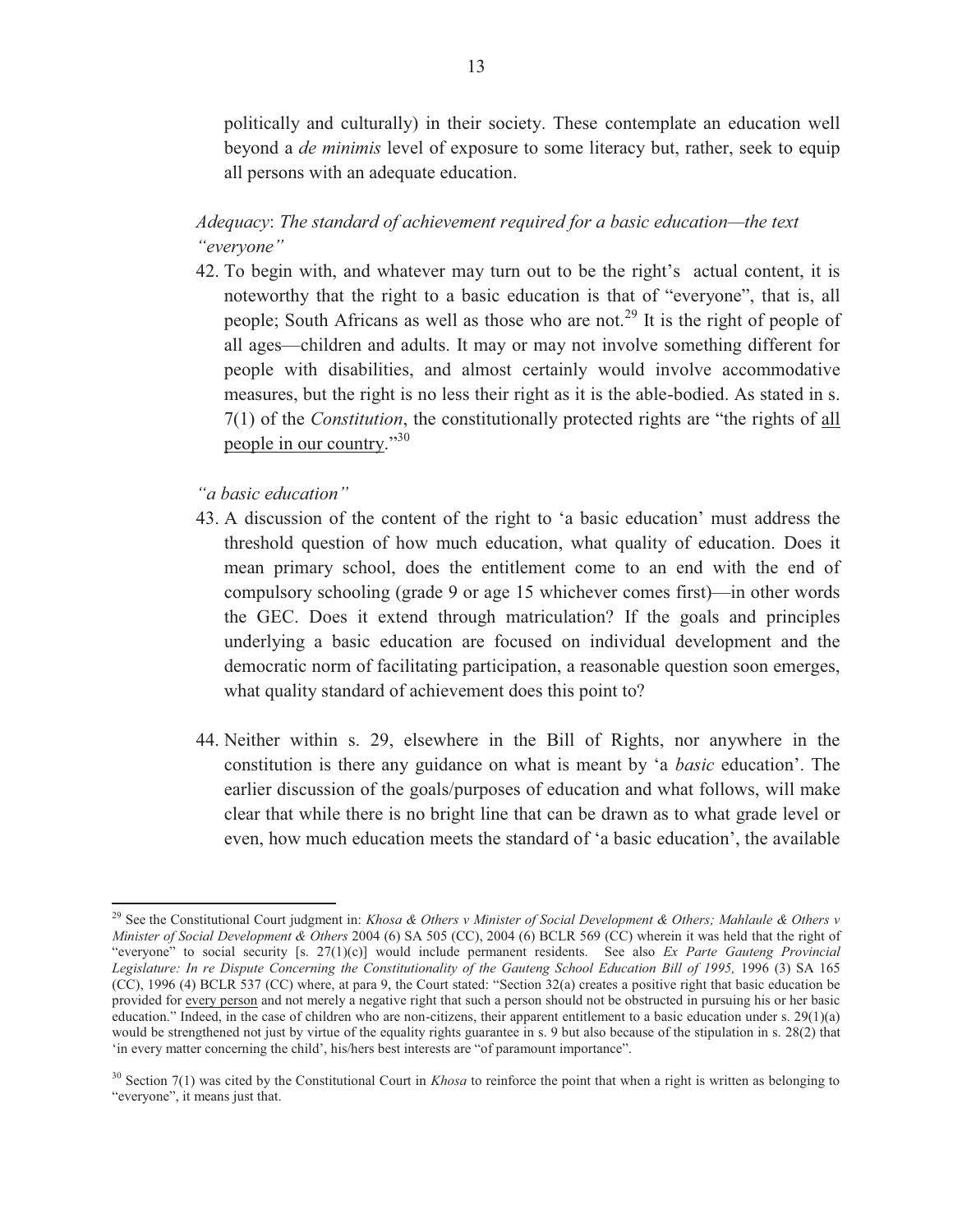principles and objectives serve as the criteria, the benchmarks against which any proposed level of education must be measured.

- 45. Interestingly, the term "basic education" never appears in the *South African Schools Act* or *Regulations* made under it.<sup>31</sup>
- 46. The *Employment of Educators Act* refers to "adult basic education" a number of times, leaving no clue, however, as to its meaning. The *Regulations* make no reference to the term.
- 47. On the other hand, the *Adult Basic Education and Training Act* statutorily defines 'adult basic education'—at least for purposes of the *Act*—in an intriguing way. Section 1 provides:

"adult basic education and training: means all learning and training programmed for adults from level 1 to 4 where level 4 is equivalent to a) grade 9 in public schools; or b) National qualifications framework level 1 as contemplated in the South African Qualifications Authority Act, 1995 (Act No. 58 of 1995)" ["*SAQAA*"] (white paper ch 5, para. 14???

- 48. What is noteworthy is that the *SAQAA* Level 1 qualification (referred to in the paragraph immediately above) requires demonstrated ability in several significant literacy and numeracy and analytical skills.<sup>32</sup> Despite these encouraging hints from the adult basic education legislation, there remain many questions as to the scope of a basic education.
- 49. Finally, the *National Education Policy Act*, refers to 'basic education' just once. It provides that the National Education Policy should be directed toward the "advancement and protection....of every person to basic education."<sup>33</sup> This sheds little further light on the content of 'a basic education'. In the *Regulations*, however, we do find a revealing reference that goes to the nature of the obligation on government (to be discussed later in this paper) or, more to the point, the

<sup>31</sup> There is no assumption made here that compulsory education (*per* s. 3(1) of the *SASA* is equivalent to 'basic education' as contemplated by the *Constitution*.)

 $32$  See the extended definition of Level 1 competence attached to the end of this paper as Appendix "A" (still need the source for these qualifications!!)

<sup>33</sup> *National Education Policy Act*, s. 4(a)(ii). More will be made later of the articled reference to '*a* basic education' which article is missing in the *NEPA*'s reference to the right.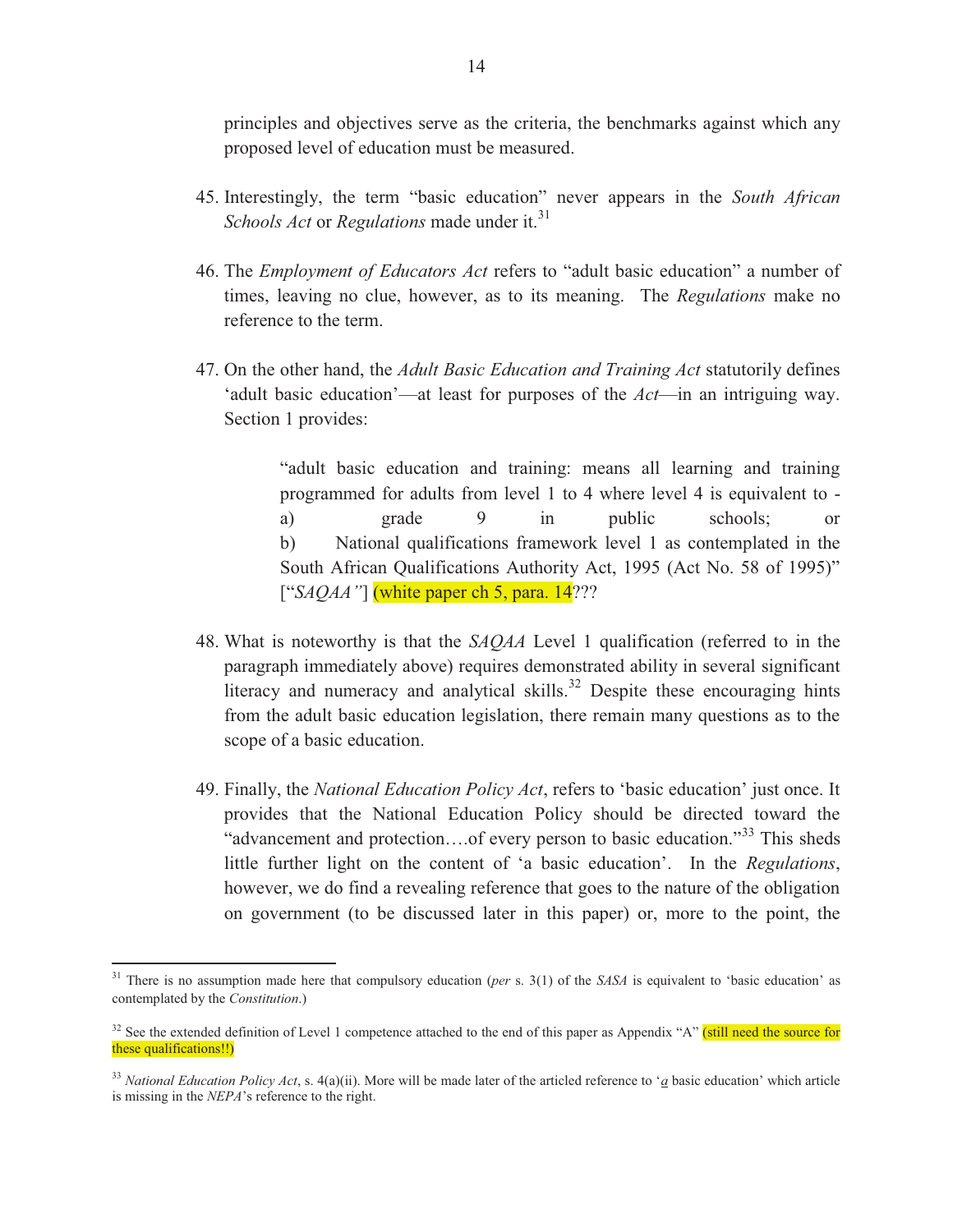national government's curious view that the *Constitution* imposes only a duty of 'progressive realization' regarding basic education.<sup>34</sup>

- 50. Within the government policy domain, the Department of Education's *White Paper on Education and Training ("White Paper I")* (1995)<sup>35</sup> takes the position that "since the term basic education is nowhere defined in the Constitution, it must be settled by policy".<sup>36</sup> While there is an imperative for the executive to implement constitutional obligations, it is, of course the judiciary which has the role of ultimate constitutional arbiter.
- 51. For children, the *White Paper* intriguingly states: "the right would be satisfied by the availability of schooling facilities sufficient to enable every child to begin and complete a basic education programme of acceptable quality."<sup>37</sup>
- 52. On the key question of whether 'basic education' refers to a specific period of schooling or, alternatively, a standard of educational adequacy, the *White Paper* itself acknowledged that there are two approaches to defining what a *basic* education means: "An important question is whether basic education should be defined in terms of *learning needs and outcomes,*<sup>38</sup> or qualification levels, or school grades, and whether the content of basic education needs to be the same for children, youth and adults."<sup>39</sup>
- 53. The Department then answered its own question in the following way:

The Ministry's position is that appropriately designed education programmes to the level of the proposed General Education Certificate (GEC), whether offered in school to children, or through other forms of delivery to young

<sup>34</sup> In GN 869 of 31 August 2006, section 36 of the *Regulation* states: "An important assumption underlying these national norms is that the national and provincial levels of government will honour *the states duty, in terms of the Constitution and the SASA, to progressively provide resources* to safeguard the right to education of all South Africans." (emphasis added).

<sup>35</sup> *White Paper on Education and Training* (1995)

<sup>36</sup> *White Paper I*, Ch. 7, para. 12.

<sup>37</sup> *White Paper I*, Ch. 7, para. 11; note the reference to "acceptable quality" (elsewhere in the *White Paper*, see also Ch. 13, para 31: "The state is required to ensure that educational opportunities of acceptable quality are available to every child for the General Education period", as well as para. 38 to similar effect)

<sup>38</sup> This is the lexicon of the *World Declaration* (*supra*).

<sup>39</sup> *White Paper on Education and Training* (1995) at para. 12.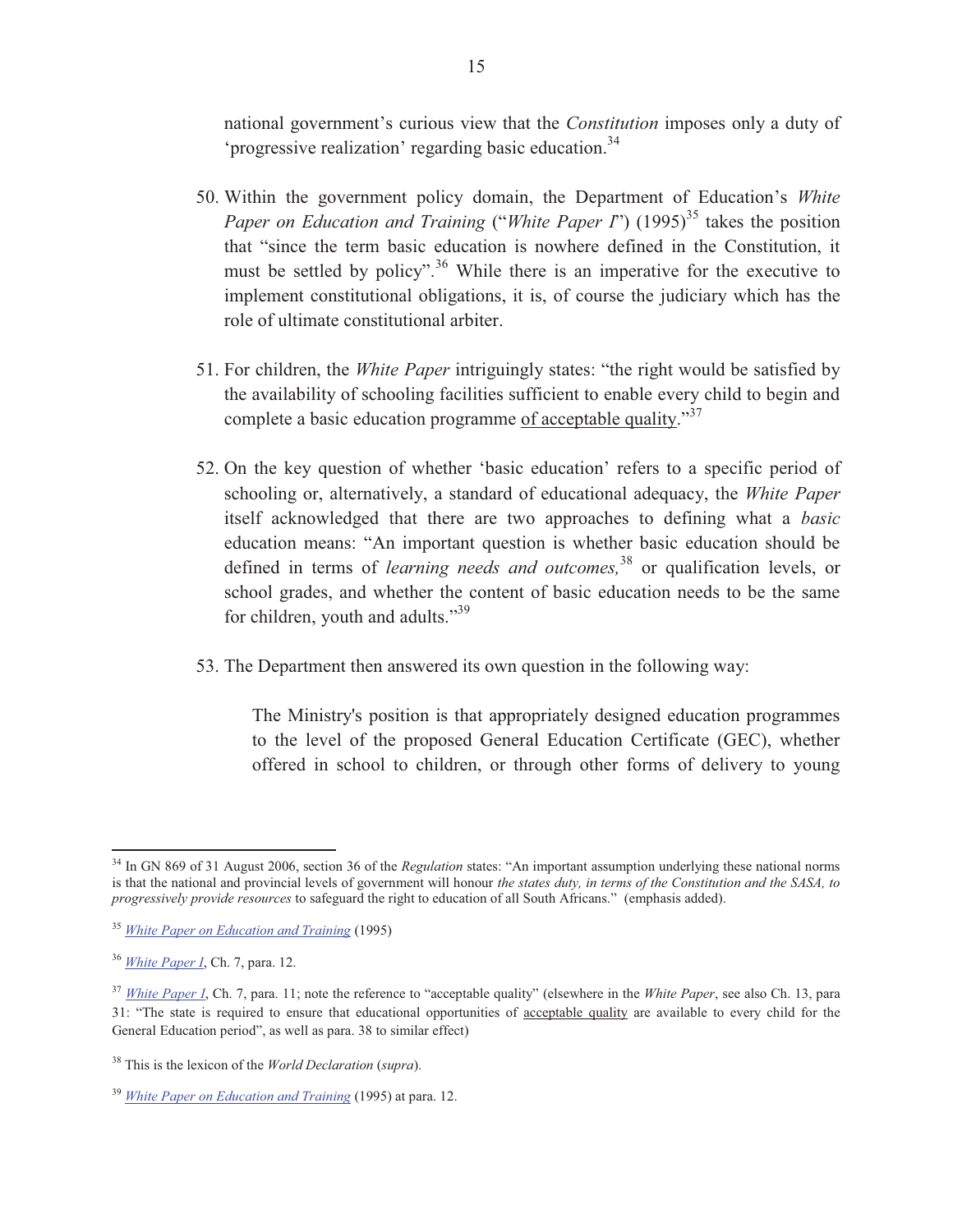people and adults, would adequately define basic education for purposes of the constitutional requirement.<sup>40</sup>

- 54. Despite what government contends, does a basic education, as referred to in the ultimate authority—the *Constitution*—mean something other than grade 9/GEC?
- 55. The point here is that it may well be a mistake to equate the content of the right with what government has either enacted or has chosen to set out in white papers. Notwithstanding the CC's reasonableness approach in *Grootboom*, *TAC* and *Mazibuko*, the difference in wording between ss. 26-27, on the one hand, and s.  $29(1)(a)$  on the other, support a position which refuses to defer to government's contentions regarding the scope of the right. Thus, an independent, purposive approach to the content of the right ought to be even more the case with regard to the right to a basic education than the other social and economic rights.
- 56. Put simply, given that the right to education is drafted in such absolute and unqualified terms, government should not get to effectively decide the qualitative content of the constitutional right by legislatively, let alone via policy documents, set (perhaps deliberately) low norms and standards and have these construed as the content of the constitutional right for the foreseeable future.<sup>41</sup> More will be made of this later, but the right to a basic education in s. 29(1)(a) is drafted in a way that does not refer, let alone defer, to whatever standards government has chosen to commit itself.
- 57. Leaving aside government's own claimed content, the text of s. 29(1)(a) itself fails to provide any obvious answer to the question as to the content of the right to a basic education. However, one quick clue can be gleaned from the inclusion of the right to "*adult* basic education" in s. 29(1)(a). As Roithmayer points out, a claim by some that 'basic' education includes only compulsory education (grade 9/age 15 whichever comes first<sup>42</sup>): "appears to be inconsistent with other language in s. 29, particularly in the reference to 'adult basic education'. The phrase 'adult basic education' "is rendered nonsensical if one defines 'basic' to include only compulsory primary education."<sup>43</sup>

<sup>40</sup> *White Paper I* at para. 15. See also: "The right to education: Lessons from Grootboom", Mandla Seleoane (2006) at pp. 5-8.On the other hand, the Department of Basic Education, in fact, has ministerial responsibility for all schooling from grade R through to grade 12 (see: http://www.education.gov.za/TheDBE/tabid/54/Default.aspx ).

<sup>41</sup>Indeed, if constitutional litigation were simply about getting government to live up to its own legal commitments, a *Bill of Rights* would be unnecessary and administrative law would be sufficient to get the job done.

<sup>42</sup> *South African Schools Act*, 1996, s. 3(1).

<sup>43</sup> Roithmayr, *Access, Adequacy and Equality*..., (2003) 19 *SAJ H R* 382 at 393.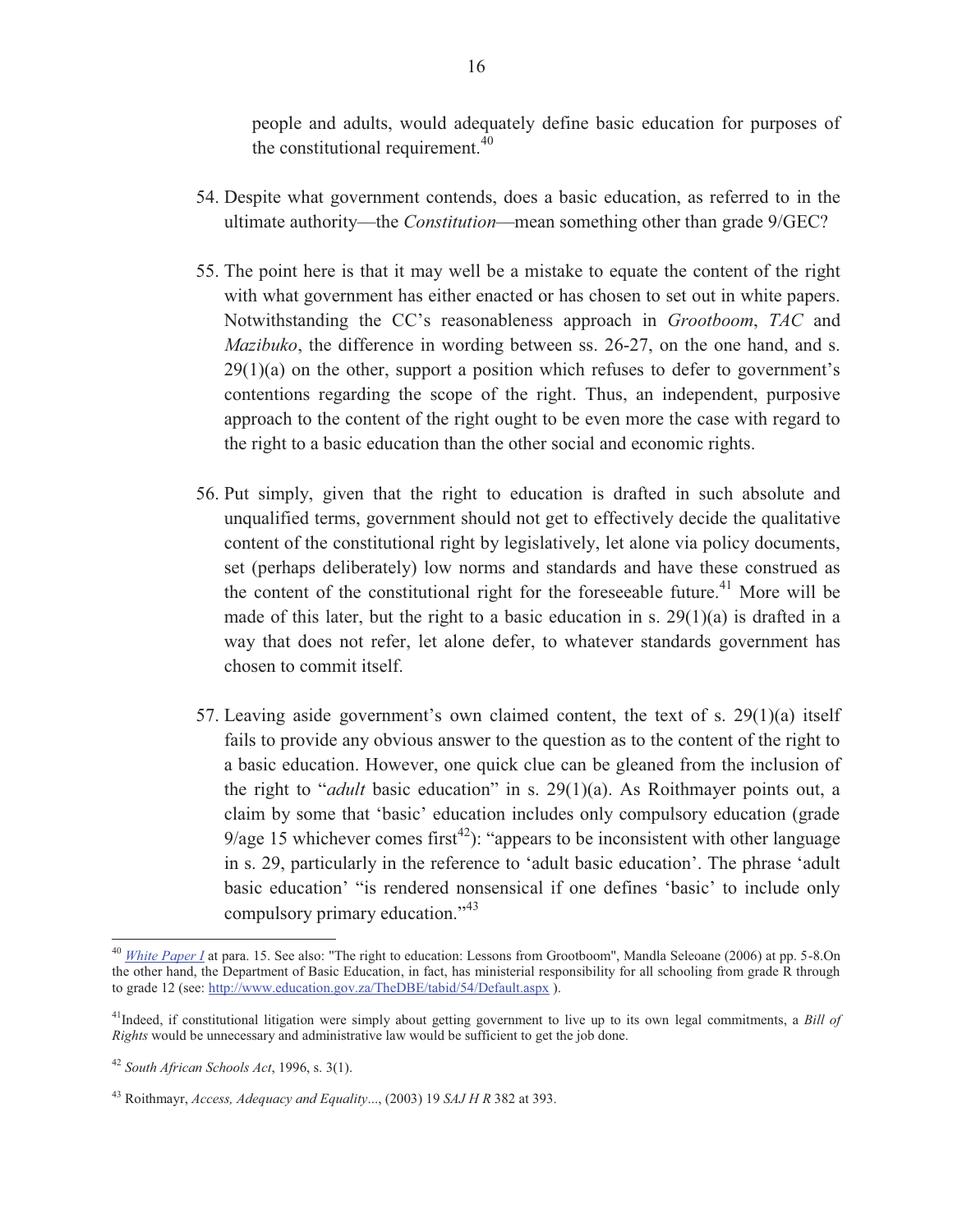58. Moreover, the provision's use of the qualifying article: 'a' basic education carries with it the implication that the right is oriented to a substantive level of achievement as distinct from that which is achieved by simply marking a set period of time or being 'pushed through' a fixed number of years of schooling. The term 'a basic education' refers to a qualitative fulfillment.

*Adequacy: The standard of achievement required for a basic education international and foreign law* 

#### *International Law*

 $\overline{a}$ 

59. Section 39(1)(b) of the *Constitution* provides that any court which is interpreting s. 29 "must consider international law". A review of the relevant international law makes clear a rejection of a crude approach to the determination of what a *basic* education includes. It is focused, instead, around the substantive attainment of sufficient learning to enable a person to participate as a citizen, contribute to society and derive self-fulfillment sufficient to meet one's dignity.

#### *The International Covenant on Economic, Social and Cultural Rights* (*ICESCR*)

- 60. The Technical Committee which supported the Constitutional Assembly drafting process referred to the long list of international human rights sources for the right to education, mentioning the *ICESCR* in particular, as having "had an important influence on educational rights in other international declarations and treaties as well as in national constitutions."<sup>44</sup>
- 61. In its General Comments<sup>45</sup> on education, the CESCR makes clear that, as with the other aspects of the right, its view as to what a "basic" education is are guided by the right's purposes:

…the full development of the human personality and the sense of its dignity, and shall strengthen the respect for human rights and fundamental freedoms.<sup>46</sup> They further agree that education shall enable all persons to participate effectively in a free society, promote understanding, tolerance and friendship among all nations and all racial, ethnic or religious groups, and further the activities of the United Nations for the maintenance of peace.

<sup>44</sup> Constitutional Committee, Sub-Committee, Draft Bill of Rights, Explanatory Memoranda, (October 1995), page 165.

<sup>&</sup>lt;sup>45</sup> General Comments are the Committee's interpretation as to the contents of specific provisions of the Covenant, issued for the information of Sates parties, individuals and others.

<sup>46</sup> This particular sentiment is rooted in article 26(1) of the *Universal Declaration of Human Rights* (1948) before receiving expression in the *ICESCR*.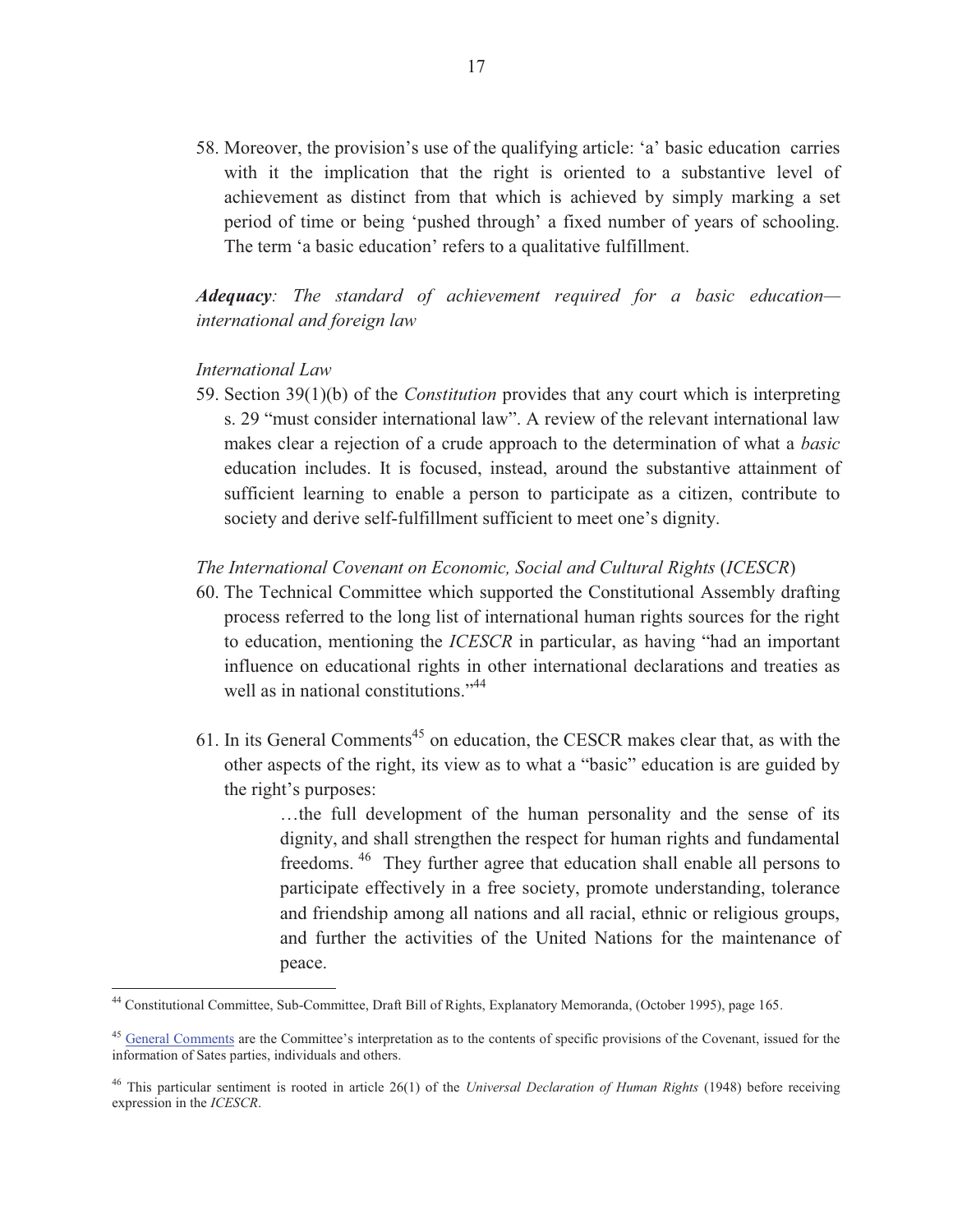62. In 1999, the United Nations Committee on Economic, Social and Cultural Rights issued its General Comment on the right to education. Its discussion is important as it relates to the principles for identifying the content of "basic education" and, therefore, is reproduced here at length (emphasis added):

> While primary education is not synonymous with basic education, there is a close correspondence between the two. In this regard, the Committee endorses the position taken by UNICEF: Primary education is the most important component of basic education<sup>47</sup> $\dots$ While the content of secondary education will vary among States parties and over time, it includes completion of basic education and consolidation of the foundations for life-long learning and human development. It prepares students for vocational and higher educational opportunities<sup>48</sup> $\dots$ In general terms, fundamental education [in art. 13 (2) (d) of the ICESCR] corresponds to basic education as set out in the *World Declaration on Education For All*. By virtue of article 13 (2) (d), individuals who have not received or completed the whole period of their primary education have a right to fundamental education, or basic education as defined in the World Declaration on Education For All.<sup>49</sup>

63. General Comment 13 goes on to state that the CESCR has effectively incorporated post-Covenant international law sources in guiding its own understating of the right to education. In particular, the Committee refers to the *World Declaration on Education For All*<sup>50</sup> (1990) which had addressed "basic education" in the following terms:

"basic education": These needs comprise both essential learning tools (such as literacy, oral expression, numeracy, and problem solving) and the basic learning content (such as knowledge, skills, values, and attitudes) required by human beings to be able to survive, to develop their full capacities, to live and work in dignity, to participate fully in development, to improve the quality of their lives, to make informed decisions, and to continue learning. The scope of basic learning needs and how they should be met varies with individual countries and cultures, and inevitably, changes with the passage of time<sup>51</sup>

 $47$  CESCR GC 13 para. 9

<sup>48</sup> CESCR GC 13 para. 12

<sup>49</sup> CESCR GC 13 para. 22

<sup>50</sup>*World Declaration on Education For All* (5-9 March 1990, Jomtien, Thailand)

<sup>51</sup> *Ibid*, at para. IV.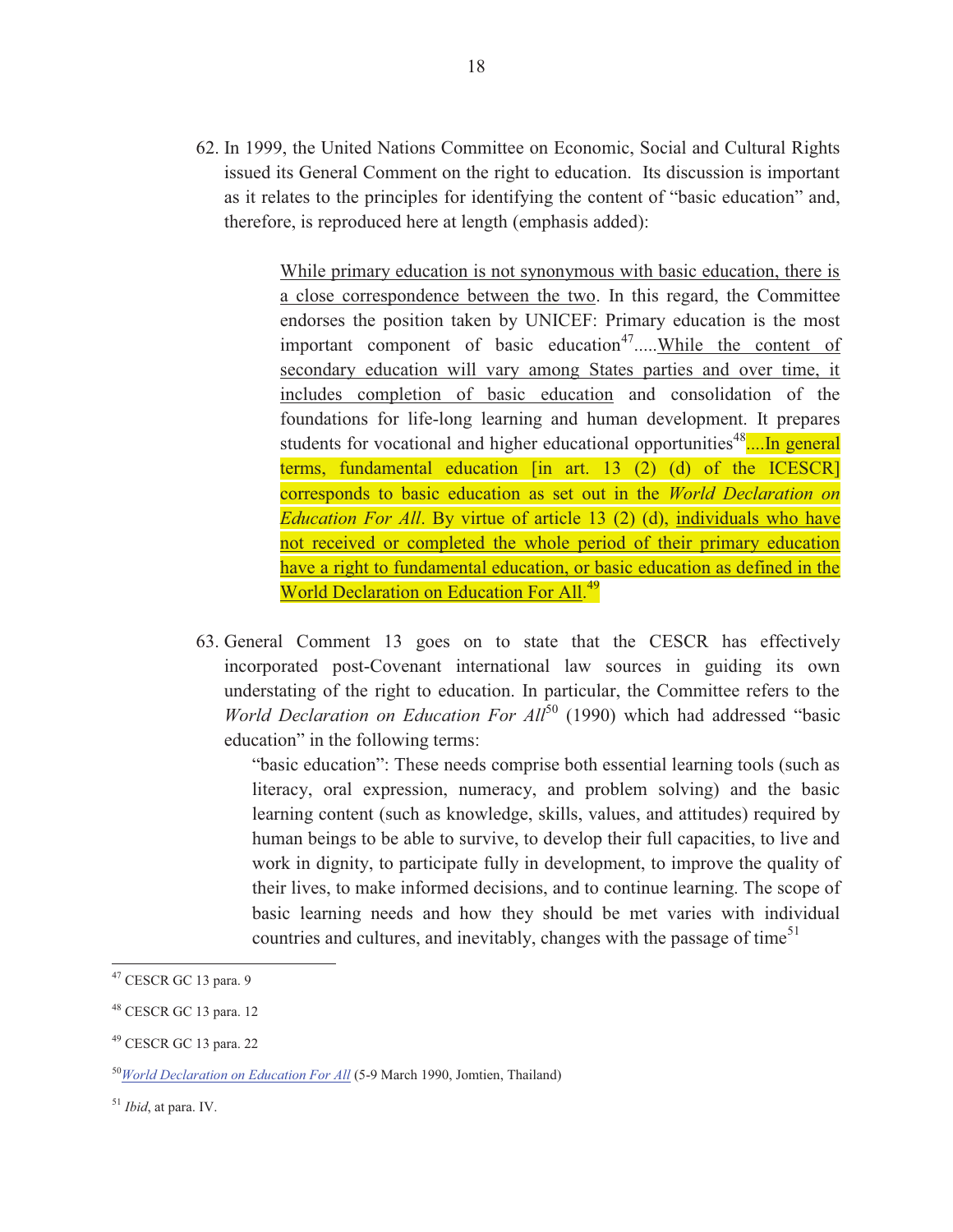-and-

The focus of basic education must, therefore, be on actual learning acquisition and outcome, rather than exclusively upon enrolment, continued participation in organized programmes and completion of certification requirements.<sup>52</sup>

64. It is submitted that the above passage is critical to an appreciation of an adequacy oriented interpretation of s. 29(1)(a). The focus here is on qualitative criteria of adequacy rather than years of completed schooling.<sup>53</sup> Woolman and Fleisch see this approach and these criteria as departing from a formalistic understanding of 'basic education':

> "The *World Declaration on Education for All* de-emphasizes the completion of specific formal programs or certification requirements. Instead it stresses the acquisition of that level of learning necessary for an individual to realize his or her full potential."<sup>54</sup>

- 65. The *World Declaration* itself made clear that the definition of basic education "changes with the passage of time."<sup>55</sup> This reminder has obvious implications for a largely urban society, one which seeks to be globally competitive.
- 66. Finally, the CESCR follows the four-part analytical framework adopted by the Special Rapporteur in the right to education in her Preliminary Report  $(1999)$ <sup>56</sup> In order to meet the requirements of the *Covenant*, public schooling "shall exhibit the following interrelated and essential features" ("the 4-As"):
	- i. **Availability**: functioning schools must be available and "are likely to require buildings or other protection from the elements, sanitation facilities for both sexes, safe drinking water, trained teachers receiving domestically competitive salaries, teaching materials, and so on; while some will also require facilities such as a library, computer facilities and information technology;"
	- ii. **Accessibility**:

<sup>52</sup> *Ibid*, at article IV.

<sup>53</sup> Roithmayer (*supra*) at 393.

<sup>54</sup> Woolman and Fleisch at 127.

<sup>55</sup> *World Declaration on Education For All* at art. 1(1).

 $56$  GC 13, footnote 2.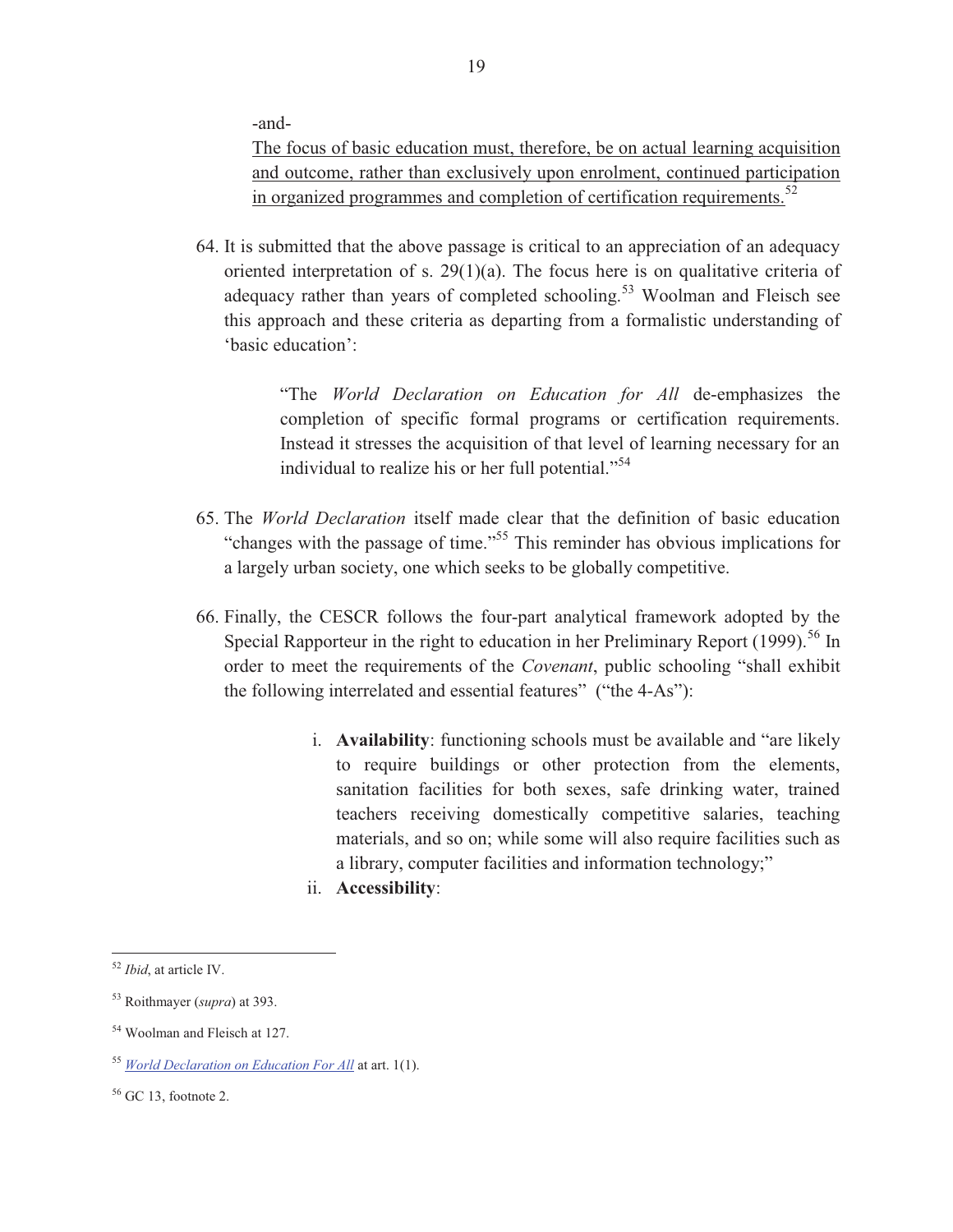- 1. education must be accessible to all—especially the most vulnerable groups, in law and fact, without discrimination on any of the prohibited grounds;
- 2. Physically accessible;
- 3. Economically accessible—education has to be affordable to all.
- iii. **Acceptability**: "the form and substance of education, including curricula and teaching methods, have to be acceptable (e.g. relevant, culturally appropriate and **of good quality**) to students and, in appropriate cases, parents; this is subject to the educational objectives required by article 13 (1) and such minimum educational standards as may be approved by the State (see art. 13  $(3)$  and  $(4)$ ;" (emphasis added)
- iv. **Adaptability** education has to be flexible so it can adapt to the needs of changing societies and communities and respond to the needs of students within their diverse social and cultural settings.<sup>57</sup>
- 67. The Committee concludes by making clear that in the application of these interrelated criteria, "the best interests of the student shall be a primary consideration."<sup>58</sup>
- 68. It is worth noting that the Special Rapporteur on the right to education has further explained what is meant by "acceptability":

One important facet of the *acceptability* of education has been highlighted by the addition of 'quality' before education in policy documents as of the 1990s, thus urging governments to ensure that education which is available and accessible is of good quality.<sup>59</sup>

69. The Committee on the Rights of the Child is unequivocal in saying: "Every child has the right to receive an education of good quality which in turn requires a focus on the quality of the learning environment, of teaching and learning processes and materials, and of learning outputs."<sup>60</sup>

<sup>57</sup> GC 13, para. 6. See also, *Human rights obligations: making education available, accessible, acceptable and adaptab*le, K. Tomaševski (2001), available at: http://www.right-to-education.org/sites/r2e.gn.apc.org/files/B6g%20Primer.pdf

<sup>58</sup> This principle is, of course, replicated in the South African *Constitution*, s. 28(2).

<sup>59</sup> See Tomaševski (*supra*) at 13.

<sup>60</sup> CRC GC1 at para. 22. (emphasis added)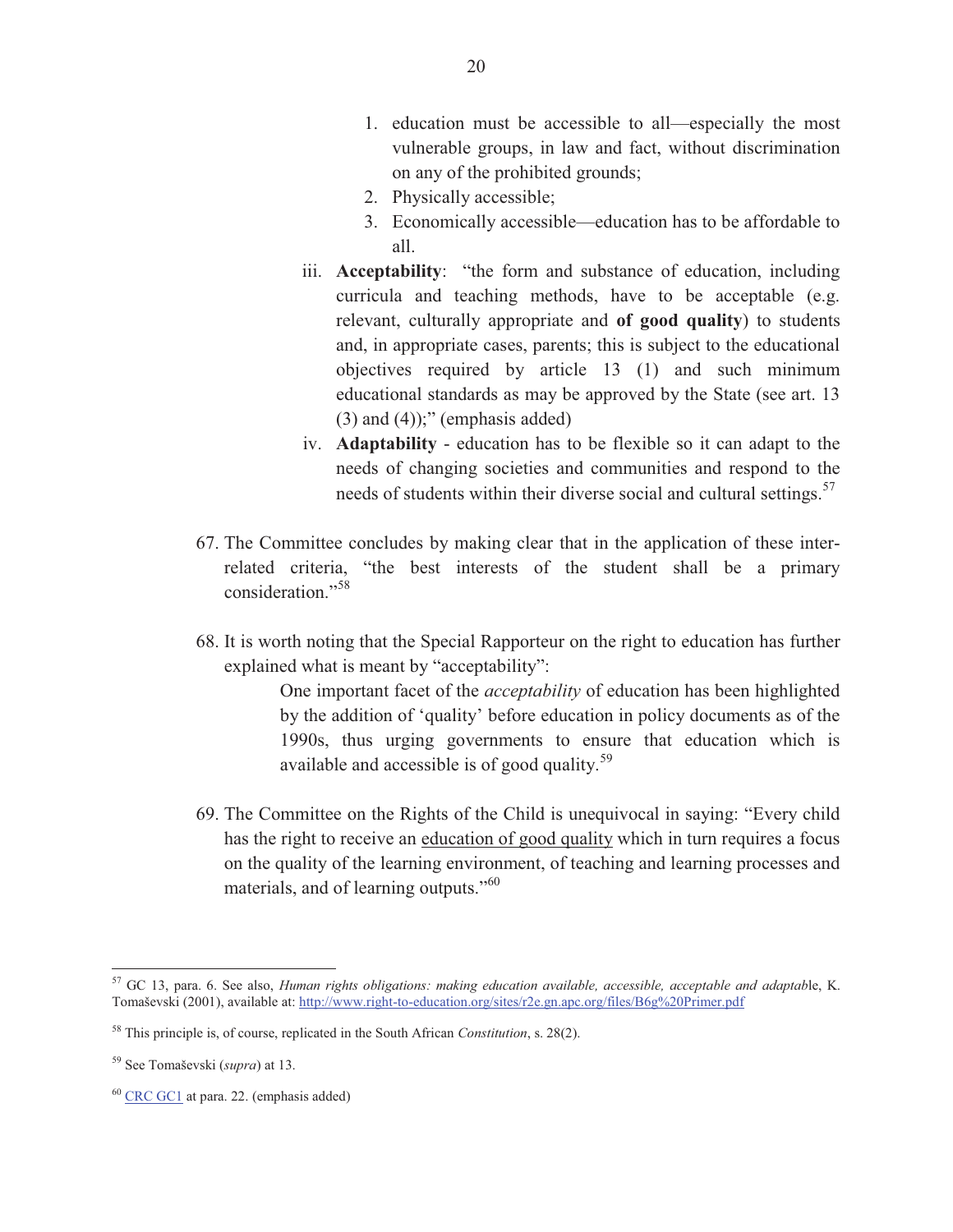70. In its first General Comment, the Committee on the Rights of the Child chose to highlight issues of education quality:

….article 29 (1) [of the *Convention*] underlines the individual and subjective right to a specific quality of education…. Basic skills include not only literacy and numeracy but also life skills such as the ability to make well-balanced decisions; to resolve conflicts in a non-violent manner; and to develop a healthy lifestyle, good social relationships and responsibility, critical thinking, creative talents, and other abilities which give children the tools needed to pursue their options in life. $61$ 

71. Apart from formal treaty law, significant direction regarding quality of education is to be found in the *Dakar Framework for Action* (2000) which sought to go beyond priorities regarding universal enrollment and to address questions regarding the *quality* of education which learners were being provided.<sup>62</sup>

#### *Foreign Law*

#### *State Constitutions in the United States*

72. Section 39(1)(c) of the *Constitution* provides that any court which is interpreting s. 29 "may consider foreign law". In contrast to the international human rights law on the right to education, domestic jurisprudence tends to be extremely concrete and issue specific. In the case of the United States, despite the fact that American constitutional protections are generally devoid of economic, social and cultural rights, one exception is the area of education. The United Sates Supreme Court, in its own landmark judgment in *Brown* v. *Board of Education* makes clear how fundamental education is in the United Sates:

> Today, education is perhaps the most important function of state and local governments . . . . It is required in the performance of our most basic public responsibilities. . . . It is the very foundation of good citizenship. Today it is a principal instrument in awakening the child to cultural values, in preparing him for later professional training, and in helping him to adjust normally to his environment. In these days, it is doubtful that any child may reasonably be expected to succeed in life if he is denied the opportunity of an education.

 $61$  CRC GC1 at para. 9.

<sup>62</sup> See *Dakar Framework for Action* (2000), *passim*, and the expanded commentary appended to the document.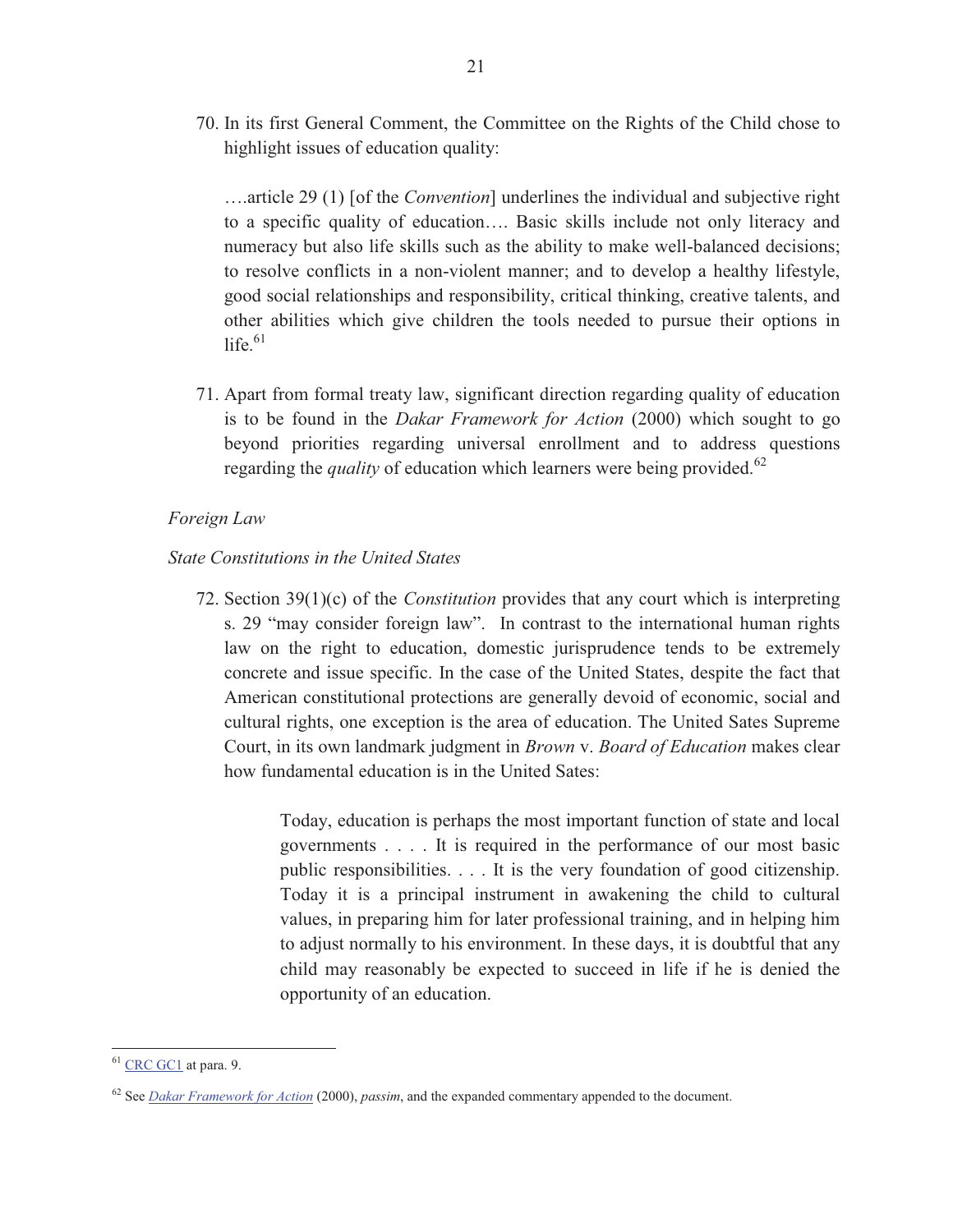- 73. While there is no right to education which has been held to reside in the U.S. Constitution,<sup>63</sup> intriguingly, the right to education **is** enshrined in all state constitutions<sup>64</sup> and has been held to be both justiciable and substantive regarding rights to educational *adequacy*.
- 74. The body of jurisprudence and academic writing concerning the right to education is rich. One estimate is that adequacy oriented litigation has succeeded in over 2/3 of the cases initiated.<sup>65</sup> One of the better known U.S. cases is from Kentucky and was based on the simple wording of that states' constitution which obliges the state to provide for "an efficient system of common schools throughout the state."<sup>66</sup>
- 75. In *Rose* v. *Council for Better Education,* considerable expert evidence was adduced before the Kentucky Supreme Court, in its judgment, elaborated what, in its view was meant by an 'efficient school system', stating:

[A]n efficient system of education must have as its goal to provide each and every child with at least the seven following capacities: (i) sufficient oral and written communication skills to enable students to function in a complex and rapidly changing civilization; (ii) sufficient knowledge of economic, social, and political systems to enable the student to make informed choices; (iii) sufficient understanding of governmental processes to enable the student to understand the issues that affect his or her community, state, and nation; (iv) sufficient self-knowledge and knowledge of his or her mental and physical wellness; (v) sufficient grounding in the arts to enable each student to appreciate his or her cultural and historical heritage; (vi) sufficient training or preparation for advanced training in either academic or vocational fields so as

<sup>63</sup> *San Antonio Independent School District* v. *Rodriguez* 411 U.S. 1 (1973)

<sup>&</sup>lt;sup>64</sup> Doron Isaacs has surveyed the scene on education-related provisions in the U.S. state conclusions and concludes:

However, most state constitutions in the United States have education provisions comparable to our own Section 29. For example the State of Georgia's Constitution requires an adequate public education, Maryland's provides for a thorough and efficient system of Free Public Schools and the extension of a judicious system of general education. All state constitutions require the establishment and maintenance of public schools. Twenty state constitutions express the value of public education by recognising the importance of a general diffusion of knowledge or calling education a fundamental goal. Twelve states have constitutional provisions requiring an efficient educational system and sixteen states require a thorough or uniform educational system." Doron Isaacs, "Interpreting, Litigating and Realising the Right to Education in South Africa: Lessons from America" (2011) unpublished manuscript at page 31. SAJHR (forthcoming)

<sup>&</sup>lt;sup>65</sup> Michael Rebell, *Educational Adequacy, Democracy, and the Courts* in Christopher Edley et. al., editors, Achieving High Educational Standards for All (National Research Council, 2002), pp. 218-268: "plaintiffs have, in fact, prevailed in almost twothirds (18 of 28) of the major decisions of the state highest courts since 1989."

<sup>66</sup> Kentucky *Constitution*, s. 183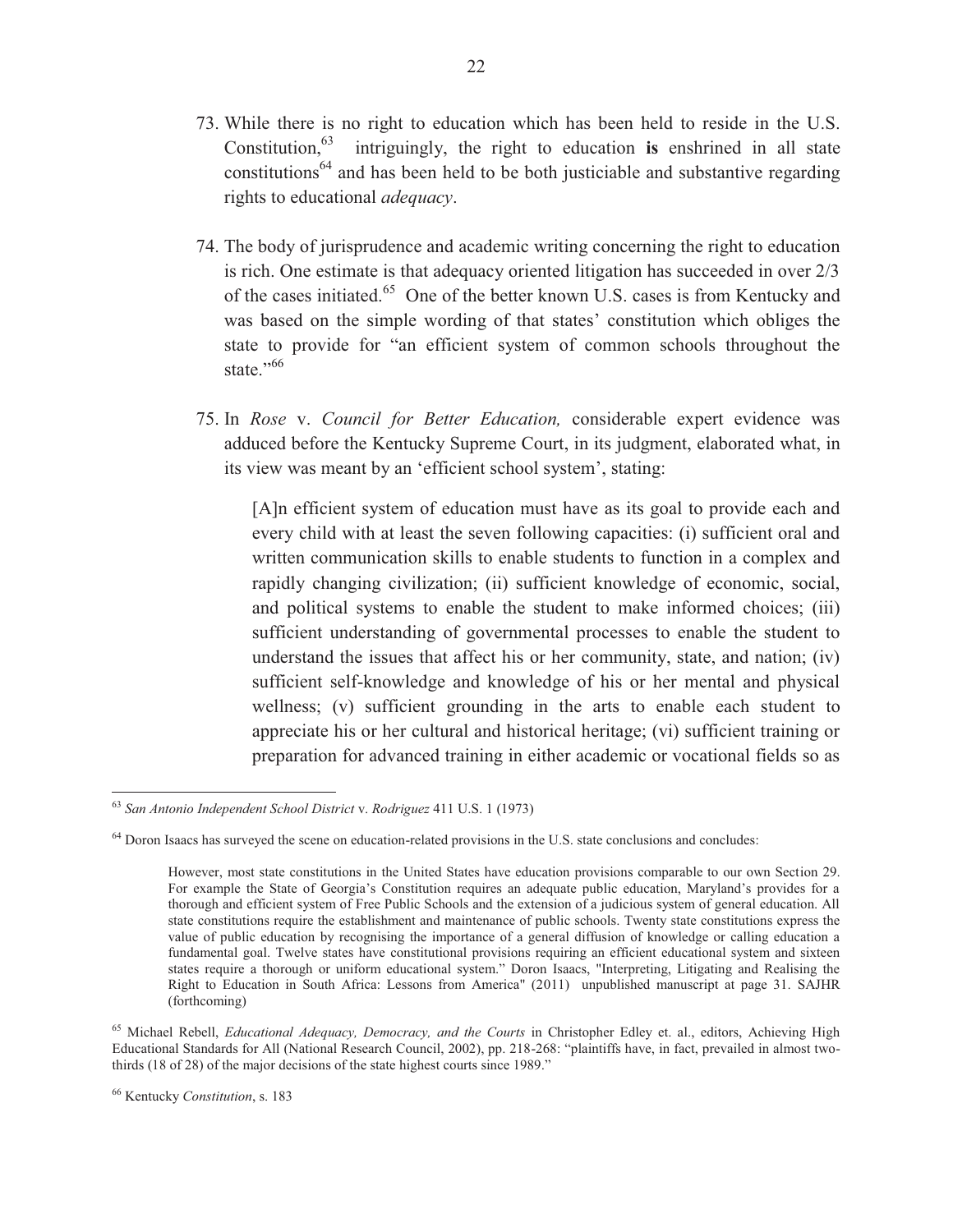to enable each child to choose and pursue life work intelligently; and (vii) sufficient levels of academic or vocational skills to enable public school students to compete favorably with their counterparts in surrounding states, in academics or in the job market.<sup>67</sup>

- 76. For purposes of construing s. 29(1)(a) of the South African *Constitution*, one of the most noteworthy aspects of the judgment is that, through a combination of expert evidence and purposive interpretation, the court in *Rose* saw its way to providing very considerable substantive content on the foundational principles underlying an *adequate* education despite the sparse textual foundation for the constitutional obligation.
- 77. *Rose* resulted in a thoroughgoing reform of Kentucky's public school system and, **not** coincidentally, saw a state which ranked  $48<sup>th</sup>$  in per-pupil spending,  $41<sup>st</sup>$  in pupil-teacher ratio, and  $38<sup>th</sup>$  in average teacher salary turnaround dramatically. By 2005, the state's national rankings for per pupil spending, pupil-teacher ratios and average teacher salary had improved dramatically to  $30<sup>th</sup>$ ,  $16<sup>th</sup>$  and  $34<sup>th</sup>$ respectively.<sup>68</sup>
- 78. Moreover, the precedent in *Rose* has been widely followed in many other states.
- 79. In New York, the Campaign for Fiscal Fairness relied on that state's very generally worded constitutional obligation regarding education<sup>69</sup> to challenge the adequacy of the education provided in the public schools. The claim had been that the city's financing of its public school system failed "to afford New York City's public school children the opportunity guaranteed by the Constitution."<sup>70</sup>
- 80. Rather than following the detailed approach of the Kentucky courts, the New York Court of Appeal found that the obligation on government was to provide "the basic literacy, calculating, and verbal skills necessary to enable children to eventually function productively as civic participants capable of voting and serving on a jury". $71$

<sup>67</sup> *Rose v. Council for Better Education ,*790 S.W.2d 186 at 212 (1989). Also, see

Cathy Albisa's review of the right to education case law in the U.S.: http://www.escr-net.org/usr\_doc/Albisa\_-Legal Framework for ESR in US.pdf

<sup>68</sup> Isaacs, *ibid*, at 327

<sup>69</sup> *The Constitution of the State of New York*, Article 11, s. 1, provides: "The legislature shall provide for the maintenance and support of a system of free common schools, wherein all the children of this state may be educated."

<sup>70</sup> *Campaign for Fiscal Equity* v. *State of New York ,* 86 N.Y.2d 307, (1995)

<sup>71</sup> *Campaign for Fiscal Equity* v. *State* (CFE II), 100 N.Y.2d 893, 801 N.E.2d 326, 769 N.Y.S.2d 106 (N.Y. 2003)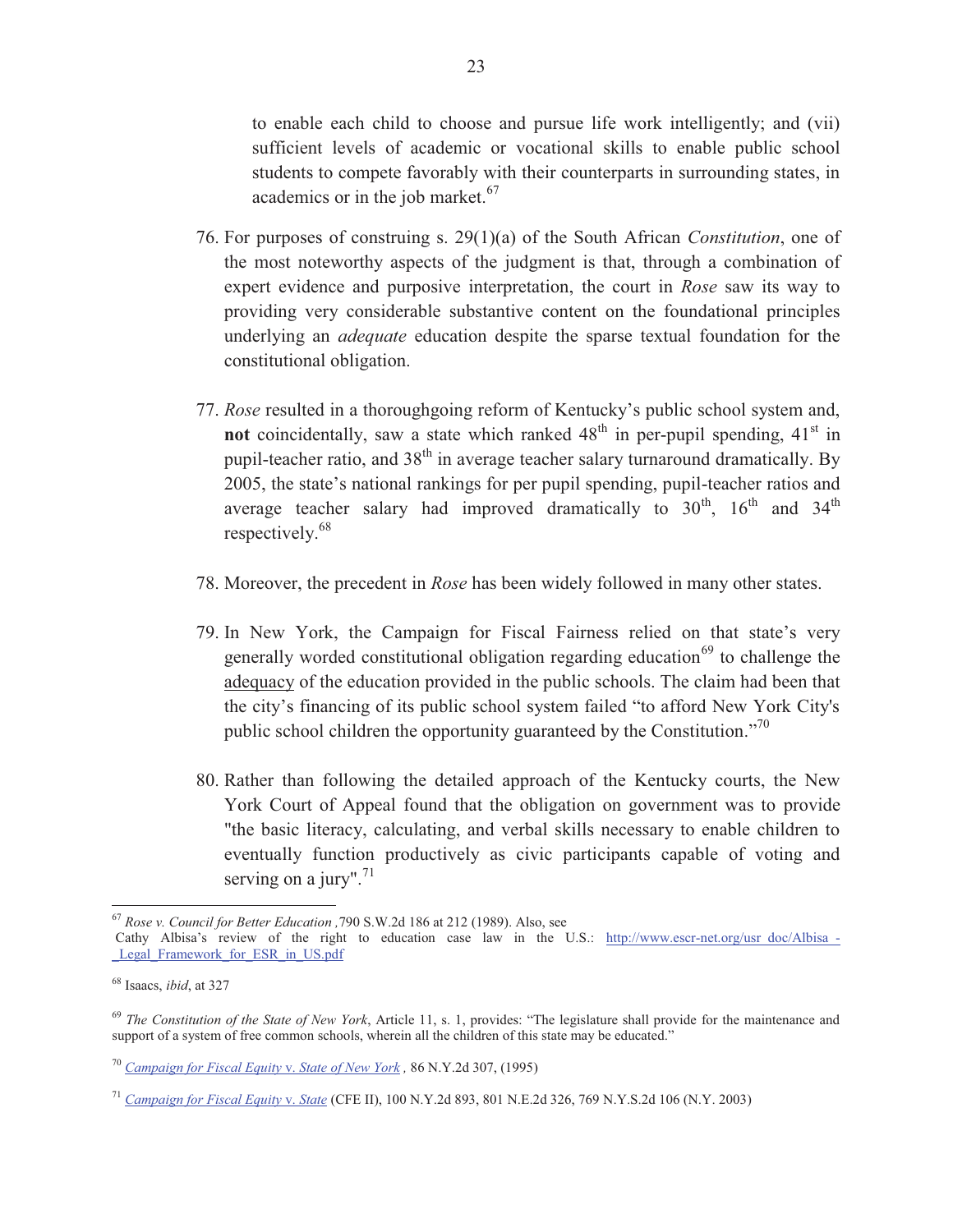- 81. For present purposes, what is crucial is that the court explicitly stated that achieving this standard required minimally adequate physical facilities, access to instrumentalities of learning (such as desks, chairs, and reasonably current textbooks), and minimally adequate teaching of reasonably up-to-date curricula by sufficient and adequately trained teachers.
- 82. One of the counsel in that case has written about it and, in particular, how the Court interpreted the phrase "a sound basic education":

In invalidating the Appellate Division's holding that the constitution required an education that would provide students only eighth-grade level skills, the court held that New York's schoolchildren are constitutionally entitled to the "opportunity for a *meaningful* high school education, one which prepares them to function productively as civic participants." In doing so, the court stressed that although in the nineteenth century, when the State's adequacy clause was adopted, a sound basic education may well have consisted of an eighth-or ninth grade education, "[t]he definition of a sound basic education must serve the future as well as the case now before us."<sup>72</sup>

83. The adequacy litigation in the U.S. has been so successful that a clear consensus has emerged—between litigation claimants, courts and legislatures—that an *adequate* education is outcome oriented:

> While the term education adequacy seems to connote a very minimal sense of what a basic education should be, courts have arrived at an understanding of adequate that, in essence, means a basic quality education that provides students with the essential skills they need to function productively in contemporary society.<sup>73</sup>

- 84. One of the most prominent litigators on the right to education elaborates this consensus in the following terms:
	- The *constitutional standard* for a basic quality education is an education that prepares students to (1) function productively as capable voters, jurors and civic participants in a democratic society; and (2) compete effectively in the economy.

<sup>72</sup>Poverty, Meaningful Educational Opportunity, and the Necessary Role of the Courts, Michael A. Rebell, *NORTH CAROLINA LAW REVIEW* [Vol. 85, page 1467 at 1503 (emphasis added).

<sup>73</sup> Michael A. Rebell & Jessica R. Wolff, *Campaign for Educational Equity, Litigation and Education Reform: The History and the promise of the education adequacy Movement* (2006) at ii.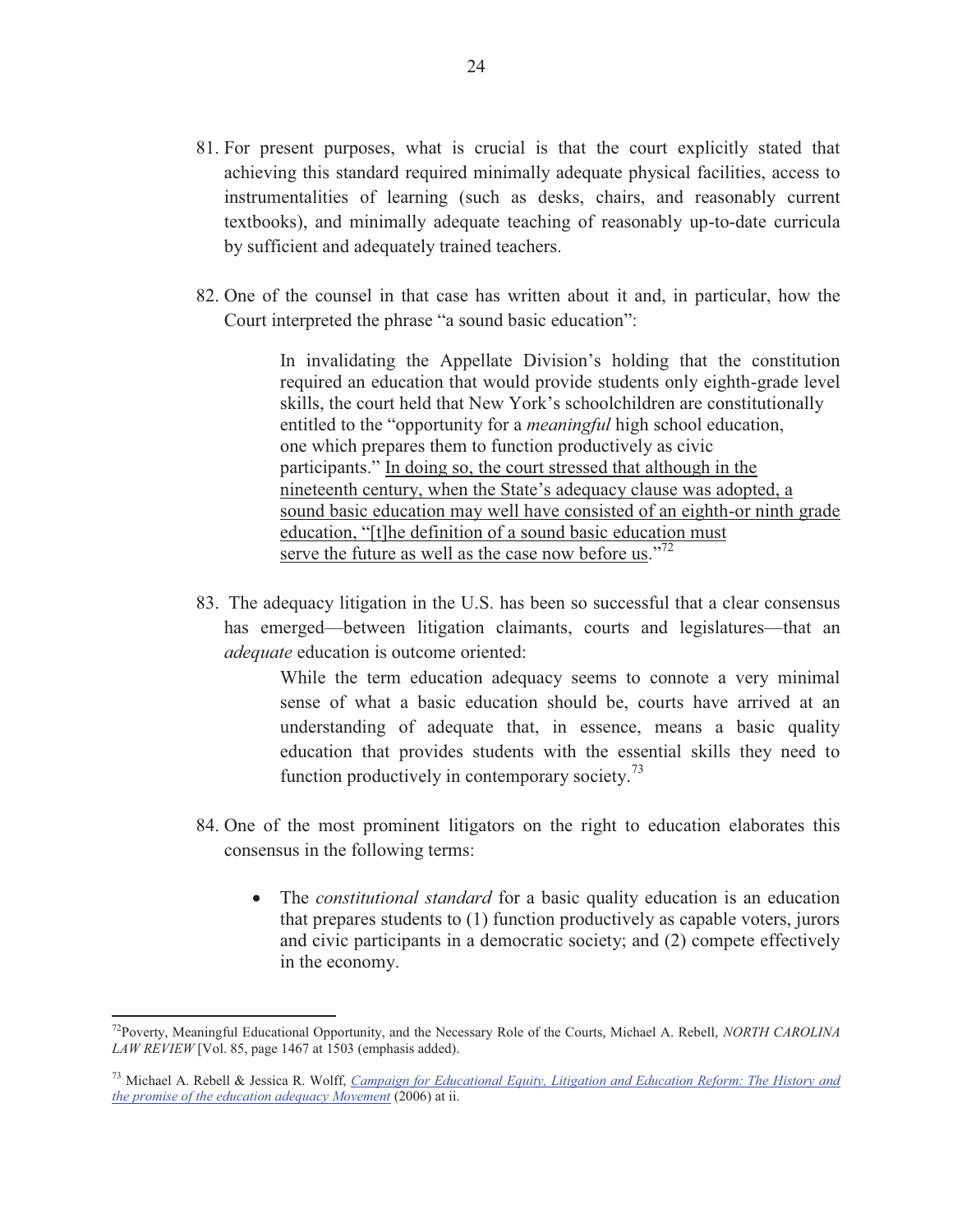- The types of *knowledge and skills* that students need to be effective citizens and workers are (1) sufficient ability to read, write, and speak the English language and sufficient knowledge of fundamental mathematics and physical science to enable them to function in a complex and rapidly changing society; (2) sufficient fundamental knowledge of geography, history, and basic economic and political systems to enable them to make informed choices with regard to issues that affect them personally or affect their communities, states and nation; (3) sufficient intellectual tools to evaluate complex issues and sufficient social and communication skills to work well with others and communicate ideas to a group; and (4) sufficient academic and vocational skills to enable them to compete on an equal basis with others in further formal education or gainful employment in contemporary society.
- The *essential resources* students need to acquire this knowledge and these skills are (1) qualified teachers, principals and other personnel; (2) appropriate class sizes; (3) high-quality early childhood and preschool services; (4) adequate school facilities; (5) supplemental programs and services for students from high-poverty backgrounds including summer and after school programs; (6) appropriate programs and services for English language learners and students with disabilities; (7) instrumentalities of learning including, but not limited to, textbooks, libraries, laboratories and computers; and (8) a safe, orderly learning environment. $^{74}$
- 85. What is just as important is that U.S. case law has also held that students coming from impoverished families need to have that condition taken into account ("accommodated") in order for them to obtain the same benefit of the public school system.<sup>75</sup> Most concretely, this has included court-ordered early childhood development programs for 'at-risk' learners. This introduces a further dimension to the right to an adequate education; the principle that government must take additional measures to ensure that learners living with disadvantages have their unique needs taken into account so that they will be able to benefit equally from government educational programs—equally enjoy the state constitutional

<sup>74</sup> Michael A. Rebell & Jessica R. Wolff, *Campaign for Educational Equity, Litigation and Education Reform: The History and the promise of the education adequacy Movement (2006)* at 10.

 $<sup>75</sup>$  Rebell Conference at 228. In an interesting footnote, rebel illustrates the range of special measures that courts have ordered:</sup>

See, e.g. *Vincent* v. *Voight*, 614 N.W. 2d 388, 397 (Wis, 2000). (requiring legislature to take into account districts with disproportionate numbers of disabled students, economically disadvantaged students and students with limited English language skills*); Campaign for Fiscal Equity* v. *State*, 719 N.Y.S.2d 475 (N.Y. Sup. Ct. 2001) (further elaborating on the education essentials required for a sound basic education by, inter alia, emphasizing the need for adequate resources for students with extraordinary needs and an expanded platform of programs for at risk students; *Hoke County Bd. of Educ*. v. *State*, 95 C.V.S. 1158, 2000 WL 1639686, slip op. at 30 (N.C. Sup. Ct. Oct. 12, 2000) (holding that at-risk students are constitutionally entitled to a preschool education); *Hull* v. *Albrecht*, 950 P.2d 1141, 1145 (Ariz. 1997) (requiring the state to provide financing sufficient to provide the facilities and equipment necessary to enable students to master the [states] educational goals).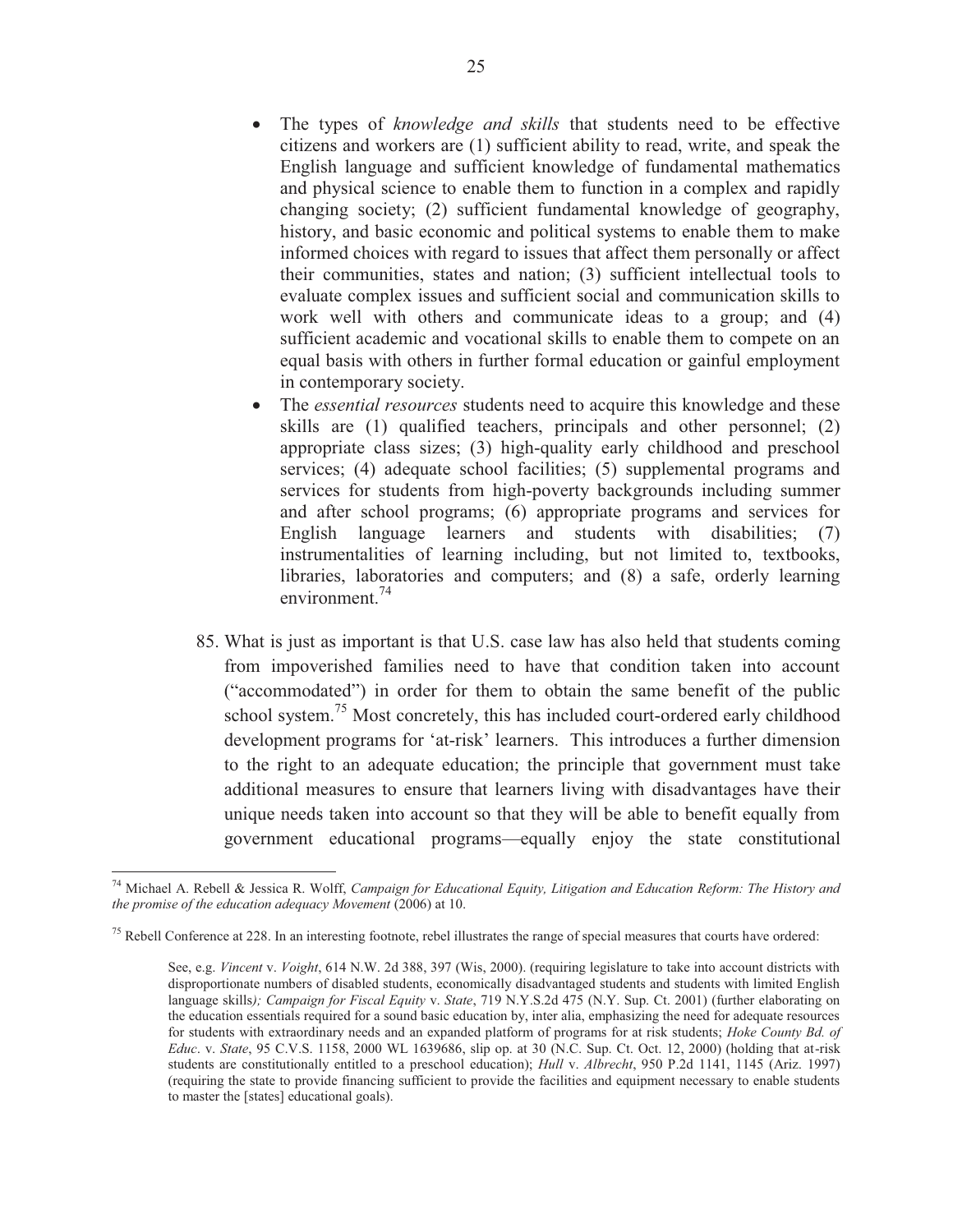protection for the right to schooling. While this warrants considerable additional discussion, it is sufficient to observe that this goes well beyond providing accommodative measures for students with disabilities and could/should extend to school transportation, school feeding programs and supportive counseling.<sup>76</sup> This would follow from a reading of the right to a basic education interpreted consistently with the demands of the equality guarantee in s. 9 of the *Constitution*. 77

86. Rebell concludes that educational reforms resulting from policy developments together with a global realization of the increasingly complex requirements of a technological society have: "resulted in a general judicial understanding of "adequate" that, in essence, means a basic "quality" education that provides students with the essential skills needed to function productively in contemporary society.<sup>78</sup>

# *Conclusion respecting international and foreign law*

- 87. For purposes of South Africa's protection to the right to a basic education, it is very significant that, for example, the courts substantively interpreted New York's constitutional text as requiring the state to provide "a sound basic education". Both the similarity to the wording in South Africa's right to education provision and the fact that the American court interpreted it as having a substantive adequacy guarantee are significant.<sup>79</sup>
- 88. As importantly, and bearing in mind the CC's expression of caution, in *Grootboom*, *TAC and Mazibuko*, about its own institutional limitations regarding social and economic rights, the fact that dozens of courts in the U.S. have waded deeply into the details of public schooling in America, *despite* very similar (and, if anything, even more deeply held) institutional concerns, can and should be used as a way of assuaging the fears of those within the CC who may still have doubts about the viability of robust adjudication regarding the right to a basic education.

 $76$  Note that, in Canada, the Supreme court of Canada held that when it comes to public health care, government must ensure that interpretive services for Deaf people are available so that Deaf people can enjoy equal benefit of government services: *Eldridge* v. British Columbia (Attorney General), [1997] 3 S.C.R. 624 at para. 80 *et seq*.

 $77$  See further discussion below on this point under the thematic heading "Equality"..

<sup>78</sup> Rebell & Wolff (*supra*) at 10.

<sup>79</sup> See also Daria Roithmayr, "Access, Adequacy and Equality: The Constitutionality of School Fee Financing in Public Education", 19 S. Afr. J. on Hum. Rts. 382 at 404 (2003)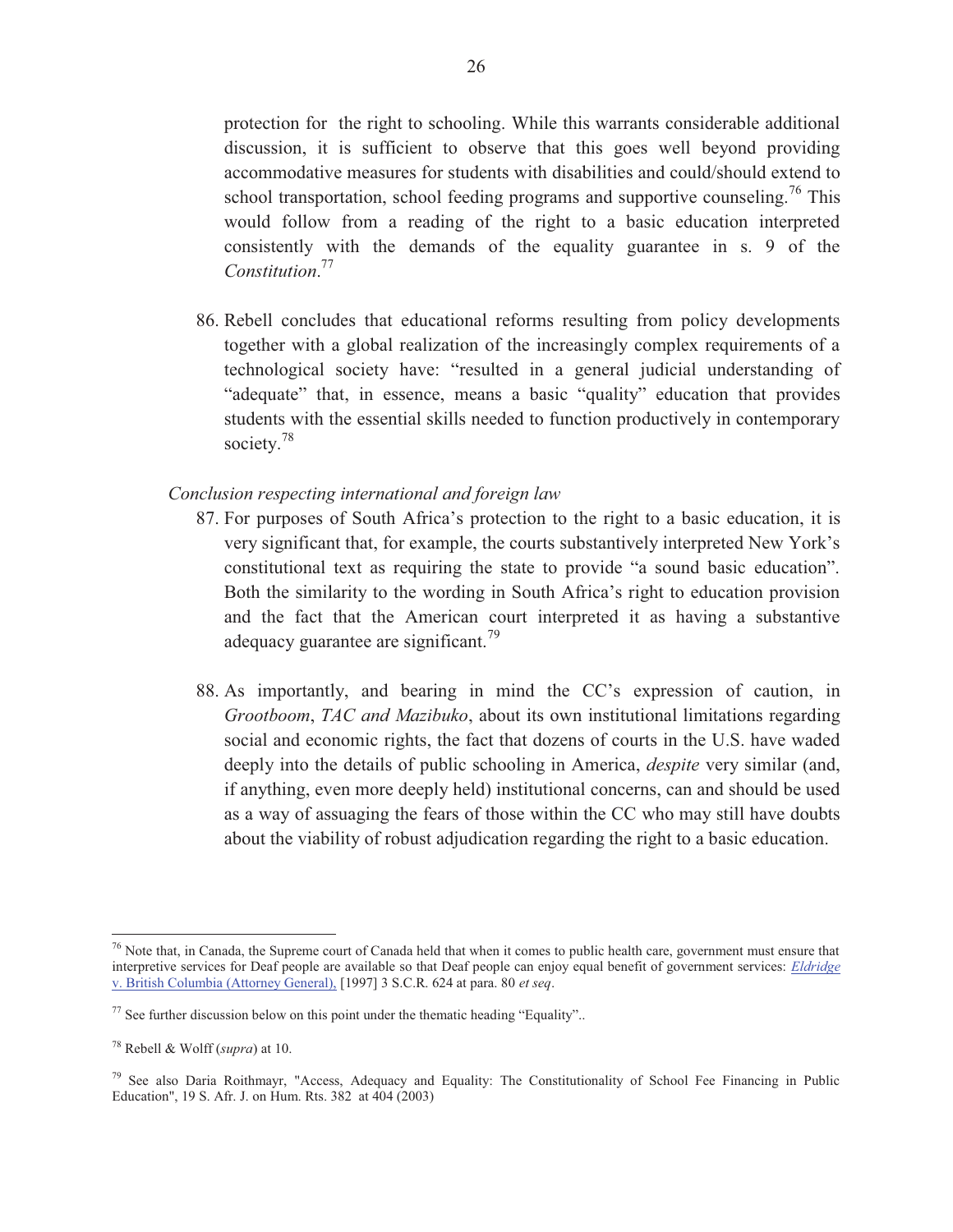- 89. In *Grootboom*, the CC cited the lack of discernable standards arising from the wording of ss. 26 and 27 as the basis for moving to the deferential reasonableness standard. In principle the same concern could apply regarding the right to a basic education. That is, in the face of a provision [i.e., s.  $29(1)(a)$ ] that sets out virtually nothing by way of objective criteria that could guide the courts, there may well be a judicial inclination to adopt a posture of deference to whatever it is that government has come up with. This could be the case despite the dramatically different wording between s. 29(1)(a) and ss. 26 and 27.
- 90. It is submitted that the key lesson to draw from both the international and U.S. jurisprudence is that a court can rely on: i) the guiding principles contained in international human rights law as well as ii) the concrete experience of the American case law to confidently wade into the substance of s. 29(1)(a) knowing that others have been there before. Doing so would, as well, be more faithful to the unqualified wording of s.  $29(1)(a)$ .
- 91. While this memorandum has only sought to summarize a few of the principles distilled from the U.S. case law, it is clear from the survey carried out here that, on specific issues, there is a wealth of jurisprudence which can be used to provide support to a court in South Africa that is looking for direction which may be missing from the wording of s. 29 itself.

# *The nature of the obligation to provide a basic education*: *the context*

- 92. The Constitutional Court has stressed that rights must be interpreted in context; both within the Bill of Rights and also in their social and historical context.<sup>80</sup>
- 93. It goes without saying that the Constitutional Assembly deliberately chose to locate the right to a basic education in s.  $29(1)(a)$  quite separately from the right to "further education" in s. 29(1)(b). Additionally, in s. 29(2), there is the additional right to language of choice in schools, and, in s. 29(3), the right to establish independent (private) schools.
- 94. The partition of s. 29 into discrete thematic provisions—with each sub-section having very different obligations—is significant. It is evident that the drafters wanted not only to address each relevant aspect of education separately but also to attach markedly different positive obligations depending on the nature of the right.

<sup>80</sup> *Grootboom* at para. 22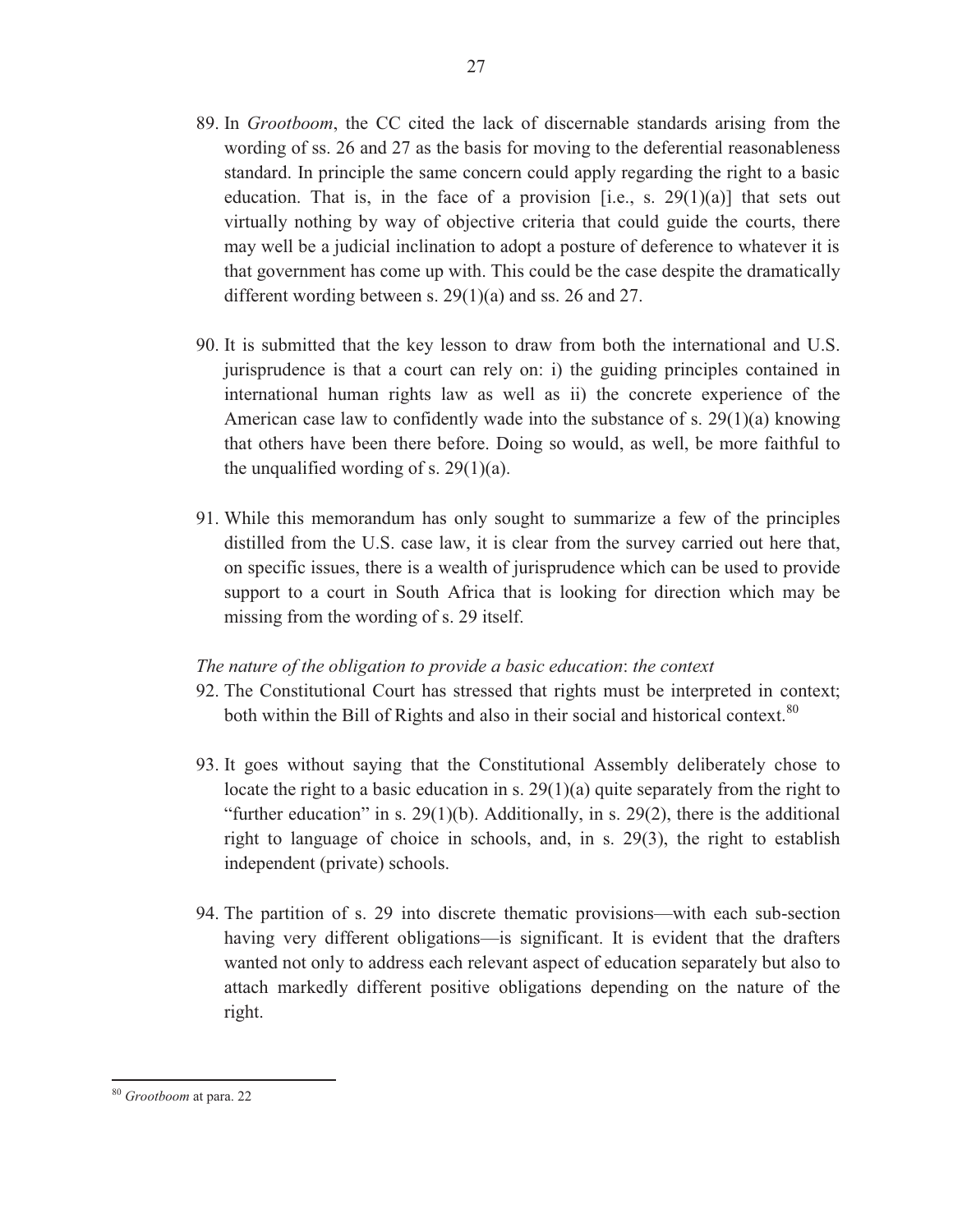'*further education*'

 $\overline{a}$ 

- 95. Section 29(1)(b) creates a constitutional obligation on the state "through reasonable measures, [to] make progressively available and accessible" further education.
- 96. What is immediately apparent is that, *unlike* the right to basic education in s. 29(1)(a), two qualifiers attenuate the right to *further* education; i) the entitlement is only to "reasonable measures" and ii) the constitutional entitlement is one of progressive realization. In contrast, the Constitutional Assembly chose to have neither of these qualifications attached to the right to basic education in s.  $29(1)(a)$ .

*Constitutional Context: the state's unqualified obligation arising from Section 29(1)(a) contrasted with its attenuated obligations regarding the other social and economic rights, ss. 26-30* 

- 97. In *The Executive Council of the Province of the Western Cape*, the CC stated: "A provision in a Constitution must be construed purposively and in the light of the constitutional context in which it occurs. Our history, too, may not be ignored in that process."
- 98. The right to a basic education is situated within the social and economic rights provisions of the *Bill of Rights.* However, what stands out, starkly, are the dramatically different obligations imposed on the state regarding basic education.
- 99. While rights to housing, health care, food, water and social security in ss. 26 and 27 are all significantly qualified by limitations on the state's obligations,<sup>81</sup> **none** of these limitations are attached to the unqualified and 'positive right'<sup>82</sup> to basic education. That this profoundly important distinction was intended is clear not only from the careful wording of the provisions but is confirmed by the drafting note of the Technical Committee which supported the drafting process.<sup>83</sup>

<sup>81</sup> *Per* Liebenberg in CLOSA, *Grootboom* and *TAC* mean that the state is constitutionally obliged to ensure realization of the rights *only* to the following extent: (a) the obligation is to take reasonable legislative and other measures; (b) to achieve the progressive realisation of the right; and (c) within available resources (ch. 33.5).

<sup>&</sup>lt;sup>82</sup> While the wording of s. 29(1)(a) makes plan that a positive right is created, this reading is confirmed in the otherwise slim jurisprudence from the CC in *Ex Parte Gauteng Provincial Legislature*: at para. 9 "Section 32(a) creates a positive right that basic education be provided for every person and not merely a negative right that such a person should not be obstructed in pursuing his or her basic education."

<sup>&</sup>lt;sup>83</sup> The Technical Committee highlighted the fact that the "unqualified right to basic education enjoys support by all the parties." On the other hand, the separate duty respecting "further education" was discussed in the following terms:

The progressive provision of education beyond basic education proposed by the ANC and PAC could be accommodated by an internal qualification to this right. The government would be under a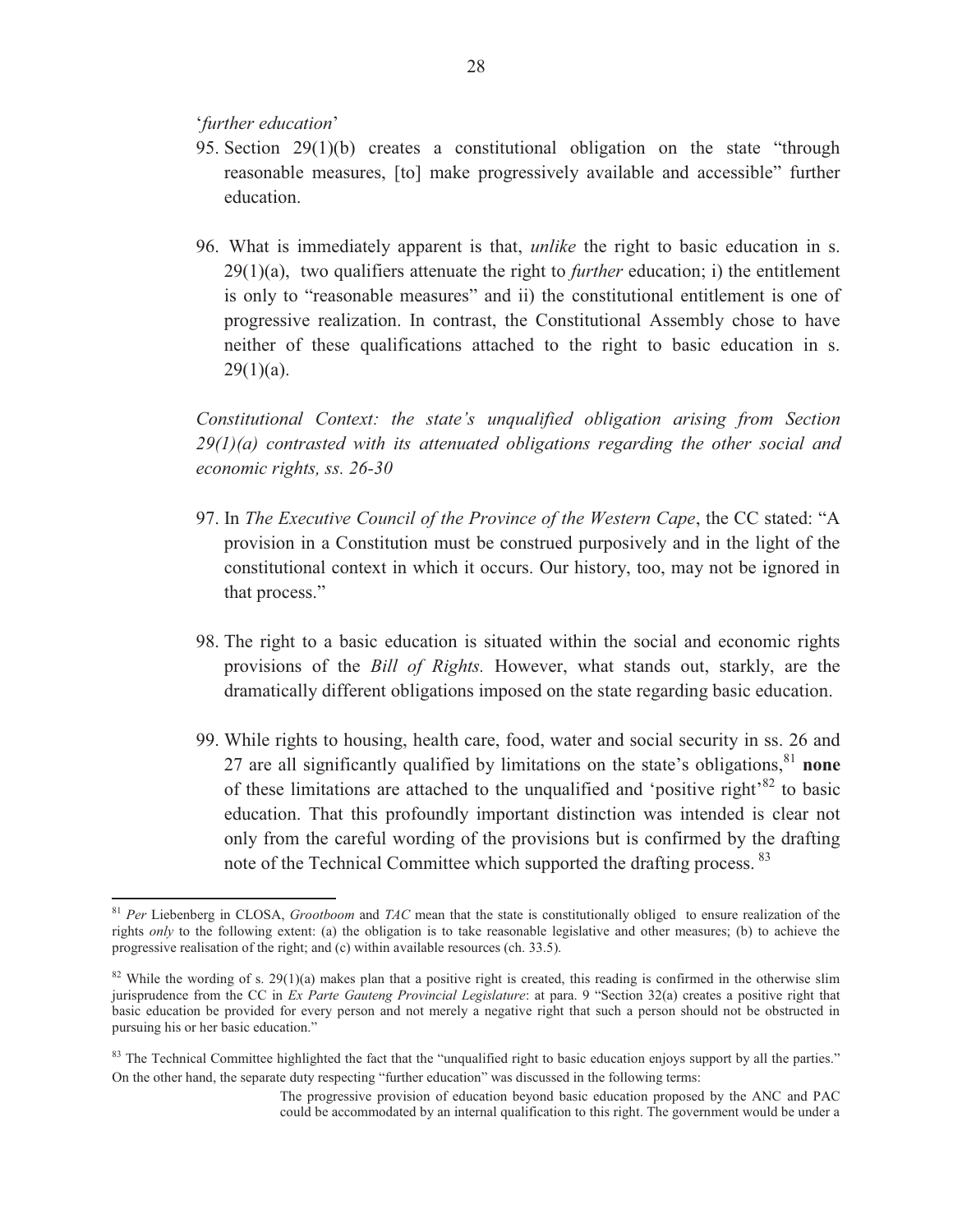100. Simply put, it is very difficult to conceive how the government's positive obligations regarding basic education could be more different than its obligations regarding housing, health care, food, water, social security or, indeed, "further education".

# *The Historical and Social Context*

- 101. The history of apartheid era public schooling education is notorious. Characterized by dramatically inferior funding, teaching, expectations and outcomes, schooling during this era was deliberately oriented around reproducing subservience and dependency. The racism that pervaded government's approach to public schooling sought to ensure that social transformation was impossible. $84$
- 102. South Africa's report to the UN Committee on the Rights of the Child (1997) provides the following historical, if revealing, portrayal of schooling in South Africa:

In reporting on education, the legacy of the apartheid era, and in particular the devastating effects of the Bantu Education Act, cannot be underestimated. The *White Paper on Education* (March 1995) states that: "millions of South African children and youth are learning in school conditions which resemble those in the most impoverished States." It states further that access to technological and professional careers requiring a strong basis in mathematics and science is denied to all but a fraction of the age cohort, largely because of the chronic inadequacy of teaching in those subjects. At the same time, South Africa provides education for the privileged minority at full first world standards.<sup>85</sup>

103. Woolman and Bishop, writing as the thematic authors on education in CLOSA, link their robust reading of s. 29(1)(a) to South Africa's past:

Education's status as an empowerment right might well explain why it receives, on its face, greater protection than other socio-economic rights: housing, healthcare, food, water and social security. The Constitutional Assembly apparently believed that an adequate education provides the quickest route to a polity of a creative, productive and self-sufficient

constitutional duty to take all reasonable and appropriate measures, particularly the adoption of legislation to ensure that secondary and higher education becomes generally available.

Theme Committee 4: Fundamental Rights Report at page 171.

<sup>84</sup> *The Right to Education under the South African Constitution*, Eric Berger, (2003) 103 Columbia Law Review 614 at 616 *et seq*.

<sup>&</sup>lt;sup>85</sup> State report of South Africa to the UN Committee on the rights of the Child, (1997) at page 69, para. 381.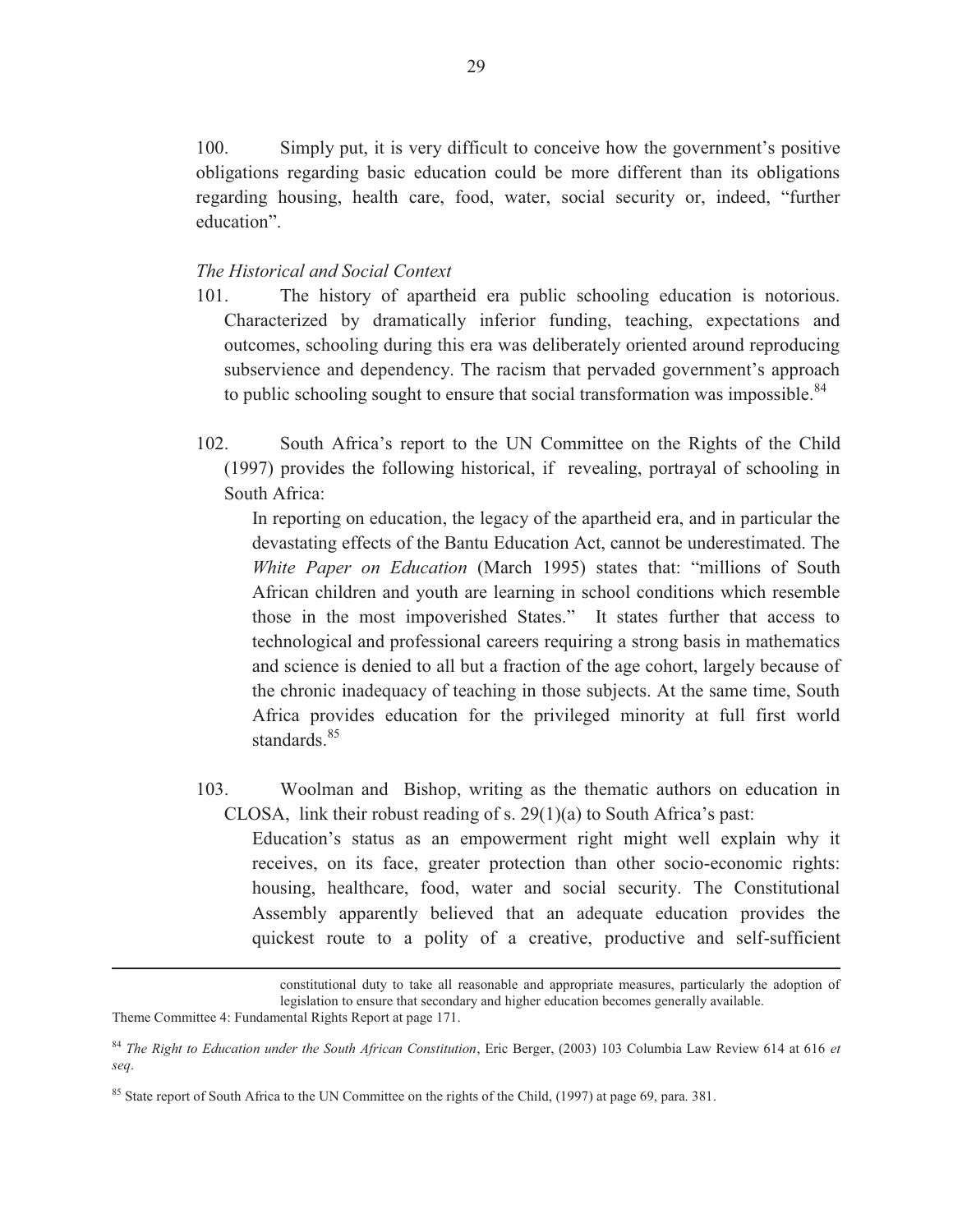population of citizens—and not a country in which the majority of decisions relied on some form of state largesse.<sup>86</sup>

104. Woolman and Fleisch, in *The Constitution in the Classroom: Law and Education in South Africa 1994-2008* also see the comparative strength of s.  $29(1)(a)$  as both a recognition of the wrongs of the past as well as a comment on the role of education in remedying them:

> The absence of an internal limitation for the right to a basic education makes sense when viewed through the lens of Apartheid-era funding inequalities. The drafters wanted to reaffirm the primacy of education in a social democracy and to undermine any attempt to perpetuate unequal levels of state funding. The historical context and aspirational content of the South African Constitution requires a more nuanced reading of the absence of the internal limitation in [FC] s. 29(1)*(a)*. In short, the section should be read as a reminder that the state may never again use education as a vehicle for the reproduction of -- and must make every effort possible to eliminate all vestiges of  $-$  apartheid-era patterns of inequality. $87$

105. Liebenberg sees a slightly different rationale for the "heightened protection accorded to the right to basic education [it] can be justified on the basis that it is the foundation of all further learning, and is crucial for the development, effective functioning and ability of people to earn a living in contemporary societies."<sup>88</sup>

#### *Scholarly writing regarding the strength of the right to a basic education*

106. Woolman and Bishop carry out a close review of the right to a basic education and cite four separate reasons for their conclusions on s.  $29(1)(a)$ : "Whatever the nomenclature, the phrasing of FC s  $29(1)(a)$  reflects a strong right,

<sup>86</sup> Woolman and Bishop, Chapter 57 "Education" in Constitutional Law of South Africa at XXX. The authors also observe: "In addition, the post-apartheid State inherited an education system that purposefully tried to ensure that the majority of the population could not be anything more than hewers of wood and drawers of water. This historical gloss on FC s 29(1)(a) emphasizes the restitutional character of the right of education." (CLOSA at XXX) See also, Roithmayr, *Access, Adequacy and Equality*..., (2003) 19 *SAJ H R* 382 at 421-2: "The language of s 29(1 )(a), read against the language of other socio-economic rights, establishes that the right to basic education is of highest priority." Roithmayr also cites the *Plan of Action: Improving access to free and quality basic education for all*, (2003) Department of Education for the point that: "education is the cornerstone of any modern, democratic society that aims to give all citizens a fair start in life and equal opportunities as adults." (para. 5).

<sup>87</sup> *The Constitution in the Classroom: Law and Education in South Africa 1994-2008*, Woolman and Fleisch (2009) at page 125.

<sup>88</sup> See also Liebenberg, S.. 2010. *Socio-Economic Rights: Adjudication under a transformative constitution*, Ch. 5.3.1 "Basic Education", at page 244.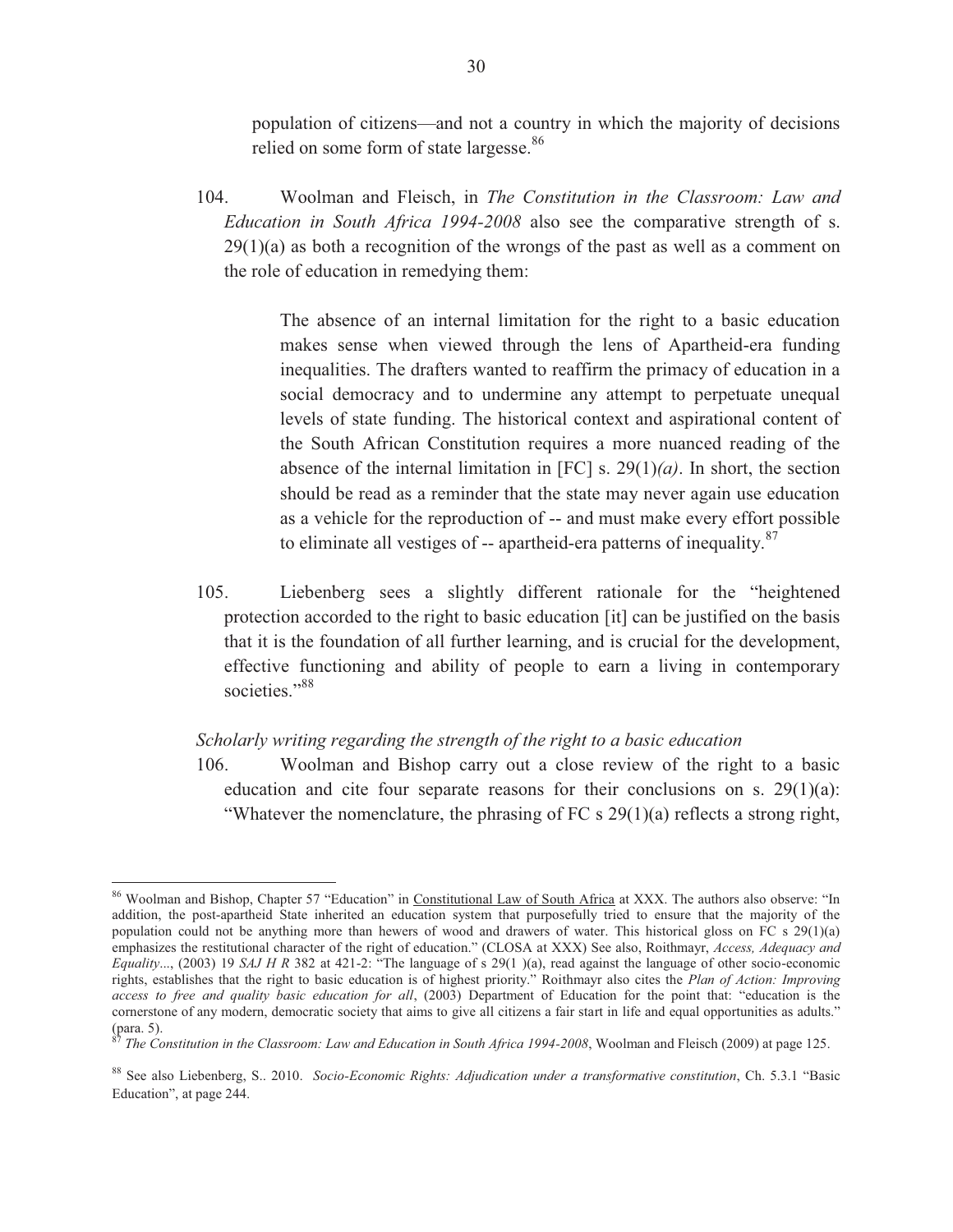unqualified by any of the promises or aspirational language found in FC ss. 26 and 27."

- i. Bearing in mind that the provision is not framed in terms of 'access' to basic education (unlike the rights in ss. 26 & 27), "the absence of 'access' in FC s  $29(1)(a)$  must "mean that the State" itself must provide a basic education to everybody."<sup>89</sup>
- ii. The absence of the obligation being qualified by a requirement to create 'reasonable legislative measures' is the basis for the authors' conclusion that, (unlike ss. 26 & 27), "29(1)(*a*) cannot be satisfied unless everyone receives a basic education….[it] can only be fulfilled by the provision of classrooms, teachers and textbooks."
- iii. "Third, FC s 29(1)*(a)* is not contingent on the availability of resources. As Seloane notes, whether the State has enough resources to fulfill its constitutional obligations does not release the State from the duty FC s.29 imposes."<sup>90</sup>
- iv. Fourth, the right to basic education is not subject to progressive realization; "basic education is not a good that can be made gradually available to more people 'over time'".<sup>91</sup>

In sum, the authors conclude, "the text of FC s 29(1)*(a)* indicates that, unlike the 'traditional' socioeconomic rights, the right to basic education and adult basic education is: (a) not subject to a reasonableness standard; (b) not dependent on the availability of resources; and (c) the source of a direct, immediate and specific entitlement."

107. Scholarly assessments regarding the unequivocal strength of the right expressed by s. 29(1)(a) are of one voice.<sup>92</sup> Berger refers to the right to basic education as creating a strong positive right which he contrasts with "some weak positive rights like housing": "The Constitution creates basic education as a strong positive right without reference to governmental resources. Housing, by

<sup>&</sup>lt;sup>89</sup> It will be recalled that in *Grootboom*, the CC had held that "access" to housing meant that the State could fulfill its constitutional obligations by 'enabling' people to provide their own housing"

<sup>90</sup> See M Seleoane 'The Right to Education: Lessons from *Grootboom*' (2003) 7(1) *Law, Democracy and Development* 137, at 140.

<sup>&</sup>lt;sup>91</sup> See Seleoane infra at page 5: "The right to basic and adult basic education, unlike the right of access to adequate housing, is immediate. It is not subject to progressive realisation. Therefore the state has to act immediately in order to give full effect to the right." See also Report of the Public Hearing on the Right to Basic Education, SAHRC (2006) at 8.

<sup>92</sup> In addition to the others mentioned, see also Liebenberg, S.. 2010. *Socio-Economic Rights: Adjudication under a transformative constitution*, Ch. 5.3.1 "Basic Education", pp. 242-247: "The lack of internal qualifiers or limitations suggests that the right to basic education in s.  $29(1)(a)$  requires direct realization."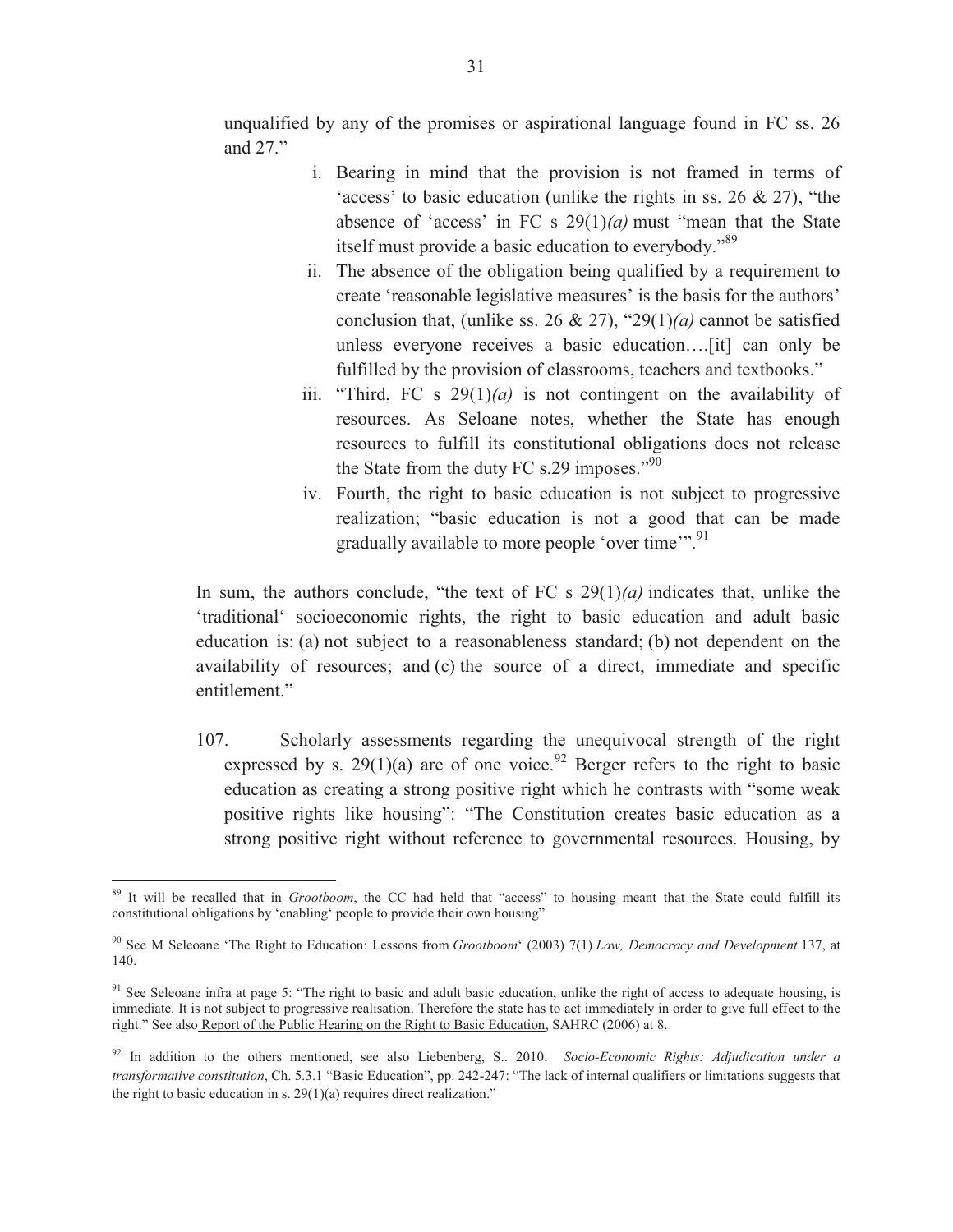way of contrast, is a weak positive right that requires the government to take "reasonable" measures "within its available resources, to achieve the progressive realisation of this right."

108. Berger notes: "As a matter of grammatical and constitutional interpretation, section 29(1) strongly suggests that the government has an absolute duty to provide basic education. Whereas the state only has to make further education "progressively available and accessible" "through reasonable measures," no such clause limits the obligation to provide basic education. $93$ From the perspective of simple statutory interpretation, one can reasonably assume that when the Constitutional Assembly adopted the right to a basic education, it must have been intended that the right was to an adequate education; any lesser standard of protection would imply legislative folly. Given the Constitution's adequate education requirement and the remarkably poor education provided to many learners, the Court should therefore hold that the government needs to provide better basic education immediately, regardless of its other budgetary concerns."<sup>94</sup>

# *Conclusion*

- 109. A purposive reading of s. 29(1)(a) of the *Constitution*, supported by considerable scholarly opinion makes clear that the right to a basic education is a positive right, of immediate and unqualified effect. None of the defences open to government under the other social and economic rights in ss. 26 & 27 (e.g., available resources or progressive realization) are available to it under s. 29(1)(a). It creates an immediate right to an adequate education.
- 110. In the face of what can be safely assumed to be a wide range of systemic shortcomings in the South African public school system, it can be reasonably concluded that a trial court would agree that, on a whole range of possible issues,

<sup>&</sup>lt;sup>93</sup> To similar effect, see: *The right to education: Lessons from Grootboom*, Mandla Seleoane at page 3: "The right to basic and adult basic education is stronger than the right of access to housing in three respects. It is not subject to available resources, it is immediate and it is direct." Seleoane, in turn, cites Bekker for the point that resource constraints "would not be applicable in determining the content of the right to education". To similar effect, see

 $\frac{94}{94}$  Berger points out a further distinction between the structure of the right to housing of the right to housing (and which, because of the identical wording, is equally applicable to the rights to health care, food water and social security) in ss. 26  $\&$  27 and the right to a basic education in s. 29:

<sup>&</sup>quot;By way of contrast, section 29(1) (b)'s limitations contain no such explicit reference to section 29(1)(a); unlike section 26, there is no clear indication in section 29(1) that the state need only make basic education "progressively available" using "reasonable measures." Had the framers intended the state only to make basic education "progressively available" "within its available resources," they surely would have phrased section 29 differently. They either could have included a whole separate subsection qualifying the entire right, as they did in section 26, or they could have tinkered with their punctuation and grammar to link the qualifying clause in section  $29(1)(b)$  to the right in section  $29(1)(a)$ . That they did neither strongly suggests their intention to make "basic education" an absolute right that government must provide immediately.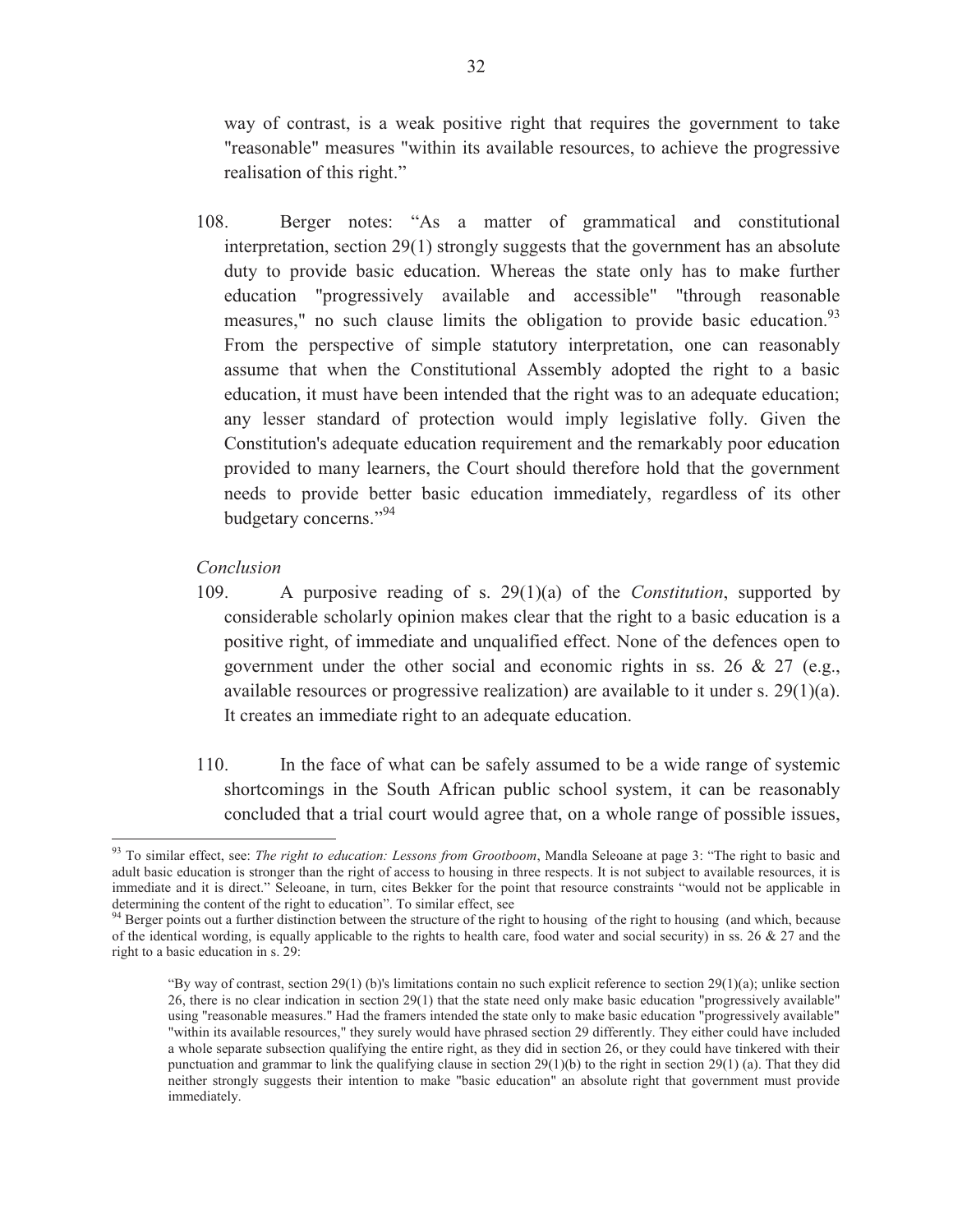learners' rights to 'a basic education' are violated. This could include infrastructural issues, school materials deficiencies (both libraries and laboratories), school nutrition as well as shortcomings in both teacher quality and school management).

#### *Section 36*: *Limitations of s. 29 violations*

111. Analytically, violations of substantive rights in s. 29 are subject to consideration as to whether the violations can be 'saved' under s. 36 of the *Constitution*:

# **7. Rights**

 $\overline{a}$ 

\*\*\*  $***$  \*\*\*  $***$ 

(3) The rights in the Bill of Rights are subject to the limitations contained or referred to in section 36, or elsewhere in the Bill.

# **36. Limitation of rights**

(1) The rights in the Bill of Rights may be limited only in terms of law of general application to the extent that the limitation is reasonable and justifiable in an open and democratic society based on human dignity, equality and freedom, taking into account all relevant factors, including-

- *(a)* the nature of the right;
- *(b)* the importance of the purpose of the limitation;
- *(c)* the nature and extent of the limitation;
- *(d)* the relation between the limitation and its purpose; and
- *(e)* less restrictive means to achieve the purpose.

(2) Except as provided in subsection (1) or in any other provision of the Constitution, no law may limit any right entrenched in the Bill of Rights.

- 112. Section 36 is, in general terms, where the state may be able to justify violating one of the rights in the *Bill of Rights*. Section 36 is about balancing the rights infringement against other valid state interests. In carrying out the balancing, the courts are, in effect, being asked to determine whether the legitimate interests of government (including competing human rights concerns) outweigh the harm caused by violating the *Bill of Rights*.
- 113. Both the internal structure of the *Bill of Rights* and the interpretation it has been given by the  $CC^{95}$  contemplate a two-step judicial analysis for rights claims.

<sup>95</sup> See *S v Zuma & Others*: 'Fundamental rights analysis under IC Chapter 3 'calls for a two-stage approach. First, has there been a contravention of a guaranteed right? If so, is it justified under the limitation clause?'; *Makwanyane* (supra) at 707; *Ferreira v Levin NO & Others* 1996 (1) SA 984 (CC), 1996 (1) BCLR 1, 26 (CC)('*Ferreira*'); *Mamabolo* (supra) at para 1 ('The first issue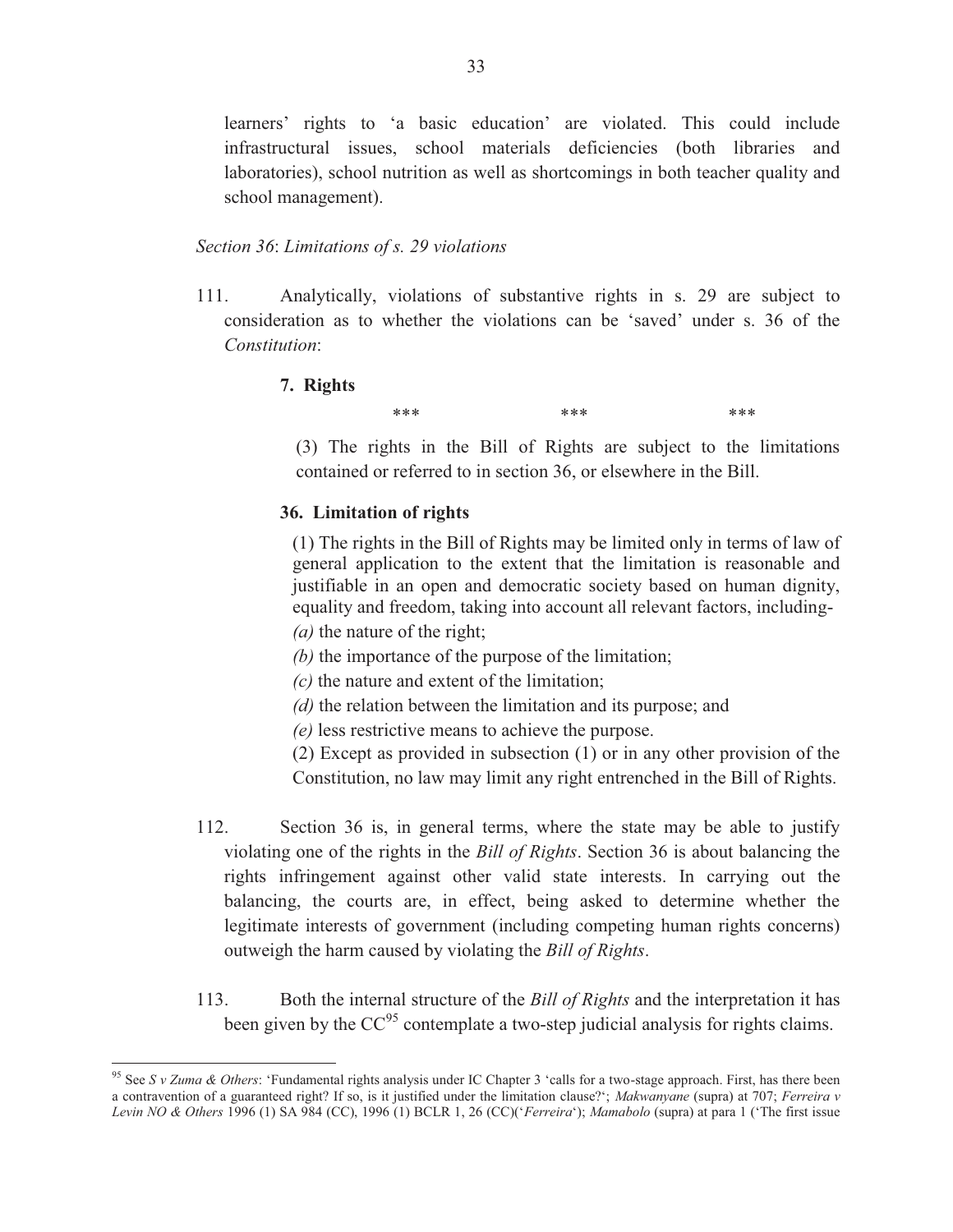- 114. First, a determination is made as to whether the substantive rights provision has been violated followed by an analysis as to whether the violation can be saved under s. 36 of the *Constitution*.
- 115. An important corollary, when it comes to the *unqualified* right to a basic education in s.  $29(1)(a)$ , is that the substantive rights provision must be given its full content by the courts before *any* consideration is given to justificatory factors in s. 36.<sup>96</sup> To permit *any* justifications to be considered within s. 29(1)(a), not only deprives the right of the full content which the Constitutional Assembly intended but also affords the government two kicks at the justificatory can—once in s.  $29(1)(a)$ , and again in s. 36.
- 116. Finally, it is both analytically and strategically important to keep justificatory considerations separate for reasons related to the onus of proof. That is, given that the rights claimant will bear the full onus of proof at the stage of proving a rights violation under s. 29, it is important that that party not have to negative any possible justifications for the rights infringement—this job properly belongs to the government at the s. 36 stage.  $97$

# *Applicability of Section 36*: *Limiting provision must be a law of general application*

- 117. The threshold question as to whether s. 36 has *any* applicability is whether the rights infringement has come about as a result of, to use the words of s. 36, "a law of general application".
- 118. In CLOSA, Woolman and Botha point out that this requires that the limiting measure be a) a law—as opposed to official/administrative action<sup>98</sup> and b) one of "general application". While the second requirement—and its attendant discussion—may well be both relevant and important, (and has been the subject

was whether the law . . . limited the right to freedom of expression vouchsafed by the Constitution. The second is whether the procedure recognised and sanctioned by our law . . . fell foul of the fair trial rights guaranteed by the Constitution. . . . In respect of each of the first two issues, a finding that the law does indeed limit the fundamental rights in the respects contended for, will in turn require an enquiry whether such limitation is nevertheless constitutionally justified.')

<sup>96</sup> See, e.g., the Canadian Supreme Court judgment in *R*. v. *Turpin*, [1989] 1 S.C.R. 1296 at page 1325, (para. 37): "In defining the scope of the….rights it is important to ensure that each right be given its full independent content divorced from any justificatory factors applicable under s. 1 of the *Charter*." See also: "The right to education: Lessons from Grootboom", Mandla Seleoane (2006) at pp. 4.

<sup>&</sup>lt;sup>97</sup> See Woolman and Botha, CLOSA Ch. 34.6

<sup>&</sup>lt;sup>98</sup> See Woolman and Fleisch at page 125 regarding the applicability of s. 36 with respect to limitation on the right to a basic education: "If the source of the limitation is mere government policy, or obstruction by particular schools, it will not be possible to justify the limitation."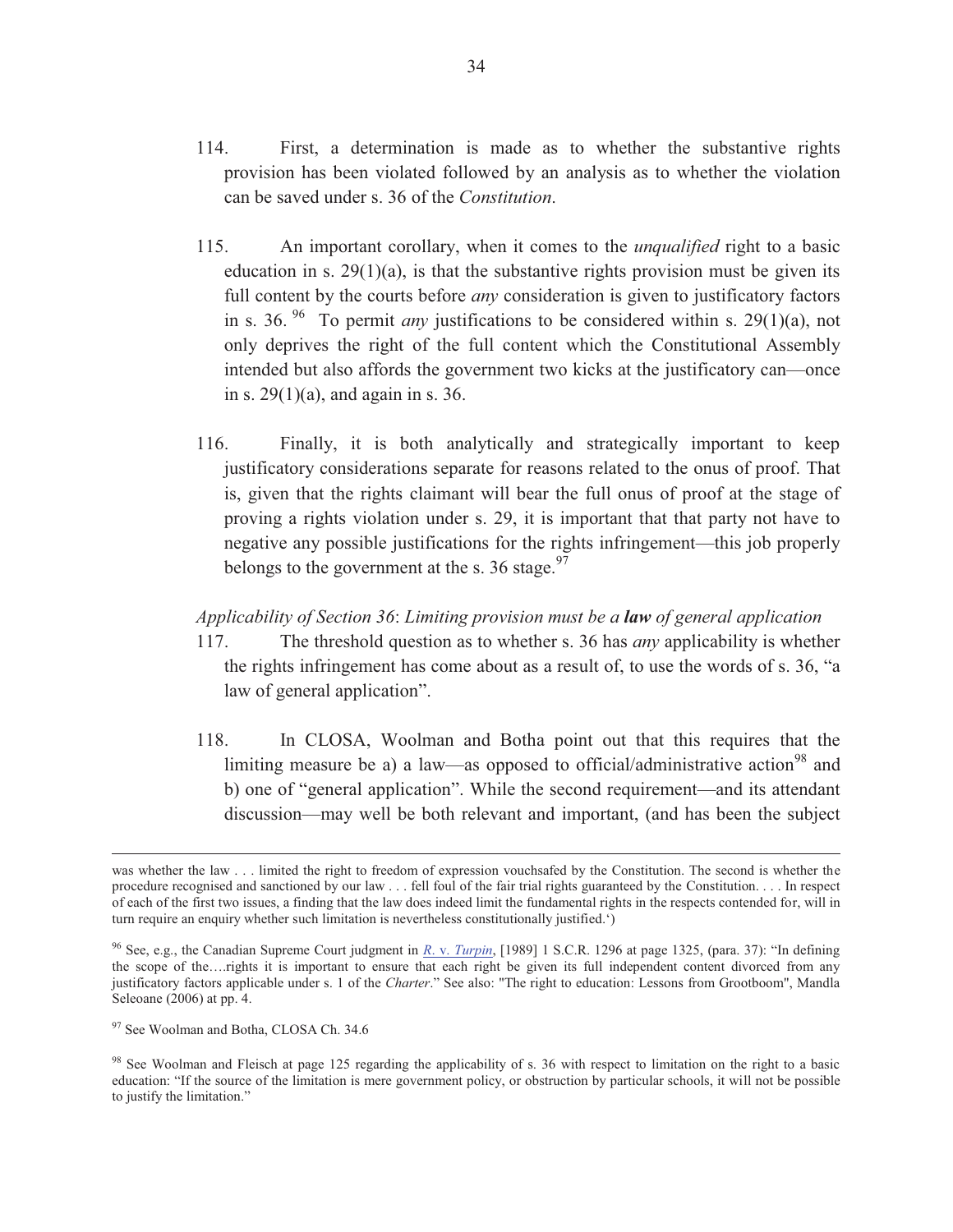of some jurisprudence,  $99$  it is so situation-sensitive that elaboration of the jurisprudence, in the absence of a specific factual/legal matrix, would be of limited value here.

# *A Note on Rights Infringing Laws and ESCRs*

- 119. With respect to the first requirement above, i.e., that the infringement have come about as a result of an infringing law, a more general observation is relevant. In considering violations<sup>100</sup> of the right to basic education, it is important to immediately consider that the structure of s. 36 (and section 1 of the *Canadian Charter of Rights and Freedoms*<sup>101</sup> on which it is modeled<sup>102</sup>), are based on a drafting assumption that rights violations will arise primarily as a result of infringements of civil and political rights. That is, the state will have taken positive steps, i.e., *done* something legislatively, to overstep its constitutional boundaries. Most specifically, the s. 36 analysis is oriented around a consideration of whether 'the infringing legislative measure'<sup>103</sup> can be justified. Under this thinking, s. 36 is concerned with whether the state's rationale for its actions (i.e., in having violated someone's rights) can, nonetheless, be justified. In short, it generally contemplates *positive* actions by the state.
- 120. It will be appreciated that to the extent that the limitation provision is founded on assumptions about civil and political rights violations, s. 36 may not *work* well, i.e., may not have much to say about social and economic rights violations that occur as a result of the government's *failure* to take action. Its

<sup>101</sup> Section 1 of the Canadian *Charter* reads:

 $\overline{a}$ 

|               | Guarantee                                                                                                                       | оf              | <b>Rights</b> | and | <b>Freedoms</b> |
|---------------|---------------------------------------------------------------------------------------------------------------------------------|-----------------|---------------|-----|-----------------|
| <b>Rights</b> | and                                                                                                                             | <b>freedoms</b> |               |     | Canada          |
|               | 1. The Canadian Charter of Rights and Freedoms guarantees the rights and freedoms set out in it subject only to such reasonable |                 |               |     |                 |
|               | limits prescribed by law as can be demonstrably justified in a free and democratic society.                                     |                 |               |     |                 |

<sup>102</sup> See Woolman and Botha's chapter on "Limitations" in CLOSA (Ch. 34.2(b): *Drafting History*: *Foreign Influences*); and Bill of Rights Handbook, Chapter 7.1, "Limitations" at 165: "The principal model for the South African Bill of Rights is the *Canadian Charter of Rights and Freedoms* which contains a list of rights and a general limitation clause governing the limitation of those rights."

<sup>103</sup> On this point, see the Supreme Court of Canada judgment: *RJR MacDonald* v. *Canada*, [1995] 3 S.C.R. 199 at para. 144:

 The objective relevant to the s.1 analysis is the objective of the infringing measure, since it is the infringing measure and nothing else which is sought to be justified. If the objective is stated too broadly, its importance may be exaggerated and the analysis compromised (emphasis in original).

<sup>99</sup> See Woolman and Botha in CLOSA, Ch. 34.7 and I Currie & J De Waal, *The Bill of Rights Handbook* (5th Edition, 2005), Ch 7.2(a)(ii) at page 169 *et seq*.

<sup>100</sup> Remember that this is the *status quo* at the point where the analysis has reached s. 36.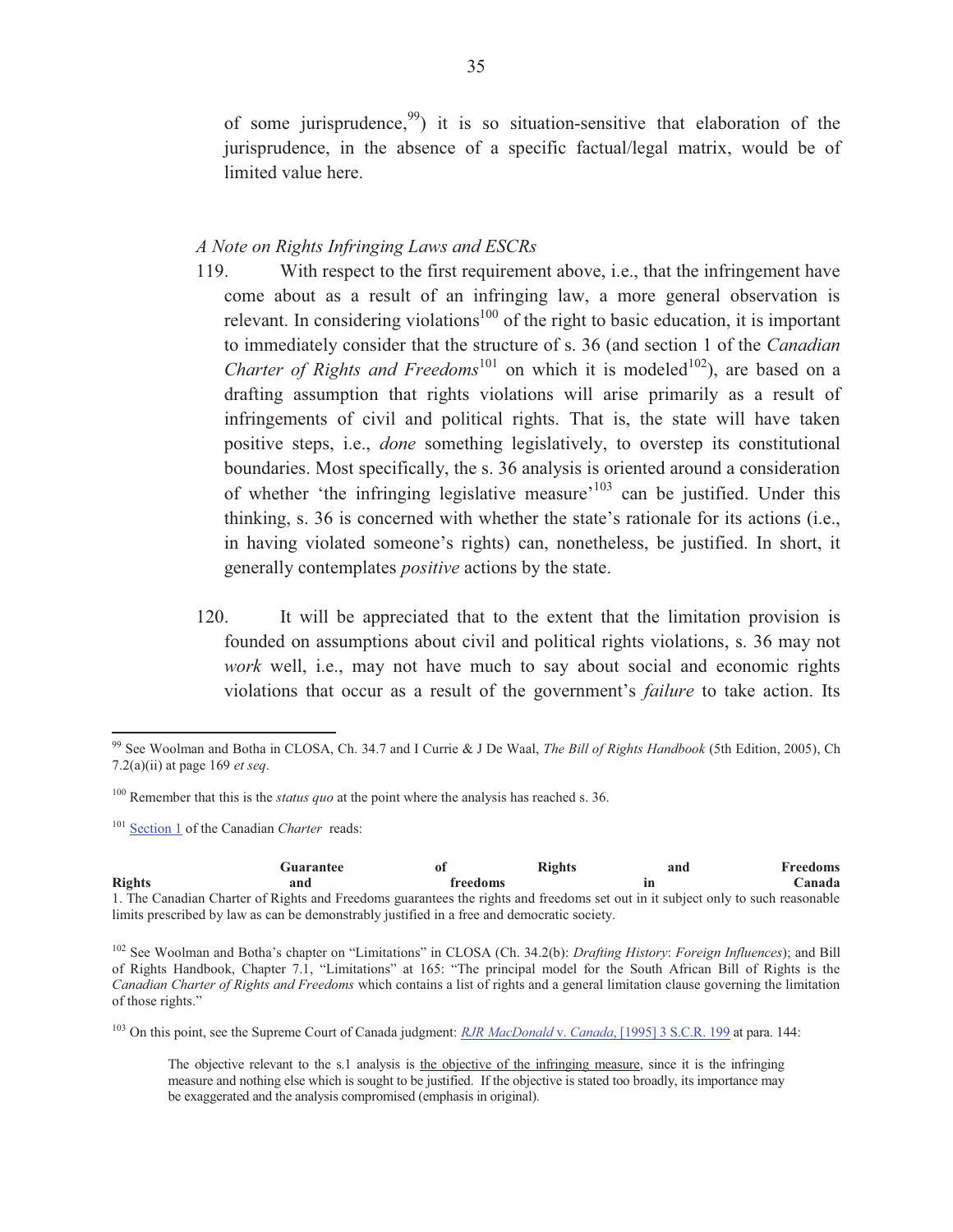failure to discharge its positive obligations under the constitution will very often *not* come about as a result of specific 'infringing measures'—indeed, the whole point of the *Bill of Rights* problem will, most often, be that government has failed to act and, as a result, there will seldom be an infringing measure to put onto the s. 36 scales for a court to balance. From the perspective of the two-step analysis under the *Bill of Rights*, the emergent point is that in many social and economic rights cases, s. 36 may simply have no applicability.

121. While not a social or economic rights case, *August* v. *Electoral Commission* was a case where government's failure to discharge the positive obligations imposed on it by the right to vote provisions in s. 19, left it unable to rely on whatever limitations s. 36 might have offered. Government's failure was in *not* having taken any actions:

> In reality no provision has been made either in the 1998 Electoral Act or in the Commission Act or in the regulations of the Commission to enable the prisoners to exercise their constitutional right to register and vote. Nor has the Commission made any arrangements to enable them to register and vote. $104$

- 122. The consequences for government of having done nothing were fatal for whatever explanations or justifications which it sought to have the court consider: In the absence of a disqualifying legislative provision, it was not possible for respondents to seek to justify the threatened infringement of prisoners' rights in terms of section 36 of the *Constitution* as there was no law of general application upon which they could rely to do so.<sup>105</sup>
- 123. This leads to another point. Strategically, it is clear that advocates will, welcome the idea that s. 36 would not be available for use by government. By failing to act, government goes into a constitutional claim with one-arm tied behind its back. Should a violation of s.  $29(1)(a)$  be established, the analysis would, in cases where s. 36 is not applicable, proceed directly to remedial considerations.
- 124. This has obvious advantages for rights claimants; government has deprived itself (as a result of its failure to act) from being able to justify its position.

<sup>104</sup> *August* v *Electoral Commission* 1999 (3) SA l (CC) at para. 22.

<sup>105</sup> *August* (*supra*) at para. 23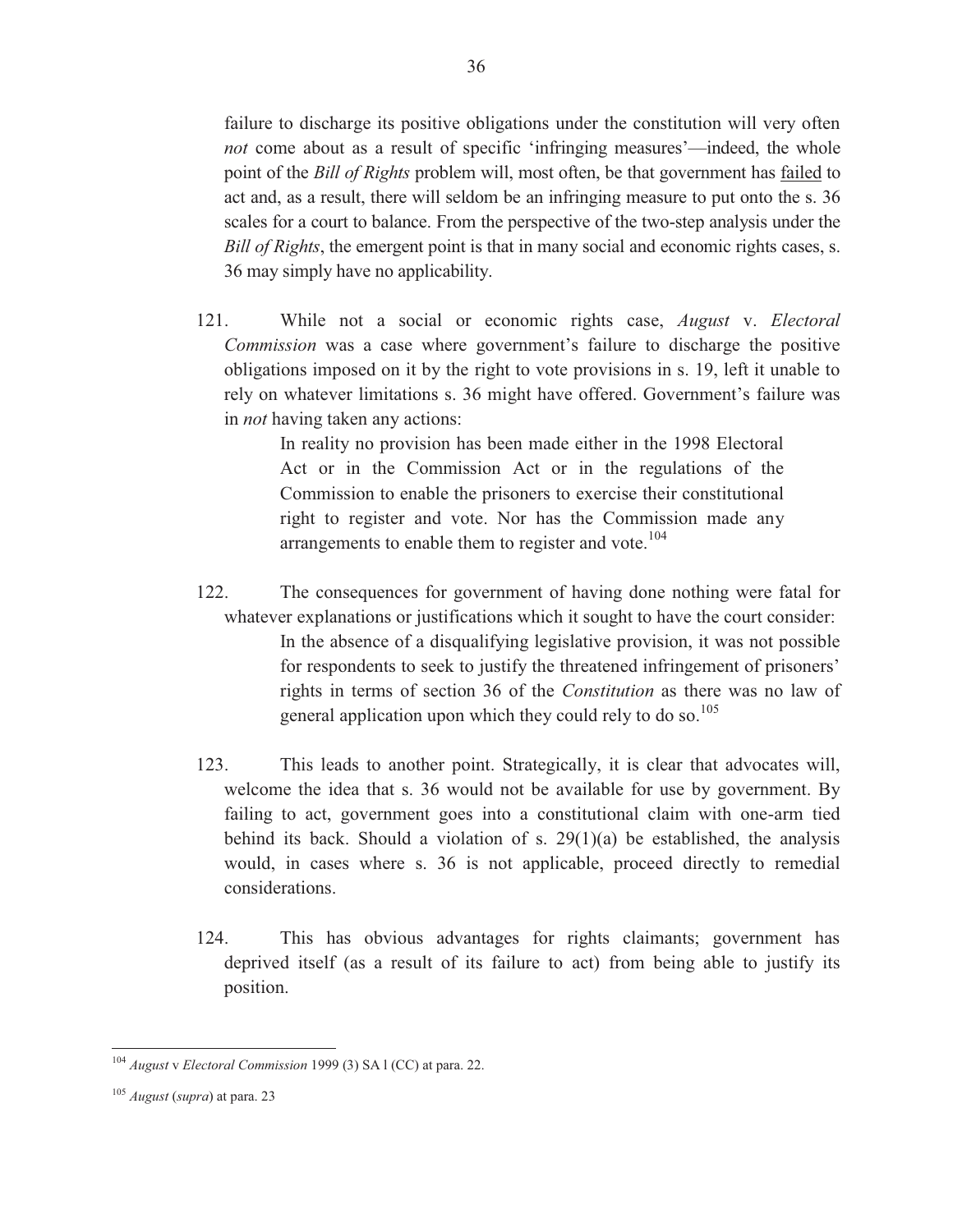- 125. On the other hand, real world considerations must be taken into account. In the context of what, on its face, is 'an unqualified, absolute positive entitlement to an adequate basic education now!', one can safely say there will be a judicial willingness to grant government some kind of flexibility.
- 126. This assessment is based on the CC's experience in the area of economic and social rights—especially ones that will carry significant costs. Courts will *naturally* be inclined to give government some space and this will result in them finding ways to bring that about. Imagining such judicial deference as a bubble or weakness on a bicycle inner tube, we can say that while it may be difficult to predict exactly where the deference bubble will appear, we know that it will show up somewhere.
- 127. Assuming this to be correct, the strategic question is how this reality should be approached. The judiciary's willingness to accommodate government vis-à-vis basic education can manifest itself at three discrete points in the analysis; at the rights stage, through s. 36 or on questions of remedy.
- 128. At the rights stage, a deferential CC could interpret s.  $29(1)(a)$  in a manner which either narrows the scope of the entitlement or somehow allows government a measure of flexibility. How this would be achieved is a matter of conjecture, though, courts everywhere have proven themselves remarkably innovative when they feel pressed into an uncomfortable position. The way in which the CC might effectively narrow the right needs to be anticipated and made a matter of serious consideration.
- 129. Section 36, the limitations provision, is worded in a sufficiently open ended way ('a law of general application') that it would be open for a court to interpret it so as to permit government a range of ways of limiting the right to a basic education. Thus, rights violations which have their roots in resource shortages, might prompt the CC to create a special category within the s. 36 jurisprudence specifically for such situations.<sup>106</sup> On this point, it is conceivable that resource problems emanating from national or provincial government school funding will be found by the CC to be rooted in 'laws of general application' i.e., budget legislation.<sup>107</sup> This would result in s. 36 becoming the terrain on which budget battles between experts is waged.

<sup>&</sup>lt;sup>106</sup> Woolman and Bishop in Ch. 57.2 of CLOSA note, without further explanation, that "The State will be able to raise resource constraints and the need to fulfill other constitutional obligations in showing that the limitation is 'reasonable and justifiable'."

<sup>107</sup> On this point, see: Berger (*supra*):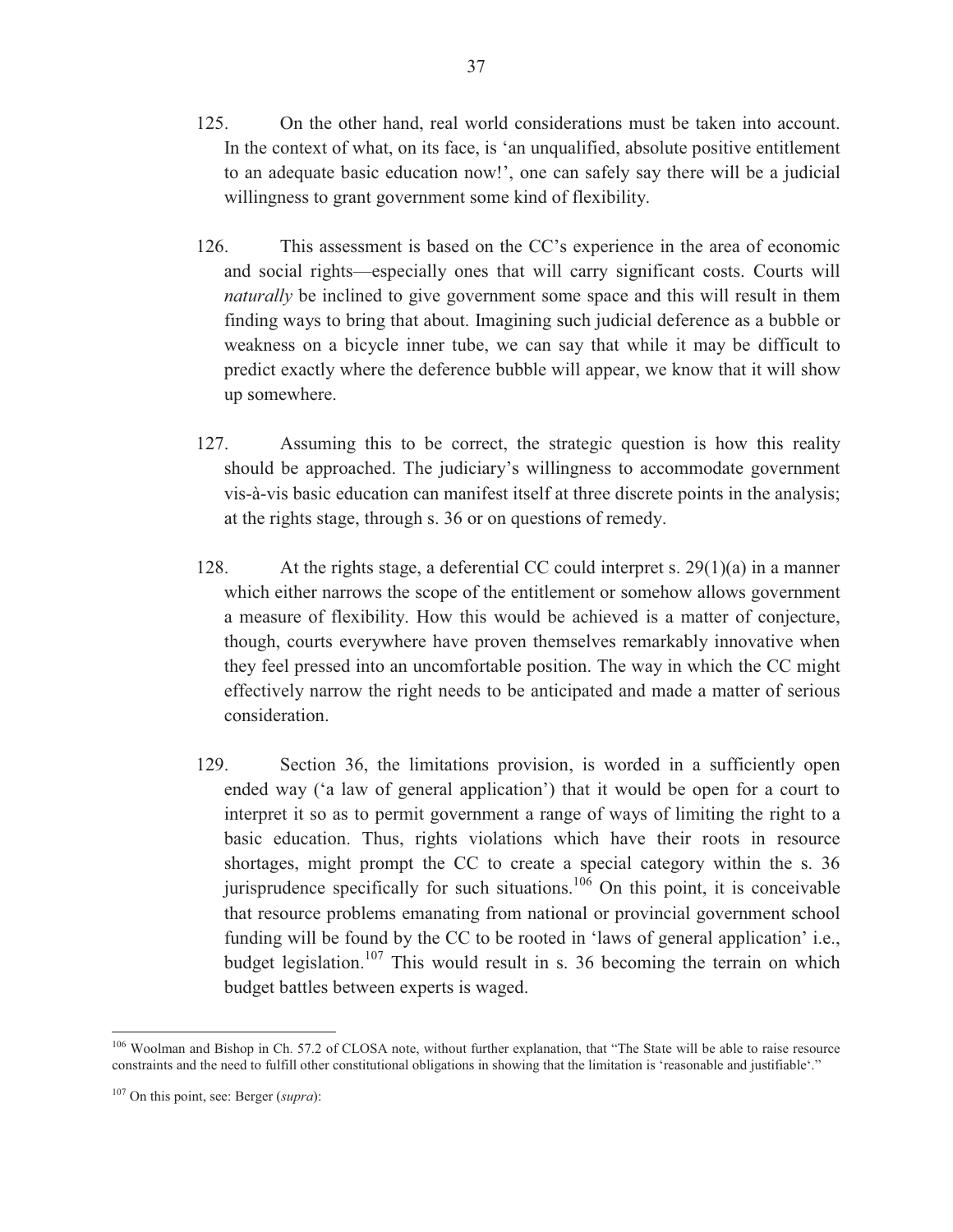130. Finally, remedial powers leave courts with wide scope to recognize rights violations while leaving governments ample space to respond. That is, courts may issue remedies (e.g., a bare declaration of a rights violation) which leave it fully open to government to decide how and when to respond (in the case of temporarily suspended remedies).

# **Remedy**

- 131. People who don't have access to basic education or, as likely, adequate basic education will be seeking exactly that. Their advocates ought to seek the same. The key will be the fashioning of a remedial menu that both responds in an effective way to the rights violations while not being so ambitious so as to sink the ship on which the claim is based.
- 132. Under s. 172 of the *Constitution*, a court has a virtually free hand in designing remedies that fully vindicate the rights violations.
- 133. Careful consideration needs to be given to crafting remedies that will respond to the violations in a way that does not prompt a court to
- 134. In terms of practical considerations, there is a sense that the few basic education cases that have been filed centred on the right to a basic education have fairly quickly settled as the government has obviously been aware of just how poorly the educational system is functioning in certain parts of the country and, as well, has been anxious to avoid having a precedent set that others may be able to use for their own cases. As a result, no jurisprudence is created. From the point of view of obtaining some guidance from the courts on these matters, one consideration which counsel may want to bear in mind will be to 'set the bar high' in framing the remedial request making it more unlikely for the government to concede—where the cost will be great. Conversely, more modest remedial claims will be all the more easy to settle.
- 135. A further remedial consideration has to do less with questions of liability for rights violations and more to do with what can be styled remedial rule of law considerations—implementation issues. That is, assuming that a violation has

The government's best counter argument is probably not that the worst schools pass muster, but rather that under the section 36 Limitations Clause the government need not allocate resources it does not have. Here the Limitations Clause might allow the government to justify a limitation on education spending that under section 29 would be *prima facie* unconstitutional, if that limitation served a pressing public interest. In other words, though section 29(a) treats basic education as a strong positive right, the government might not have an absolute obligation to provide it, if it can point to a compelling government reason not to do so, such as severe budget problems.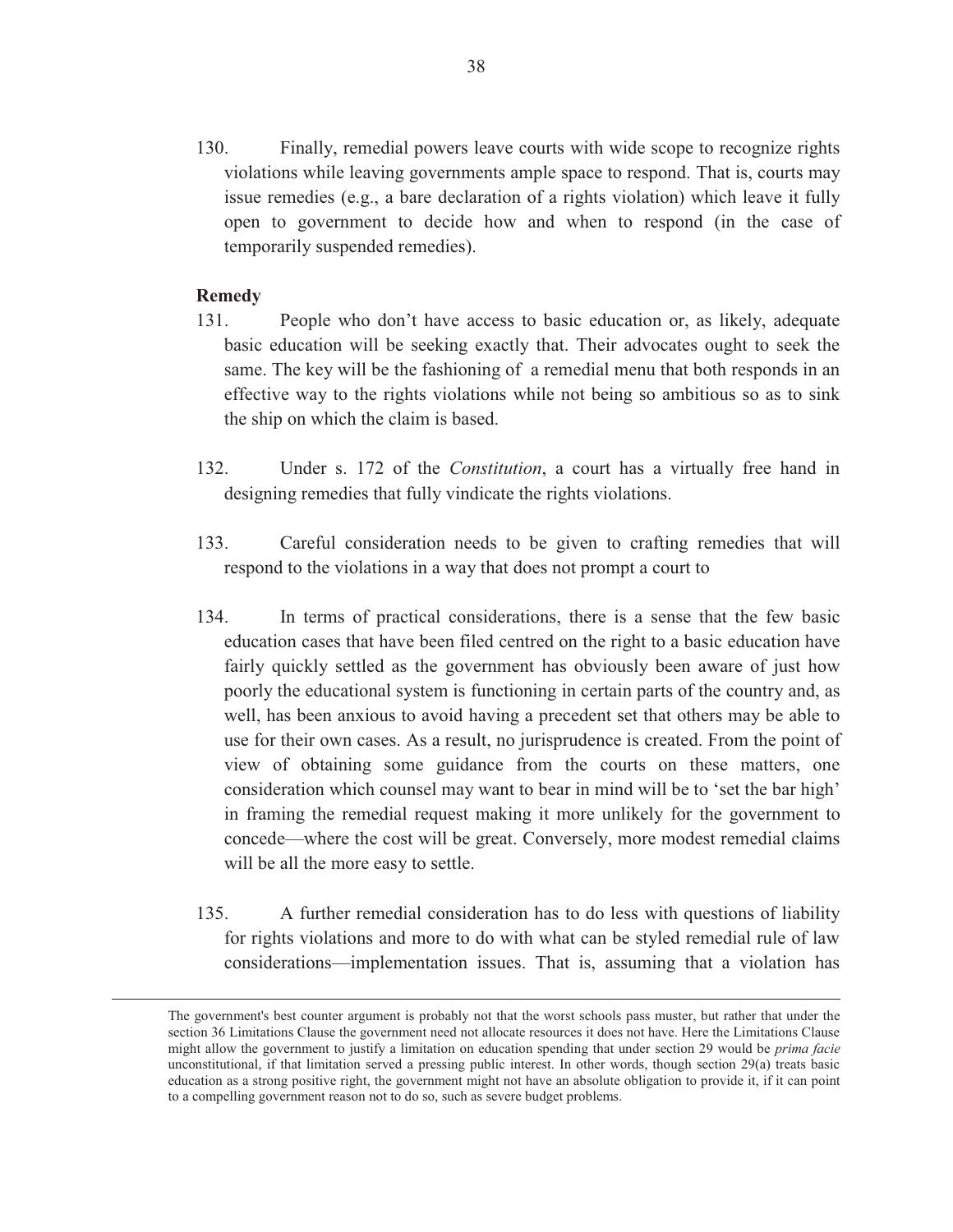been found and, in situations where there is a pattern or history of the government in either failing to carry out its obligations or where a previous government or court directive has itself been ignored, serious consideration can be given to seeking a supervisory order from the court.<sup>108</sup> Such a structured order would not simply maintain jurisdiction with the court to ensure that its order is being carried out but could well include a reporting schedule which—depending upon the case—would require the government to return to court to indicate what progress is being made in fully implementing its order.

136. A further variation that could be considered where implementation may warrant supervision by a non-judicial body with expertise. In the education setting, a court could be asked to convene a multi-party stakeholder working group made up of a range of players in the education sector who would not simply monitor the implementation of issues but lend expertise at specific junctures where such might be warranted.

#### **Part IV**

 $\overline{a}$ 

# *Basic Education and Equal Education Equality: Substantive Rights and Relative Rights***:**

- 137. The simple truth is that educational outcomes in public schooling for black South Africans, especially those located in rural areas, are not very different from what they were under white rule. Another important aspect of the same reality is that white students are doing dramatically better than their fellow black South Africans. Things are not really improving despite the fact that the right to a basic education has been in the constitution for 17 years. Moreover, the infrastructure, facilities, teachers, materials and supportive services are, almost always, poorer for rural black communities that for urban white communities, often markedly so. Regardless of the line of comparison the situation for black learners is simply dreadful. Some make a desperate attempt to escape via the former Model C school system, however, even when successful, the available spaces can only make a shallow dent on the problem and they, themselves, are limited and undergoing deterioration.
- 138. To this point in this memorandum, very little has been said about race. After all, the right of "everyone" to an adequate education in s. 29(1)(a) doesn't

<sup>108</sup> Where warranted, the CC has indicated that it will issue supervisory orders: *Sibiya & Others* v. *Director of Public Prosecutions: Johannesburg High Court & Others*, 2005 (5) SA 315 (CC) at para. 61. The Supreme Court of Canada has also issued supervisory orders (e.g., to ensure the completion of completion of French language schools and educational programs): *Doucet*-*Boudreau* v. *Nova Scotia* (*Minister of Education*), [2003] 3 S.C.R. 3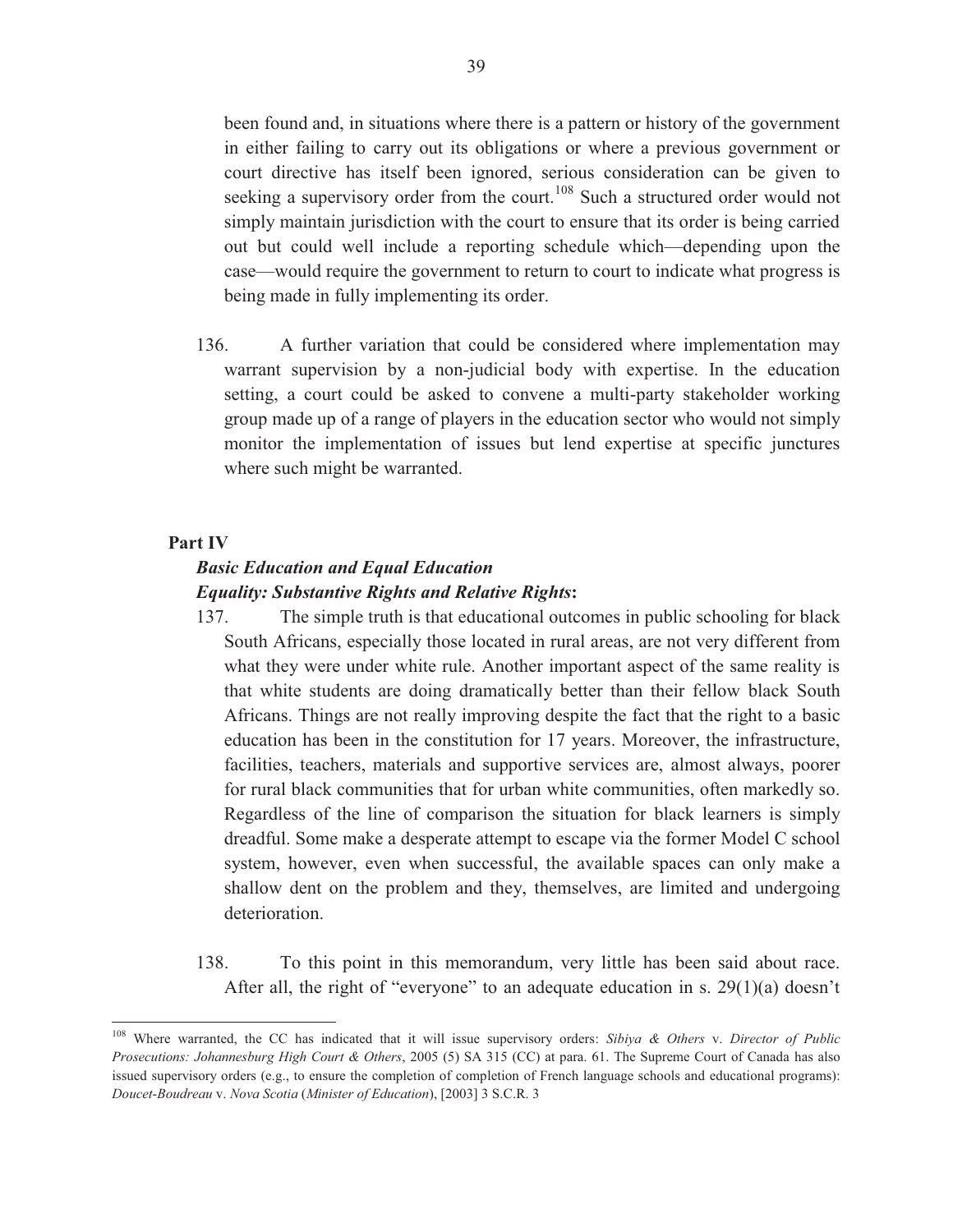care whether South Africans are black or white, or neither. It is an *absolute*, constitutional entitlement of educational adequacy for 'everyone'—regardless of who they might be.

- 139. It is sometimes said that with so many socio-economic rights recognized in the *Constitution*, it is not necessary to make equality-based comparisons. While there may be some obvious truth to this, an assessment of post-apartheid South Africa's education system prompts one to think that a healthy dose of equality may be warranted.
- 140. An equality-based claim under s. 9 of the *Constitution* would be founded on the *relative* situation of the education system for blacks and whites:

Comparative arguments based on equality amount to relative claims. Noncomparative arguments rest on absolute claims.<sup>109</sup> Depending on the nature of the claim, the relative one based on equality may be the easier to sustain." $^{110}$ 

141. Eric Berger makes a similar point about the strong appeal of certain *relative* claims based on equality—specifically in the context of the dramatic inferiority of the South African public school system for black people:

> One advantage of this argument is that it is easier to prove inequality than inadequacy.<sup>111</sup> Inadequacy is often subjective, relying on general standards. While the democratic principles set out in section 29 provide the foundation for a definition of adequacy, reasonable people could differ over the finer points of that definition. Inequality, by way of contrast, is easier to establish. That a predominantly black province has twice as high a pupil-to-teacher ratio as a predominantly white province is clear evidence of inequality. Similarly, the startling differences between facilities also highlight gross inequities.<sup>112</sup>

142. By the same token, the equality-related observations above regarding the shortcomings of education for black people would not be relevant if everyone was in the same boat: "If everyone is treated equally badly, an equality claim is not the appropriate means of challenge. The corollary of equality as a comparative

 $109$  Here, an 'absolute' claim would be one under .s. 29(1)(a).

<sup>110</sup> *Equality as a Comparative Concept: Mirror, Mirror on the Wall, What's the Fairest of Them All?* , Dianne Pothier, (2006), 33. S.C.L.R. (2d) 135 at 137.

<sup>&</sup>lt;sup>111</sup> 'Inadequacy', as referred to by Berger, is to a claim based on the protection to an 'adequate' education in s. 29(1)(a).

<sup>112</sup> *The Right to Education under the South African Constitution*, Eric Berger, (2003) 103 Columbia Law Review 614 at 641.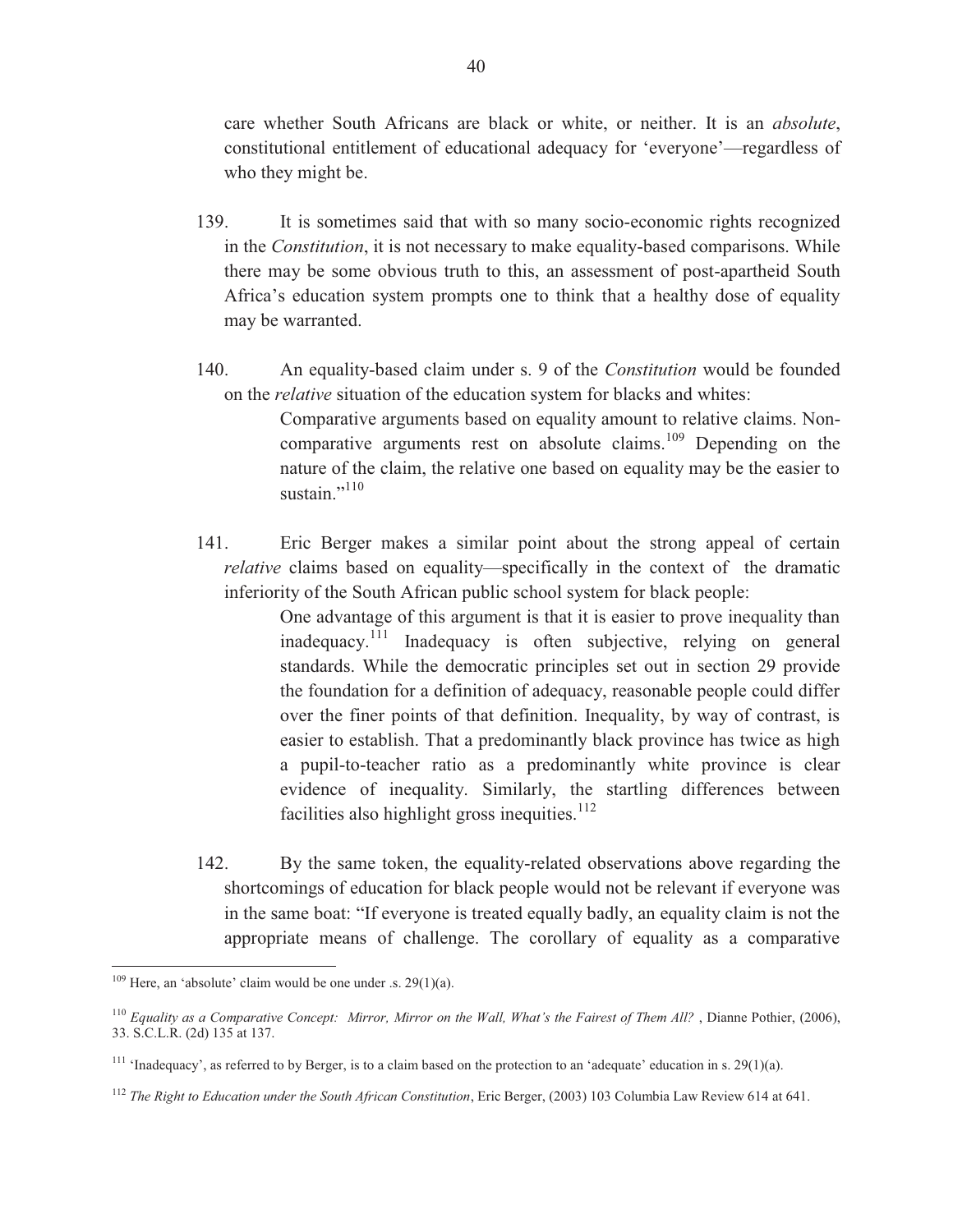concept is that some argument other than equality is needed to attack *universal* bad treatment."<sup>113</sup>

- 143. The equality guarantee in the *Constitution* can be used to refer to **two** somewhat similar comparisons when it comes to schooling for blacks people in South Africa. Both arguments rely on adverse effect or indirect discrimination; it is not the purpose but the *effect* of neutrally-worded legislation which results in discrimination. It is clear that adverse effects discrimination (or 'indirect discrimination' as it is called in section 9) is subsumed within the equality rights guarantee.<sup>114</sup>
- 144. The full doctrinal analysis to be followed for claims under s. 9 will be omitted and only an outline of the claim (consistent with the CC's equality rights jurisprudence $115$  will be set out). However, the essence of the discrimination test under s. 9 is whether government legislation or action has resulted in distinctions which are disadvantageous for members of disadvantaged groups. Section 9 seeks to promote substantive equality.<sup>116</sup>

#### *A Note on Indirect Discrimination*

- 145. Should it be assumed that, with the dismantling of apartheid's formal legal architecture, there is no longer a legislative foundation for a discrimination claim, this could not be further from the truth.
- 146. The prohibition against discrimination in s. 9 of the *Constitution* includes a prohibition against indirect discrimination. Indirect discrimination occurs when laws or other government action which are facially neutral and which may well carry no intention to discriminate, nonetheless adversely impact on members of historically disadvantaged groups.<sup>117</sup>

<sup>113</sup> *Equality as a Comparative Concept: Mirror, Mirror on the Wall, What's the Fairest of Them All?* , Dianne Pothier, (2006), 33. S.C.L.R. (2d) 135 at 136.

<sup>114</sup> *Pretoria City Council* v. *Walker* 1998 (2) SA 363 (CC) and see "Equality" in I Currie & J De Waal *The Bill of Rights Handbook* (5th Edition, 2005), Ch. 9.4(f) & (g).

<sup>115</sup> See *Harksen v Lane NO & Others* 1998 (1) SA 300 (CC) and C Albertyn & B Goldblatt 'Equality' in S Woolman, T Roux, J Klaaren, A Stein, M Chaskalson & M Bishop (eds) *Constitutional Law of South Africa* (2nd Edition, OS, July 2006), Chapter 35 and "Equality" in I Currie & J De Waal *The Bill of Rights Handbook* (5th Edition, 2005), Ch. 9.

<sup>116</sup> C Albertyn & B Goldblatt 'Equality' in S Woolman, T Roux, J Klaaren, A Stein, M Chaskalson & M Bishop (eds) *Constitutional Law of South Africa* (2nd Edition, OS, July 2006), Chapter 35

<sup>&</sup>lt;sup>117</sup> See C Albertyn & B Goldblatt 'Equality' in S Woolman, T Roux, J Klaaren, A Stein, M Chaskalson & M Bishop (eds) *Constitutional Law of South Africa* (2nd Edition, OS, July 2006), Chapter 35(c) ; and I Currie & J De Waal, *The Bill of Rights Handbook* (5th Edition, 2005), Ch 9.4(f) at pages 260-263.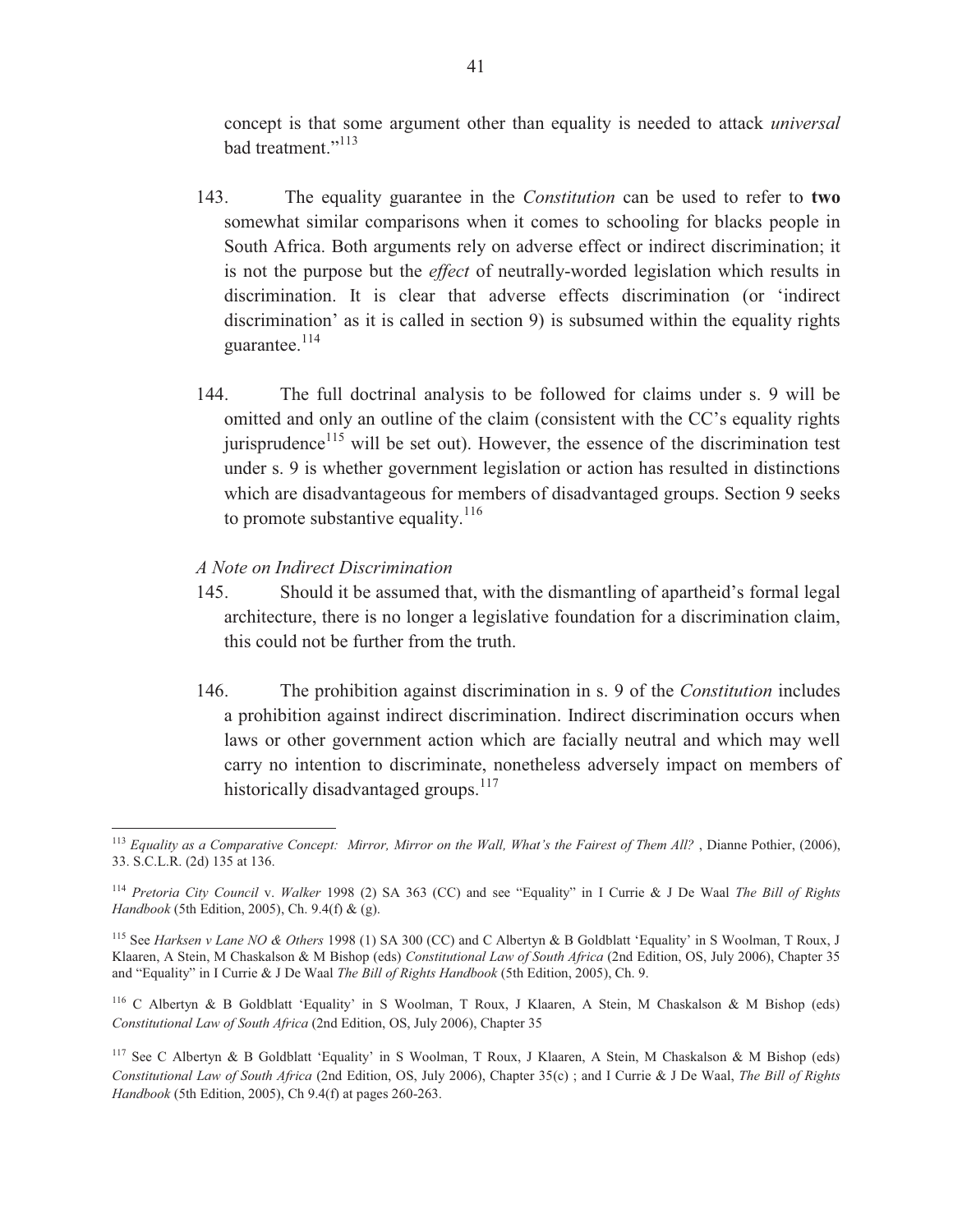- 147. Classically, the government office building that can only be entered using steps (while displaying a banner that says 'everyone welcome') clearly does not intend to discriminate but, indirectly discriminates by adversely affecting the access of wheelchair users. Similarly, the public school that has a strict dress code may well indirectly discriminate against Rastafarians.
- 148. While there is little South African jurisprudence which discusses 'indirect discrimination', $118$  the concept is well known in international human rights law or in foreign law (where it is very often referred to as adverse effect discrimination). In its General Comment on discrimination, the United Nations Human Rights Committee adopted an approach which makes clear that discrimination can occur as a result of either direct or indirect discrimination; either the purpose or effect of government action/inaction can result in a violation:<sup>119</sup>

 $\ldots$  a violation of article 26<sup>120</sup> can  $\ldots$  result from the discriminatory effect of a rule or measure that is neutral at face value or without intent to discriminate. However, such indirect discrimination can only be said to be based on the grounds enumerated in Article 26 ...if the detrimental effects of a rule or decision exclusively or disproportionally affect persons having a particular race, colour, sex, language, religion, political or other opinion, national or social origin, property, birth or other status. $121$ 

149. A rule which is neutral on its face results in indirect discrimination or adverse effects discrimination because it puts persons having a status or a characteristic (due to pre-existing inequalities) associated with one or more of the

<sup>118</sup> One example is *Pretoria City Council* v. *Walker* 1998 (2) SA 363 (CC).

<sup>119</sup> General Comment 18 at para. 7.

 $120$  "Article 26" is the anti-discrimination provision in the International Covenant on Civil and Political Rights.

<sup>&</sup>lt;sup>121</sup>UN Human Rights Committee: *Rupert Althammer et al. v. Austria*, 998/2001 at para. 10.2. The CESCR has adopted a similar approach in its recent General Comment 16 on Discrimination: *"*Indirect discrimination occurs when a law, policy or programme does not appear to be discriminatory on its face, but has a discriminatory effect when implemented. This can occur, for example, when women are disadvantaged compared to men with respect to the enjoyment of a particular opportunity or benefit due to preexisting inequalities. Applying a gender-neutral law may leave the existing inequality in place, or exacerbate it."

See also UN Human Rights Committee decision in: *Cecilia Derksen v. Netherlands*, Communication No. 976/2001, U.N. Doc. CCPR/C/80/D/976/2001 (2004) Para. 9.3: *"*The Committee recalls that article 26 prohibits both direct and indirect discrimination, the latter notion being related to a rule or measure that may be neutral on its face without any intent to discriminate but which nevertheless results in discrimination because of its **exclusive or disproportionate adverse effect** on a certain category of persons." (emphasis added)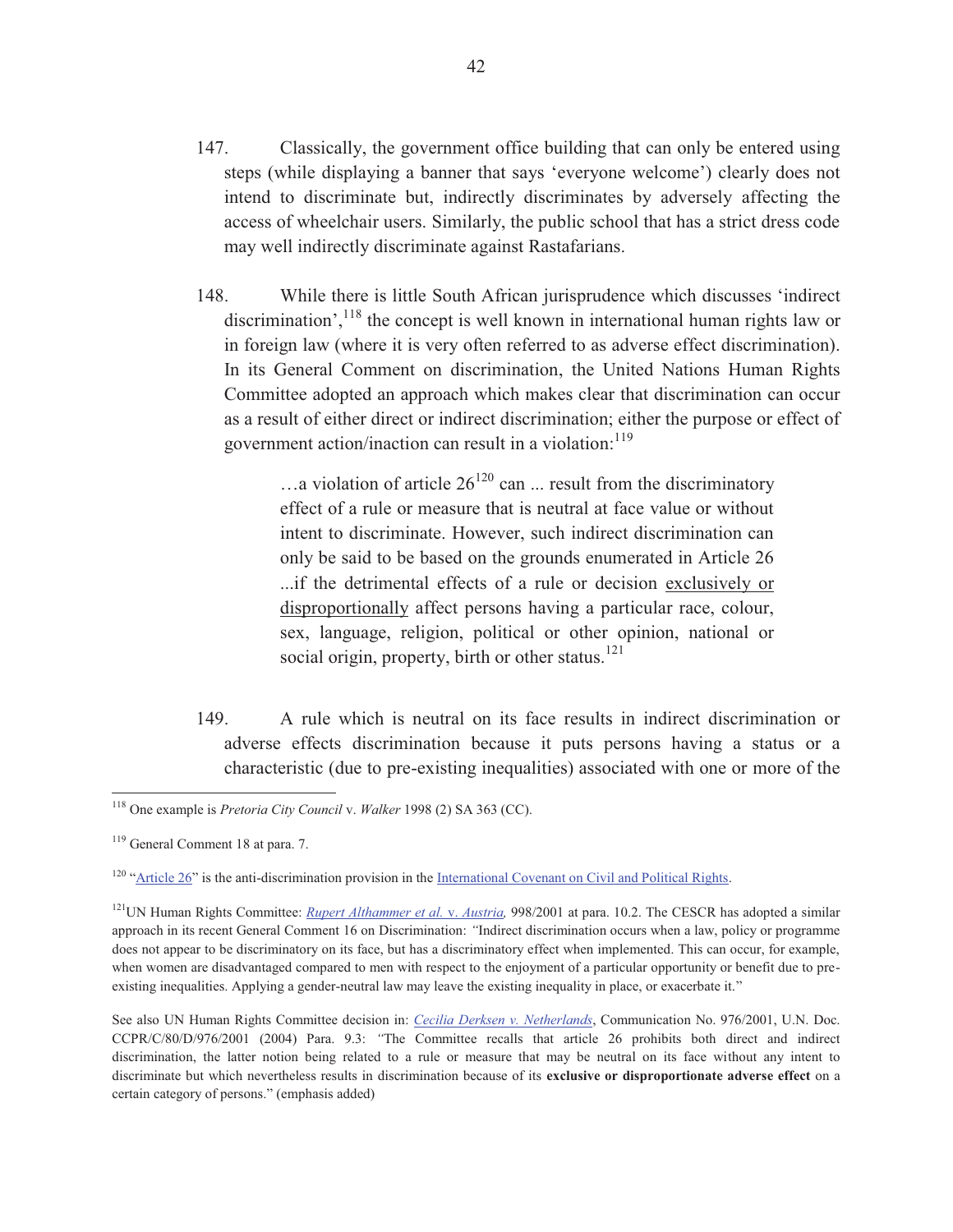prohibited grounds at a disadvantage compared with other persons in their equal access to quality education. As the Human Rights Committee has put it, "if the detrimental effects of a [facially neutral] rule or decision exclusively or disproportionally affect persons having a particular race etc." then, indirect discrimination can result.<sup>122</sup>

150. The references to neutral legislation which results in adverse effect discrimination by "exclusively or disproportionally" effecting members of disadvantaged groups has been elaborated by Canadian equality-rights scholar Dianne Pothier who discusses recent indirect discrimination cases based on religion and sex. She describes how the two main types of indirect discrimination cases can be understood in terms of the extent of the disadvantage vis-à-vis the members of the claimant group. Thus, all members of a religion may be disadvantaged by neutral rules which adversely impact all co-religionists (categorical exclusion) as distinct from neutral rules or legislation which disadvantage claimant group members disproportionally though not exclusively:

> In a categorical exclusion case, all of those not in the claimants category do not face the consequences the claimants are challenging. However, in a disproportionate impact case, there are, by definition, some outside the claimants' category who face the same consequences<sup>123</sup> as the claimants.<sup>124</sup>

- 151. Thus, an employer's rule requiring all employees to be available for work on Saturdays, while apparently neutral on its face, has the unintended effect that Seventh Day Adventists are unable to be employed—a case of adverse effects discrimination via *categorical* exclusion; all members of the effected category are disadvantaged.
- 152. Separately, the concept of indirect discrimination includes and prohibits neutral rules or practices where those disadvantaged are 'disproportionally' though not exclusively members of a historically disadvantaged group. Classically, height or weight restrictions for applicants for certain jobs (e.g., police officer) would serve to exclude women or Asians because of the fact that they are generally shorter than men are. A recent Canadian case involved such criteria for applicants wanting to become forest firefighters. In *Meiorin*, the use of

<sup>122</sup> *Rupert Althammer et al.* v. *Austria* (*supra*) at para. 10.2

<sup>&</sup>lt;sup>123</sup> That is the same disadvantageous consequences.

<sup>&</sup>lt;sup>124</sup> "Tackling Disability Discrimination at Work: Toward a Systemic Approach", Dianne Pothier,  $(2010)$  4 McGill Journal of Law and Health 17 at 36.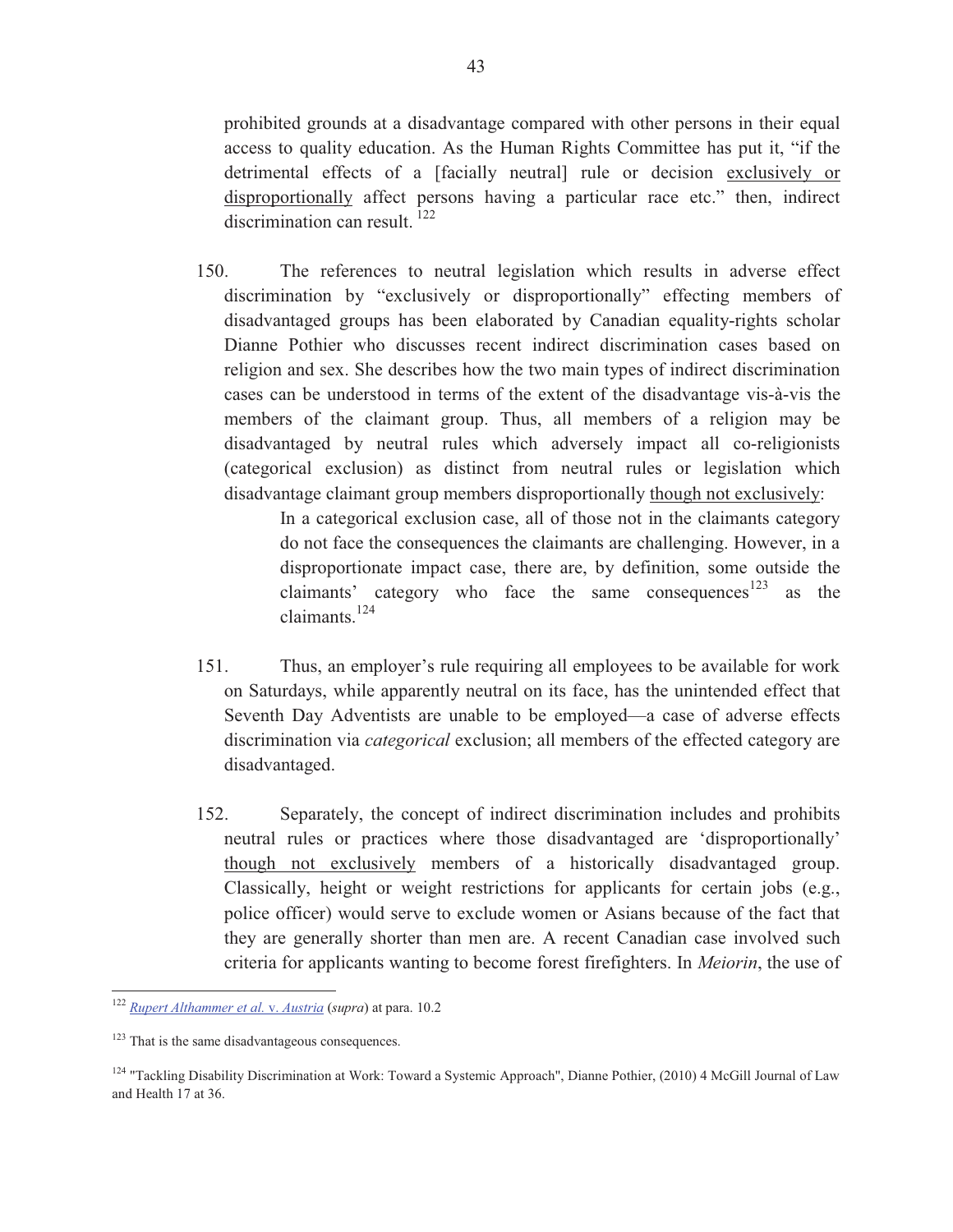an aerobic fitness test to screen job applicants resulted in women being disproportionally<sup>125</sup> (though not exclusively) rejected. The fitness test was found to be discriminatory–particularly taking into account the fact that the expert evidence showed that the achievement standard applied was simply the average for males and that it was, in any event, unnecessary for satisfactory job performance.

- 153. It will be clear that in cases of adverse effects discrimination on the basis of *disproportionate* impact a *prima facie* case must be founded on statistical evidence in order to prove the disproportionate impact of the challenged legislation of the claimant group. $126$
- 154. With that, it can be seen that the breathtaking disparities in the enjoyment of public school education serves as the foundation for two separate but related equality arguments as well as a third, interpretive argument.

# **A**. *Equal Benefit of the Law*

- 155. First, black learners do not enjoy equal benefit of the education law. That is, the legislation which establishes and operates the public schooling system in South Africa. This argument would start with the *South African Schools Act*, *1996* and *Regulations* and extend to all the other enactments and delegated legislation that serve to create the architecture of the public schooling system.
- 156. From there, the argument would be that the legislative structure of general application, while facially neutral, operates and is implemented in a way that *disproportionately* results in blacks receiving an inferior education system compared to whites.
- 157. To be clear, it would not be claimed that anyone has intentionally created a preferential system for white learners (or, at least not since 1994). Rather, the result of the way in which the system has developed results in white learners receiving a superior education. The *system* disproportionately benefits white people who are the ones who predominantly benefit from the superior education system. Black learners disproportionately receive unequal benefit of the education

<sup>&</sup>lt;sup>125</sup> In the sense that some women passed the test and some men failed it.

<sup>126</sup> *Proving Discrimination in Canada*, (Carswell, 1987) Beatrice Vizkelety at pages 174 & 176 and see: *Syndicat des employés de production du Québec et de l'Acadie* v. *Canada* (*Human Rights Commission*), [1989] 2 S.C.R. 879 at para. 80: "Statistical evidence….is a most precious tool in uncovering adverse discrimination."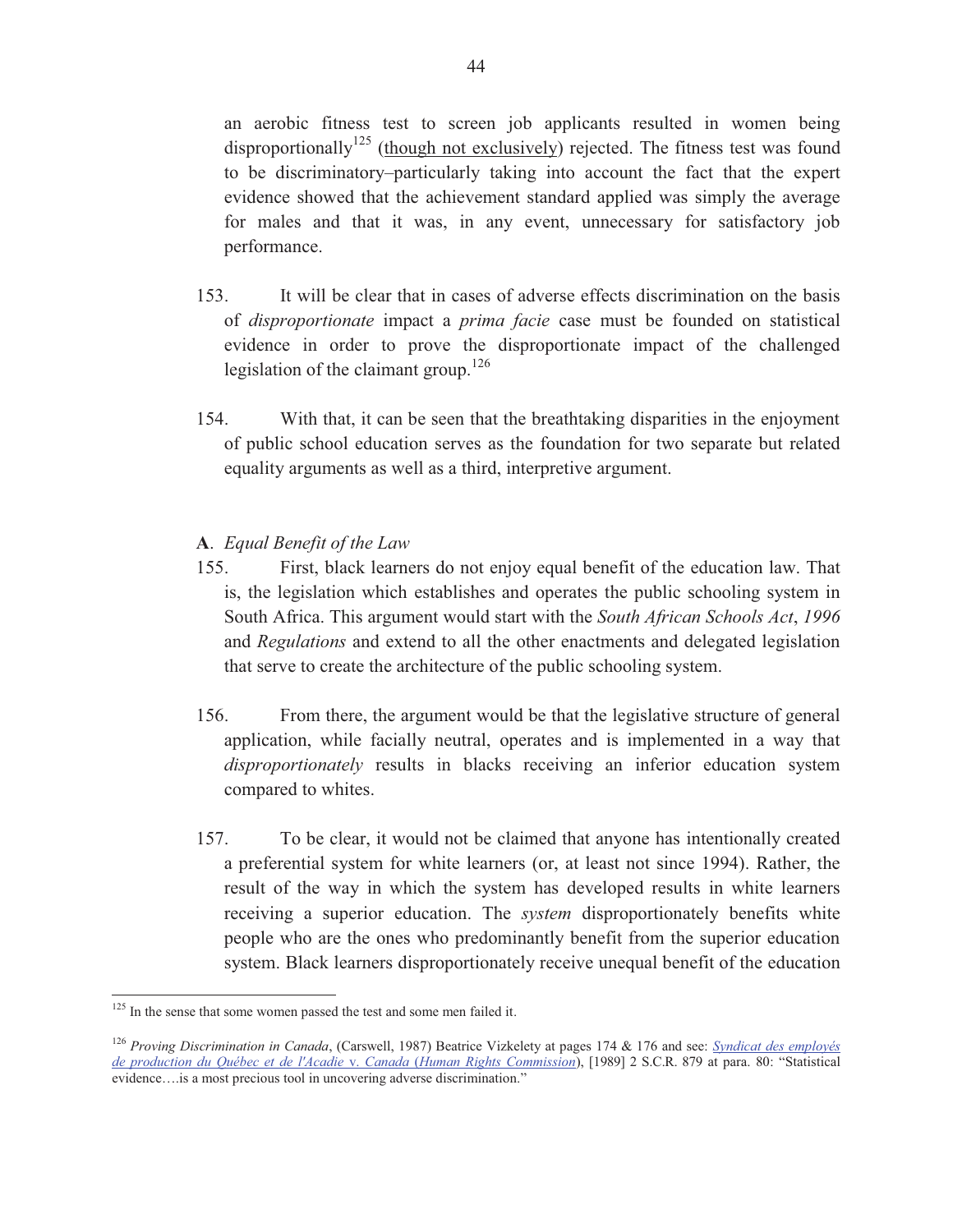system compared to white learners. The reason that this has resonance as an equality argument is because it is as much a description of social reality as it is a legal, equality-rights claim.

- 158. This claim to *relative* equality relies not at all on s. 29(1)(a) of the *Constitution*. It could just as easily be made if the *absolute* entitlement in s. 29 was not contained in the *Constitution*. It is founded solely on s. 9 and a comparison of the quality of the public school systems vis-à-vis members of the racial groups. Specifically, the claim is that the quality of public education (or some feature or aspect of the system) provided to white learners is significantly better to what is provided to black learners.
- 159. The appeal of framing a case in this way comes from being able to rely on the manifestly superior school system (in most every respect)enjoyed by white learners and being able to use this to possibly lever improved education for black learners. It is a claim that says simply: 'we want it as good as they have'.

#### **B**. *Equal Benefit of s. 29(1)(a) of the Constitution*

- 160. Second, a very similar argument could be made—except using s. 29(1)(a) of the *Constitution* instead of the legislation which implements the education system. Thus, it could simply be argued under section 9 that black learners do not enjoy equal benefit of their rights under s. 29(1)(a) of the *Constitution* to a basic education.
- 161. Again, the argument would be framed not so much as a claim to educational adequacy but, rather, as a claim that, whatever 'a basic education' may turn out to include, black learners are getting far less of it than white learners. It is a *relative* claim rather than a case which seeks substantive educational adequacy *per se*.
- 162. The main difference between the two equality claims is that the second seeks equal enjoyment of a constitutional right rather than simply equality in the enjoyment of enacted programs. As such, it is likely that a court would treat it far more seriously.

#### *The Focus of an Equality Claim*

163. As with a case under the right to a basic education under s. 29(1)(a), an equality rights claim could focus on a narrow issue or a combination of issues or, even, on all dimensions of the public school system—assuming that the evidence of disproportionate disadvantage on the basis of race can be obtained.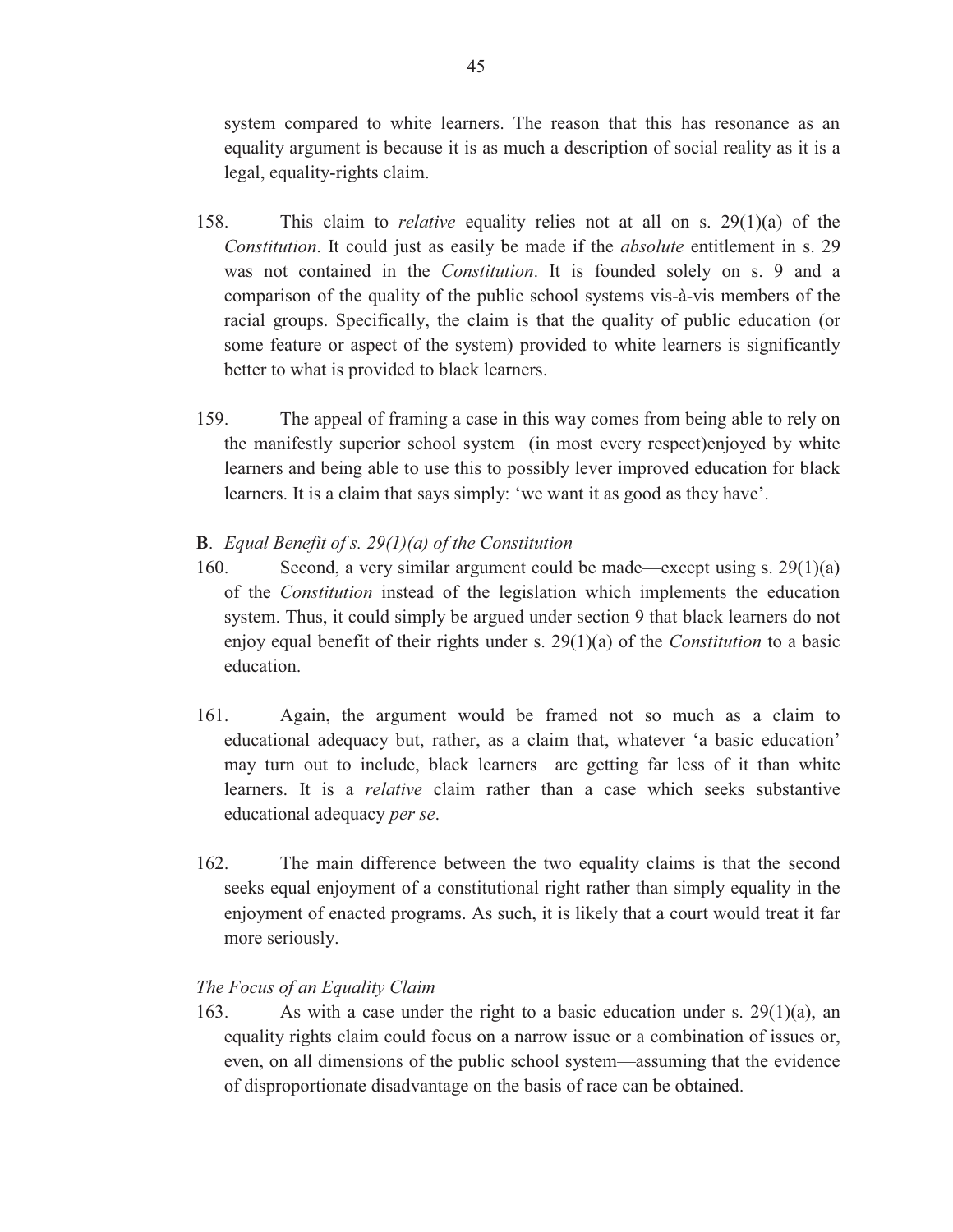- 164. Thus, a claim could be framed around specific infrastructure issues, classroom size, teacher quality, school transport, libraries, nutrition or, indeed, all of these could be brought together in one large-scale, multi-dimensional case.
- 165. It is noted that most of the education cases that have been filed to this point have been oriented around bricks and mortar infrastructure issues.<sup>127</sup> While this is, perhaps, natural inasmuch as such tangible problems are not only easier for a court to grasp, with less room for dispute around adequacy standards, there is no reason in principle why this needs to be the case. This is especially the case, as noted earlier, where the claim is based on a relative, equality rights protection.
- 166. Moreover, a further advantage of a claim under s. 9 of the *Constitution* is that it need not seek simply equal treatment between blacks and whites but can, indeed, must go further than claiming 'same treatment'. It must seek for Blacks not just comparable schooling with Whites but schooling which accommodates the particular needs that Black learners may have. Thus, for example, because of their comparatively greater poverty, school nutrition programs or free textbooks or uniforms may be accommodative measures required by s.  $9.128$
- 167. A final tactical advantage of cases filed under s. 9 is that, *per* s. 9(5), once "discrimination" has been established on the basis of one or more of the prohibited grounds, it is presumed to be "unfair" within the meaning of s. 9, unless government can discharge its burden of proving that it is not unfair.<sup>129</sup> Moreover, this rebuttable presumption<sup>130</sup> applies equally forcefully in indirect discrimination cases as have been outlined here.<sup>131</sup>

#### *Evidence*

 $\overline{a}$ 

<sup>131</sup> *Walker* (*supra*) at para 35.

<sup>&</sup>lt;sup>127</sup> The recent litigation focused on the re-hiring of 6,000 temporary teachers in the Eastern Cape is an obvious exception.

 $128$  The Supreme Court of Canada has held that: "... the interests of true equality may well require differentiation in treatment." (*Andrews* v. *British Columbia* (*Attorney General*), [1989] 1 S.C.R. 143, at p. 169 and "accommodation of differences . . . is the essence of true equality": *Eldridge* v. *British Columbia* (*Attorney General*), [1997] 3 S.C.R. 624 at para. 65. See also the discussion of courts accommodating the special needs experienced by students from disadvantaged backgrounds in: Poverty, Meaningful Educational Opportunity, and the Necessary Role of the Courts, Michael A. Rebell, *NORTH CAROLINA LAW REVIEW* [Vol. 85] 1467 at 1503-1505.

<sup>&</sup>lt;sup>129</sup> Section 9(5) and see Woolman and Botha at Ch. 34.6 and Catherine Albertyn & Beth Goldblatt, "Overview of the Right to Equality", Ch. 35.2 of CLOSA

<sup>130</sup> Woolman and Botha at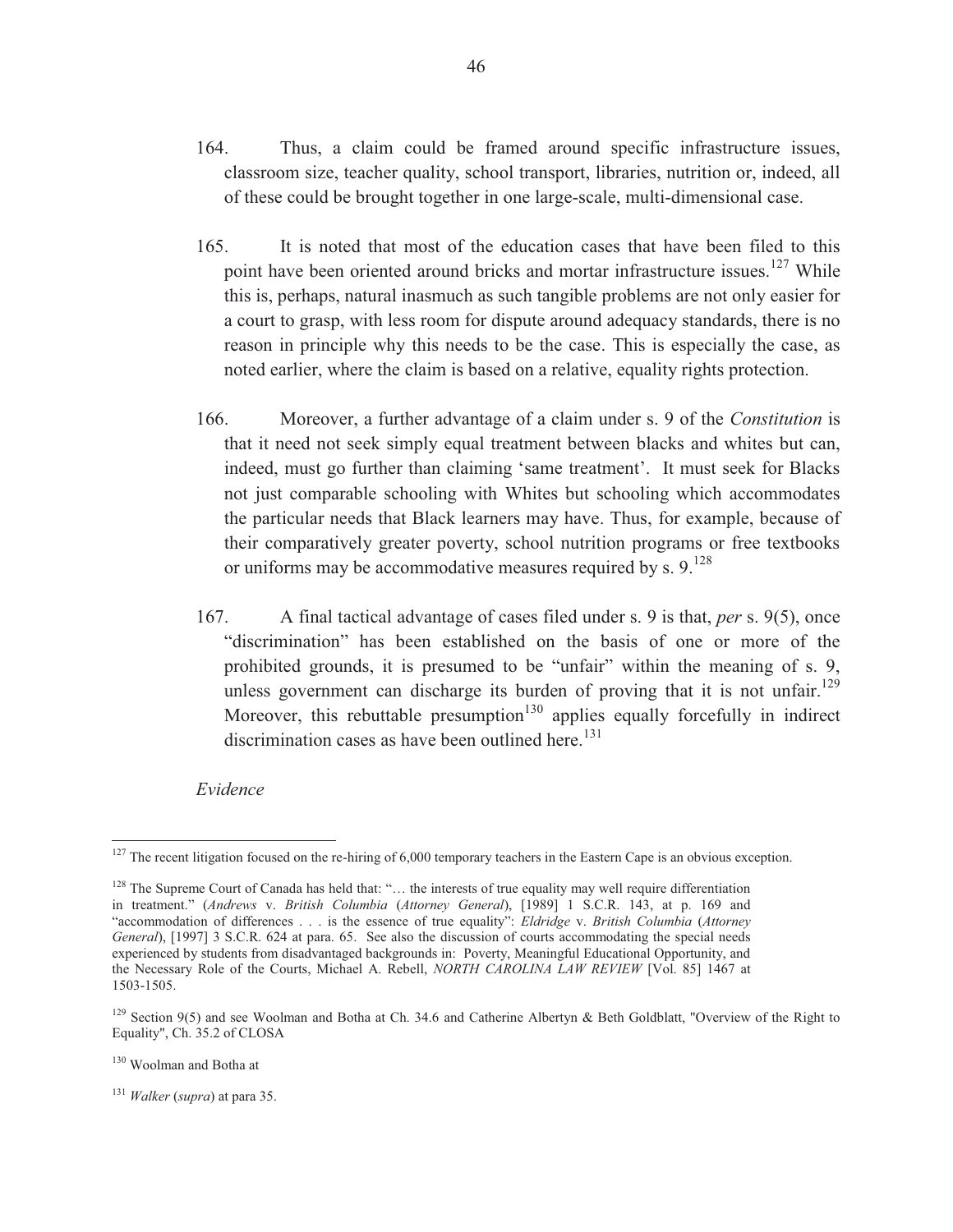- 168. The evidence relied on in both equality cases could be the same since the claim under both approaches is essentially the comparative one of the black educational experience compared to that of whites. Depending on how narrowly or broadly framed the claim would be, the evidence could focus on infrastructure, textbooks, teacher quality or school nutrition—or all of them if the decision was to make a large-scale assault on what is widely seen as a two-tier and discriminatory school system.
- 169. As mentioned earlier, whatever issue(s) the litigation targets, statistical evidence would be required in order to demonstrate that black learners are disproportionally disadvantaged in the relevant respect. This could be, for example, comparative class sizes, teacher pupil ratios, teacher or principal qualifications, infrastructural shortcomings etc.

#### **C**. *Equality Used to Interpret s. 29(1)(a): the Equality Lens*

- 170. Apart from using the right to equality in s. 9 as a foundation for a standalone claim, it could be used to provide interpretive oomph to the s.  $29(1)(a)$ claim discussed at length above. Equality read into s.  $29(1)(a)^{132}$  would import a *relative* or comparative dimension to the otherwise *absolute* reading of s.  $29(1)(a)$ . The point here is to have the provision interpreted and applied in a manner consistent with the requirements of the equality guarantee.
- 171. Thus, when a court has before it a claim regarding the right to 'a basic education' from, say, a poor rural black community, it will be relevant to introduce evidence of the comparable levels at which the right is enjoyed at predominantly white schools. Comparing the standards which obtain at the racially different schools would not only serve to highlight the (in)adequacy aspect of the s. 29 claim but would further the mandate that all provisions of the *Bill of Rights* be interpreted in a manner that best promotes, *inter alia*, equality.<sup>133</sup>

 $\overline{a}$ 

47

-and-

*Thus, in considering the s. 7 rights at issue, and the principles of fundamental justice that apply in this situation, it is important to ensure that the analysis takes into account the principles and purposes of the equality guarantee in* 

<sup>132</sup> Which, of course, must happen *per* s. 39(1)(a) of the *Constitution*.

 $133$  The Supreme Court of Canada has stated that "the section  $15(1)$  guarantee is the broadest of all guarantees. It applies to and supports all other rights guaranteed by the Charter." In their concurring judgment in "*JG*", Justices L'Heureux-Dubé and McLachlin referred to the relationship between sections 15 and 7 of the *Charter*:

All *Charter* rights strengthen and support each other (see, for example, *R. v. Lyons*, [1987] 2 S.C.R. 309, at p. 326; *R. v. Tran*, [1994] 2 S.C.R. 951, at p. 976) and s. 15 plays a particularly important role in that process. The interpretive lens of the equality guarantee should therefore influence the interpretation of other constitutional rights where applicable, and in my opinion, principles of equality, guaranteed by both s. 15 and s. 28, are a significant influence on interpreting the scope of protection offered by s.  $7.133$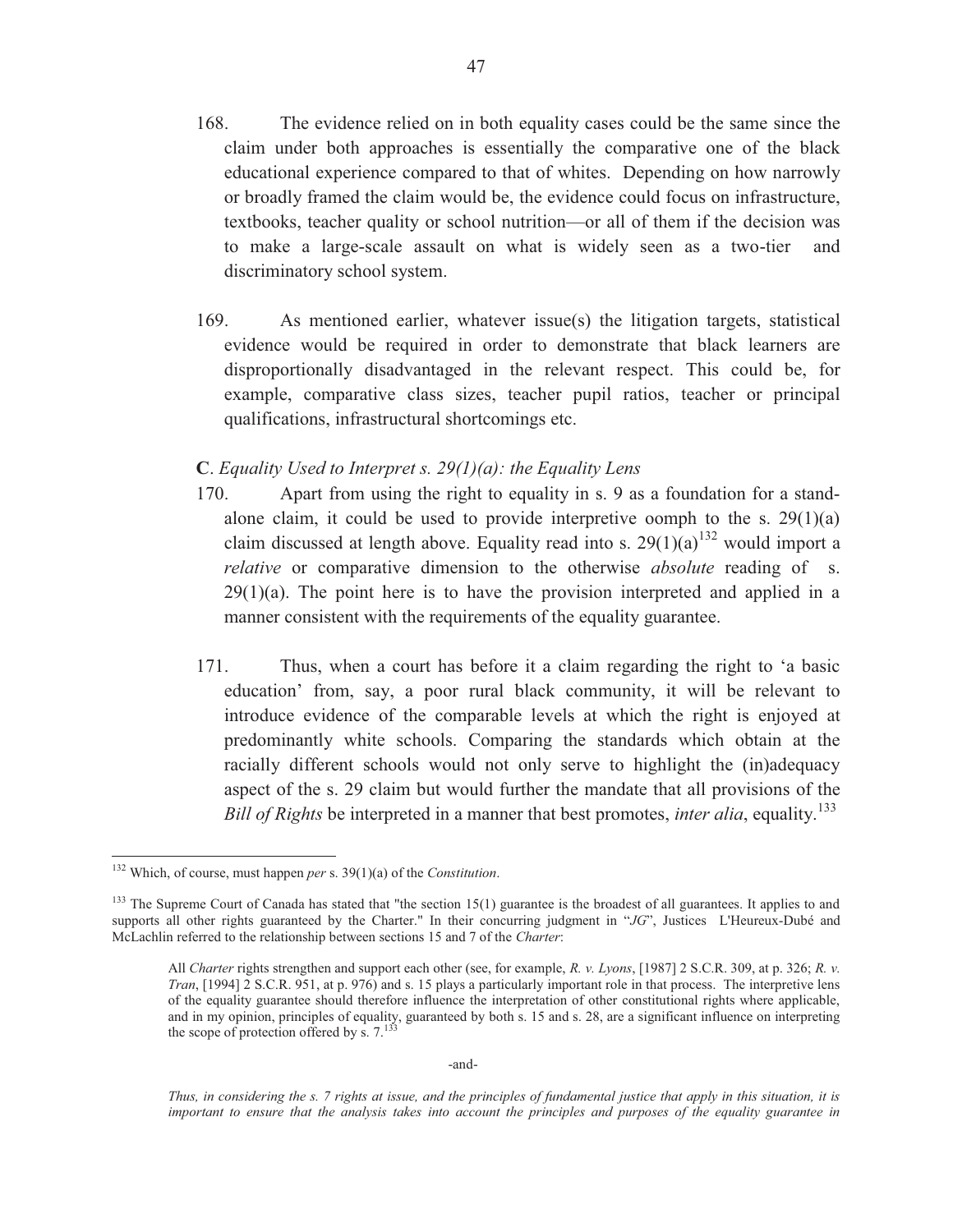172. An additional way in which an equality-consistent interpretation can work would be by way of ensuring that the needs of disadvantaged, equality-seeking groups are read into s. 29(1)(a). Thus, for students with disabilities, the interpreted scope of the right to a basic education must be one which accommodates their needs and circumstances. There should be a presumption that students with disabilities are mainstreamed in government's basic education programmes. Whether this means wheelchair ramps into schools, or having educational materials in brail, having attendants for learners who may need them, or ensuring that school feeding or early childhood development programs are available for impoverished communities<sup>134</sup> are all ways that the scope and content of the right are interpreted and applied in a manner that accommodates "everyone" who wants a basic education. This is an equality-consistent reading of the right; one which must be carried out in order for it to be enjoyed equally by all.<sup>135</sup>

#### *Section 36 and Equality Claims*

 $\overline{a}$ 

- 173. As stated above with respect to claims based on s.  $29(1)(a)$ , successfully cases under s. 36 would, in principle, be subject to scrutiny under s. 36 of the *Constitution*. That is, government may seek to persuade the court that there are justifiable limitations that ought to be accepted on the claimants' equality rights.
- 174. There will be no substantive discussion of the s. 36 analysis because, once again, such discussions are inherently fact-specific.
- 175. Having said that, because of the requirement in s. 9 that impugned legislation or government action be shown not to just discriminate but to do so "unfairly", some commentators have argued that it will be the rare case indeed that has established unfair discrimination under s. 9 but, under s. 36, is shown to be reasonable. Woolman and Both point out that: "The unfairness assessment required by FC s 9(3) takes into account justifications for discriminatory practices

*promoting the equal benefit of the law and ensuring that the law responds to the needs of those disadvantaged individuals and groups whose protection is at the heart of s. 15.* The rights in s. 7 must be interpreted through the lens of ss. 15 and 28, to recognize the importance of ensuring that our interpretation of the Constitution responds to the realities and needs of all members of society.<sup>133</sup>

<sup>134</sup> On this point, see: "Low Quality Education as a Poverty Trap", Servaas van der Berg et al (March 2011)

<sup>&</sup>lt;sup>135</sup> See the discussion above at paragraph 85 regarding reference to some of the American case law which has ordered that accommodative measures be undertaken by educational officials in order to ensure that learners from disadvantaged circumstances are able to receive a basic education.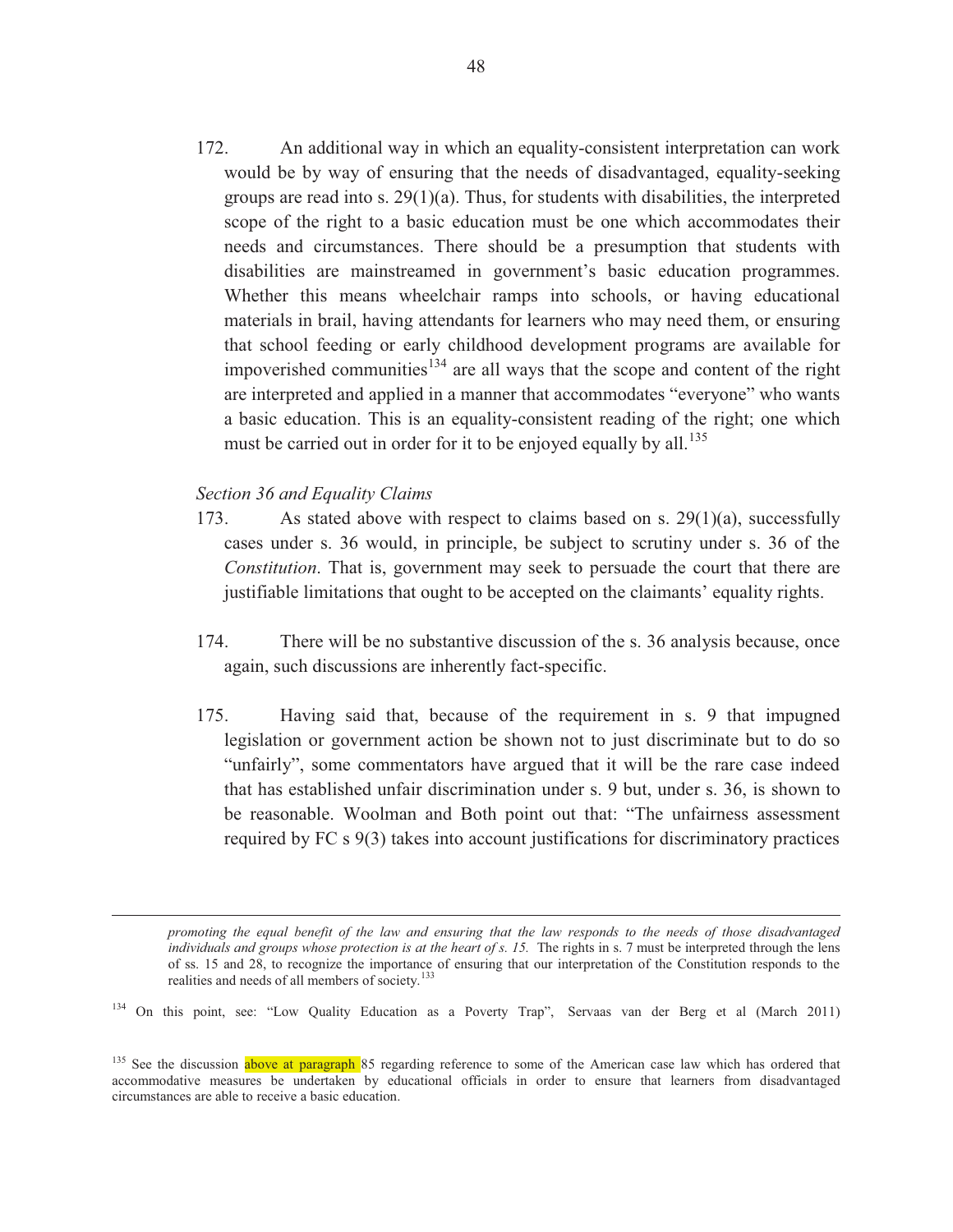at the same time as it requires the court to take cognizance of systemic discrimination and the impairment of the plaintiff's dignity."<sup>136</sup>

Although the courts have been loath to state categorically that a finding of unfairness under FC s 9(3) ends the court's analysis, in not a single Constitutional Court equality judgment has the Court found that unfair conduct or an unfair law -- in terms of FC s  $9(3)$  or FC s  $9(4)$  -- can be justified in terms of FC s 36. The Constitutional Court often goes through the motions of FC s 36 analysis, but, as in Kabuki theatre, says nothing. The reason for this artifice is rather clear: the considerations that would be raised to demonstrate fairness under FC s 9(3) would be virtually identical to the considerations raised to demonstrate reasonableness and justifiability under FC s  $36.137$ 

# *Equality Remedies*: *a Challenge*

- 176. It has been said that a discrimination case based on the manifestly inferior public schooling experienced, by black people in South Africa is so self-evident that its 'obviousness' is only matched by the difficulty in conjuring up a viable menu of remedies. That is, while it may be comparatively easy to imagine asking a court to order comparable infrastructure as between blacks and whites, it becomes immediately more difficult to imagine the remedy that would flow after having established, for example, that black learners are, disproportionately, subject to poorer quality teachers compared to white learners.
- 177. Given the endemic discrimination that black learners have endured and continue to endure, it would be expected and reasonable that a supervisory remedial order would be appropriate in order to ensure the ongoing monitoring and supervision, the remediation, of the public school system that has been found to be discriminatory. Such an order would respond to the history of systemic inequality that is of such a structurally embedded nature that nothing short of ongoing judicial supervision, possibly with the assistance of stakeholders and experts, would be called for.

<sup>136</sup> Woolman and Botha in CLOSA, Ch. 34.5

<sup>137</sup> Woolman and Botha in CLOSA, Ch. 34.5. See also the comments of Justice Mokgoro in *Khosa* at para. 80. Ian Currie writes that: "Indeed, it is far from clear whether s. 36 has any meaningful application to s. 9. This is because s. 9 rights are qualified by the same or similar criteria to those used to adjudicate the legitimacy of a limitation of rights in s. 36." I Currie & J De Waal, *The Bill of Rights Handbook* (5th Edition, 2005), Ch 7.2(a)(ii) at page 238. See also, Catherine Albertyn & Beth Goldblatt, "Overview of the Right to Equality", Ch. 35.2 of CLOSA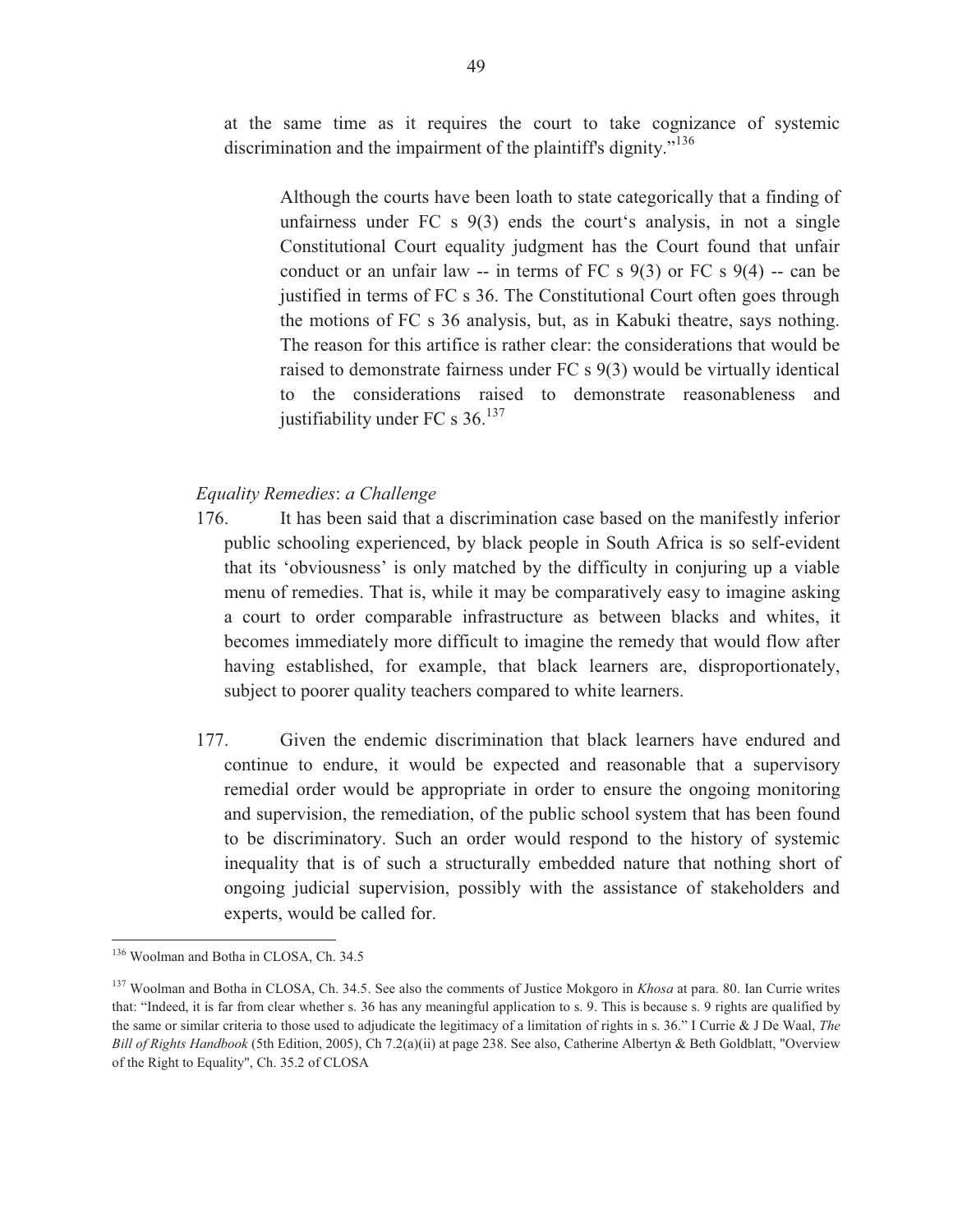- 178. In addition, given that the situation of blacks and whites is being compared, it is important to consider ways to ensure that, whatever remedy is sought or granted, the situation for white learners is not 'leveled down' to the inadequate standard of black learners.<sup>138</sup>
- 179. This is not to say that remedies for equality violations are impossible to fashion or will necessarily intrude on the separation of powers. It is to say, however, that considerable attention will need to be given to designing remedial claims that will be both effective and judicially acceptable. A failure of remedial imagination—either on the part of counsel or the court— should not stand in the way of equal rights to education.

#### *Other Considerations: Possible Disadvantages*

- 180. Despite their advantages, the equality claims are not without their own possible drawbacks— legal, educational and political.
- 181. First, the first equality claims outlined above says nothing regarding the adequacy of the school system—for either racial group. It simply says that white people have a significantly better schooling experience than black people. In assessing such an equality-rights claim, Berger notes:

Equal education does not necessarily mean adequate education. Predominantly black schools might be "equal" to predominantly white schools, but if neither of those schools offers decent educations, then the victory is a hollow one. The Court should refer to inequalities to highlight the worst schools' inadequacies, but it should remember that merely making white and black schools equal will not necessarily satisfy the standards of section 29.<sup>139</sup>

182. Second, politically, a relative equality claim, that is based on comparing the schooling situation of blacks with that of whites has the potential to engender racial tension. That is, a claim by blacks that they are not getting (from the schooling system) what whites are getting may lead to racial divisiveness.

*Final Thought on an Equality Claim* 

<sup>&</sup>lt;sup>138</sup> The CC has already indicated its own distaste for disingenuous responses to equality rights violations which purport to 'solve' the problem by removing the pre-existing benefit or advantage so that no group will enjoy it in the future: *Minister of Home Affairs and Another* v. *Fourie and Another* (CCT 60/04) [2005] ZACC 19 at para. 149.

<sup>139</sup> Berger (*supra*) at 640, fn. 146.